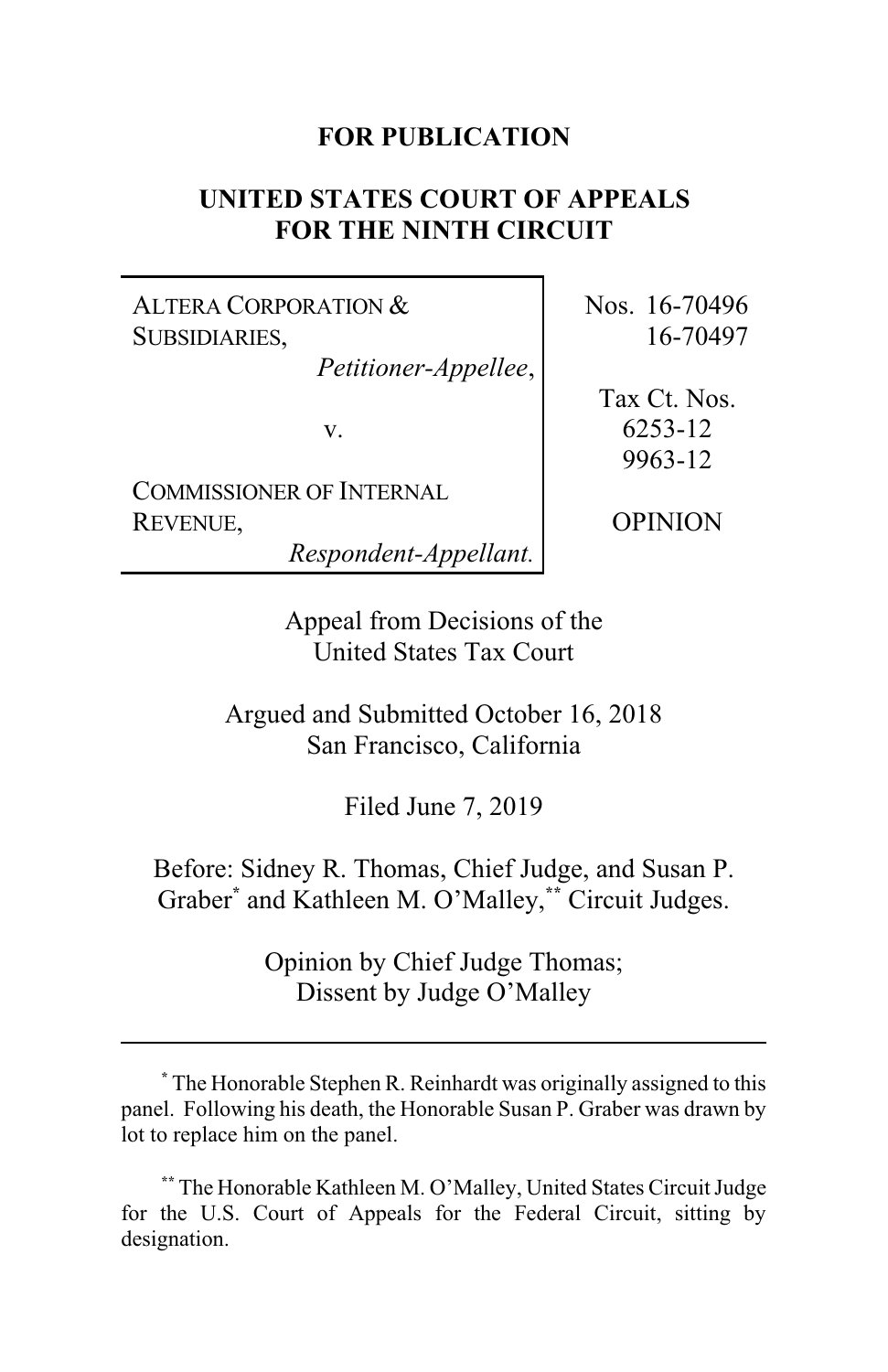## **SUMMARY\*\*\***

## **Tax**

The panel reversed a decision of the Tax Court that 26 C.F.R. § 1.482-7A(d)(2), under which related entities must share the cost of employee stock compensation in order for their cost-sharing arrangements to be classified as qualified cost-sharing arrangements, was invalid under the Administrative Procedure Act.

At issue was the validity of the Treasury regulations implementing 26 U.S.C. § 482, which provides for the allocation of income and deductions among related entities. The panel first held that the Commissioner of Internal Revenue did not exceed the authority delegated to him by Congress under 26 U.S.C. § 482. The panel explained that § 482 does not speak directly to whether the Commissioner may require parties to a QCSA to share employee stock compensation costs in order to receive the tax benefits associated with entering into a QCSA. The panel held that the Treasury reasonably interpreted § 482 as an authorization to require internal allocation methods in the QCSA context, provided that the costs and income allocated are proportionate to the economic activity of the related parties, and concluded that the regulations are a reasonable method for achieving the results required by the statute. Accordingly, the regulations were entitled to deference under *Chevron, U.S.A., Inc. v. Natural Resources Defense Council, Inc.*, 467 U.S. 837 (1984).

This summary constitutes no part of the opinion of the court. It has been prepared by court staff for the convenience of the reader.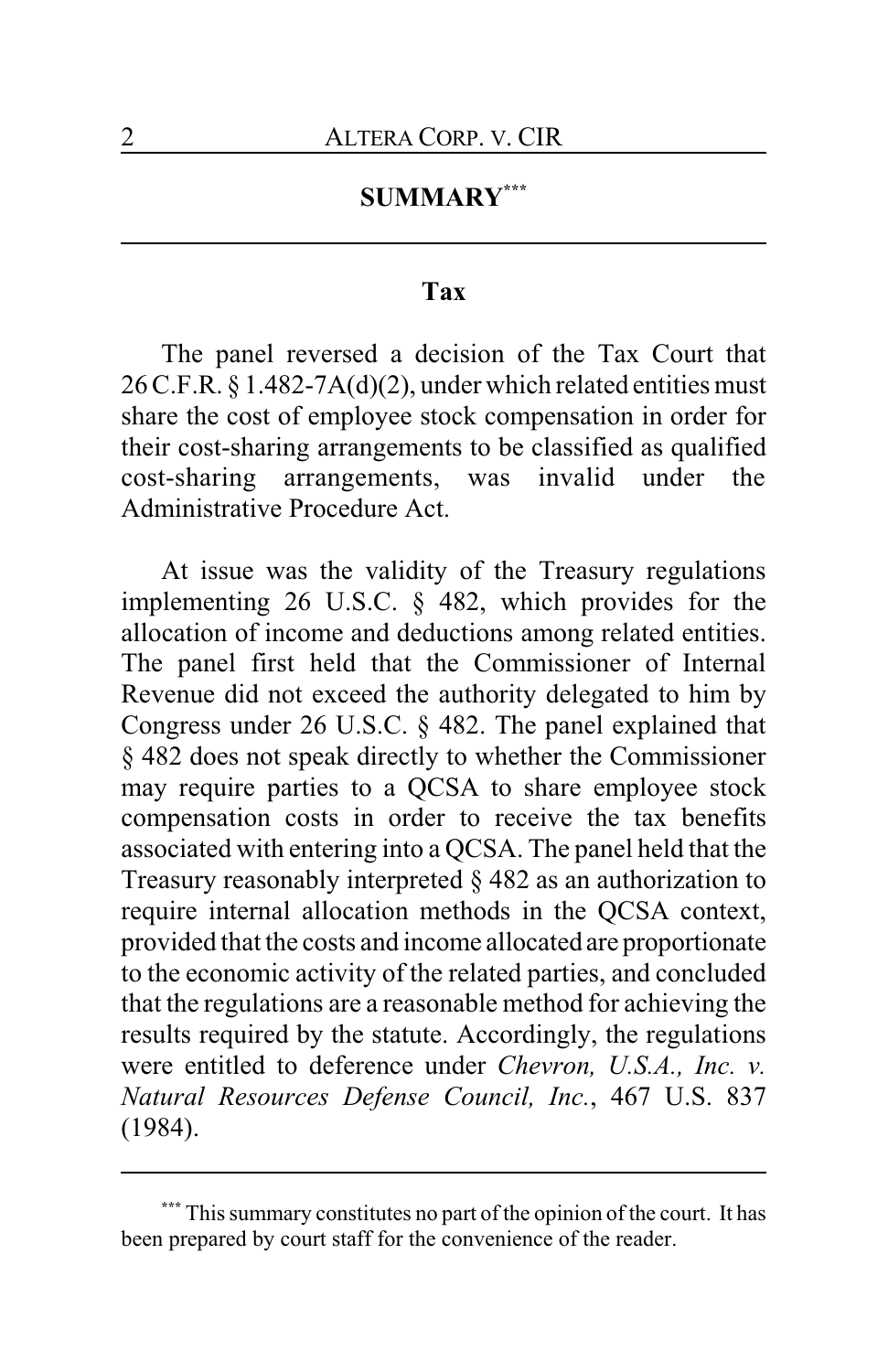The panel next held that the regulations at issue were not arbitrary and capricious under the Administrative Procedure Act.

Dissenting, Judge O'Malley would find, as the Tax Court did, that 26 C.F.R.  $\S$  1.482-7A(d)(2) is invalid as arbitrary and capricious.

# **COUNSEL**

Arthur T. Catterall (argued), Richard Farber, and Gilbert S. Rothenberg, Attorneys; Travis A. Greaves, Deputy Assistant Attorney General; Richard E. Zuckerman, Principal Deputy Assistant Attorney General; Tax Division, United States Department of Justice, Washington, D.C.; for Respondent-Appellant.

Donald M. Falk (argued), Mayer Brown LLP, Palo Alto, California; Thomas Kittle-Kamp and William G. McGarrity, Mayer Brown LLP, Chicago, Illinois; Brian D. Netter and Travis Crum, Mayer Brown LLP, Washington, D.C.; A. Duane Webber, Phillip J. Taylor, and Joseph B. Judkins, Baker & McKenzie LLP, Washington, D.C.; for Petitioner-Appellee.

Susan C. Morse, University of Texas School of Law, Austin, Texas; Stephen E. Shay and Allison Bray, Certified Law Students, Harvard Law School, Cambridge, Massachusetts; for Amici Curiae J. Richard Harvey, Reuven Avi-Yonah, Lily Batchelder, Joshua Blank, Noël Cunningham, Victor Fleischer, Ari Glogower, David Kamin, Mitchell Kane, Michael Knoll, Rebecca Kysar, Leandra Lederman, Zachary Liscow, Ruth Mason, Susan Morse, Daniel Shaviro, Stephen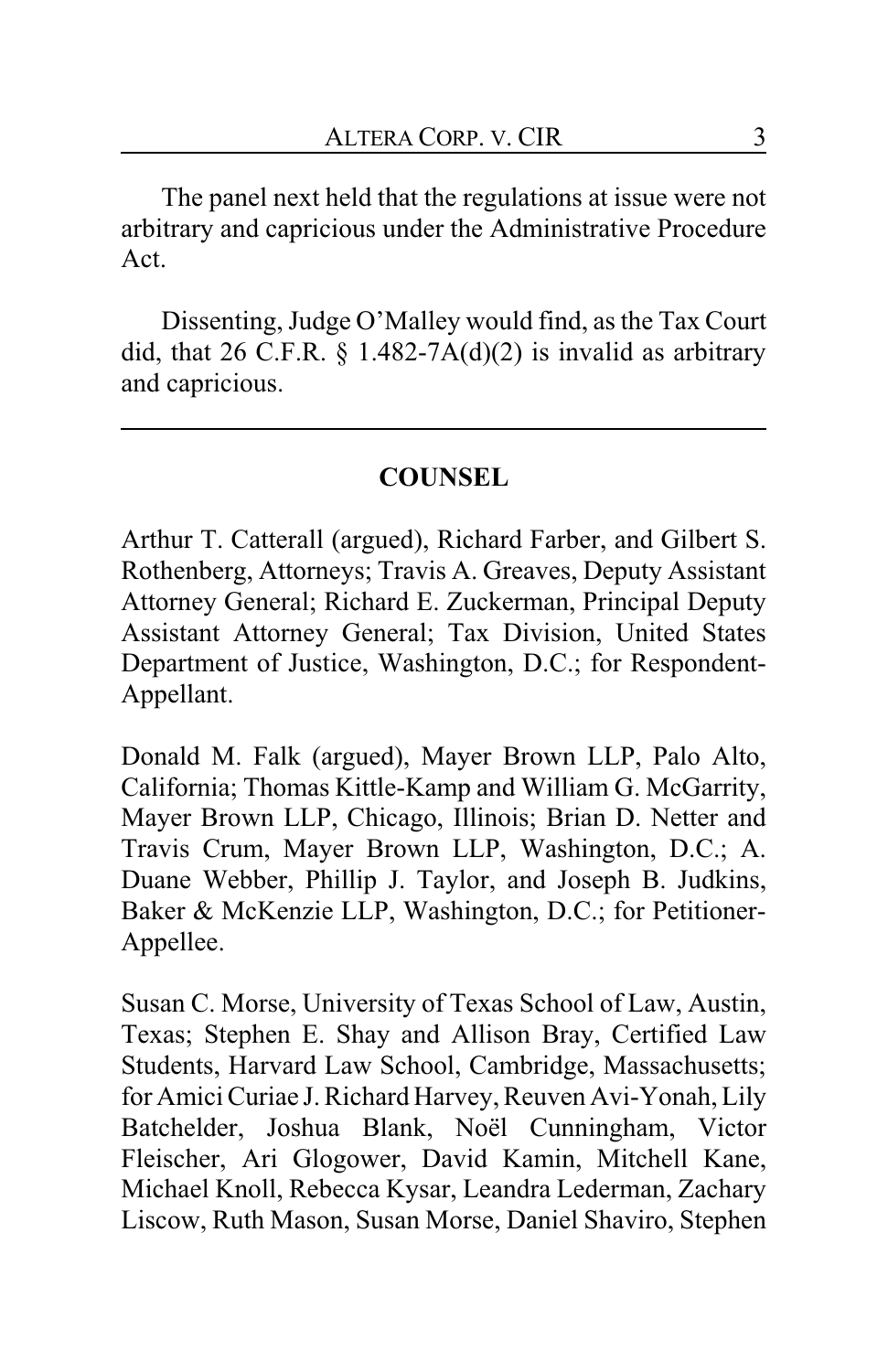Shay, John Steines, David Super, Clinton Wallace, and Bret Wells.

Jonathan E. Taylor, Gupta Wessler PLLC, Washington, D.C.; Clint Wallace, Vanderbilt Hall, New York, New York; for Amici Curiae Anne Alstott, Reuven Avi-Yonah, Lily Batchelder, Joshua Blank, Noel Cunningham, Victor Fleischer, Ari Glogower, David Kamin, Mitchell Kane, Sally Katzen, Edward Kleinbard, Michael Knoll, Rebecca Kysar, Zachary Liscow, Daniel Shaviro, John Steines, David Super, Clint Wallace, and George Yin.

Larissa B. Neumann, Ronald B. Schrotenboer, and Kenneth B. Clark, Fenwick & West LLP, Mountain View, California, for Amicus Curiae Xilinx Inc.

Christopher J. Walker, The Ohio State University Moritz College of Law, Columbus, Ohio; Kate Comerford Todd, Steven P. Lehotsky, and Warren Postman, U.S. Chamber Litigation Center, Washington, D.C.; for Amicus Curiae Chamber of Commerce of the United States of America.

John I. Forry, San Diego, California, for Amicus Curiae TechNet.

Alice E. Loughran, Michael C. Durst, and Charles G. Cole, Steptoe & Johnson LLP, Washington, D.C.; Bennett Evan Cooper, Steptoe & Johnson LLP, Phoenix, Arizona; for Amici Curiae Software and Information Industry Association, Financial Executives International, Information Technology Industry Council, Silicon Valley Tax Directors Group, Software Finance and Tax Executives Counsel, National Association of Manufacturers, American Chemistry Council, BSA | the Software Alliance, National Foreign Trade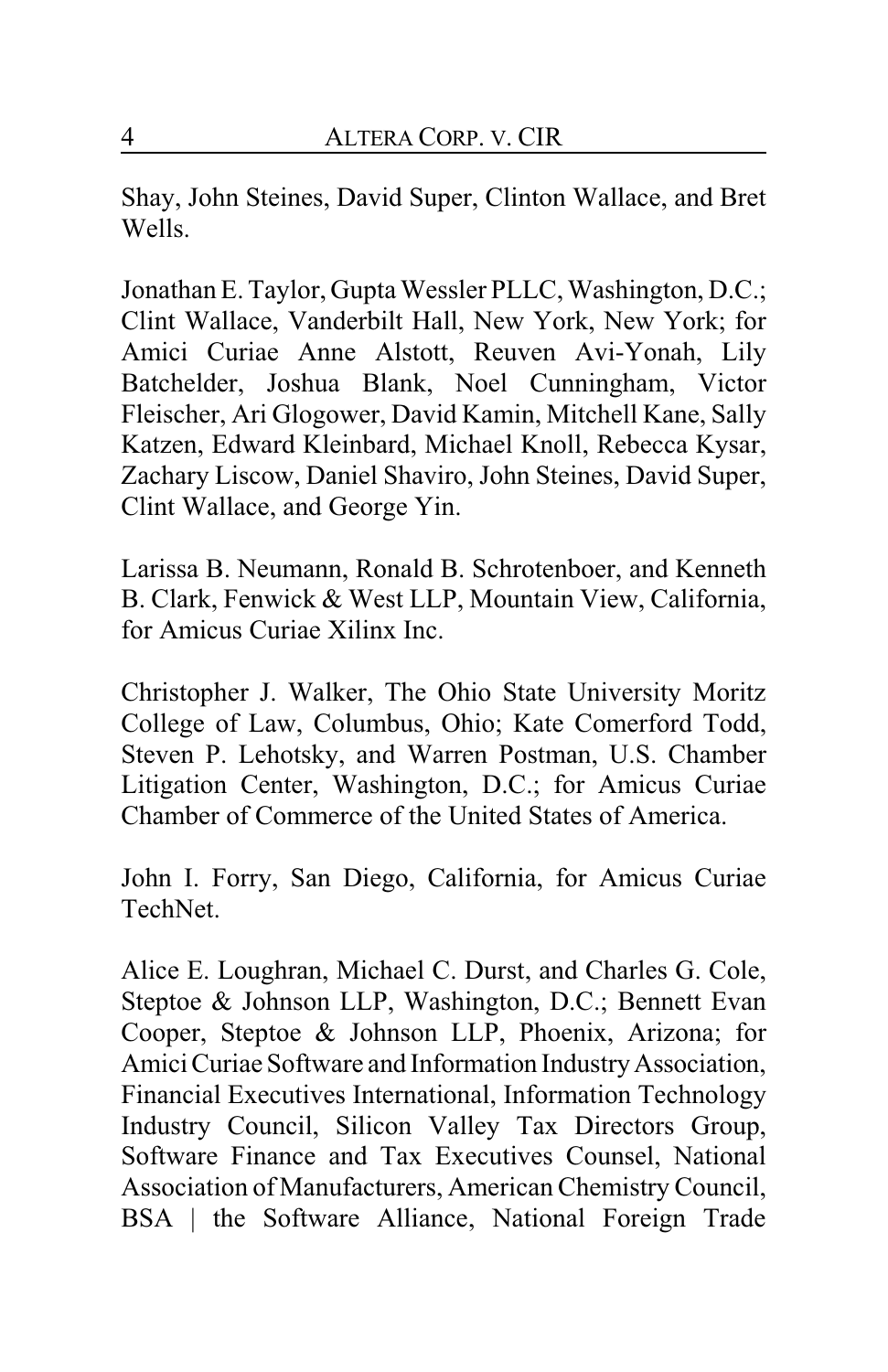Council,Biotechnology Innovation Organization,Computing Technology Industry Association, The Tax Council, United States Council for International Business, Semiconductor Industry Association.

Kenneth P. Herzinger and Eric C. Wall, Orrick Herrington & Sutcliffe LLP, San Francisco, California; Peter J. Connors, Orrick Herrington & Sutcliffe LLP, New York, New York; for Amici Curiae Charles W. Calomiris, Kevin H. Hassett, and Sanjay Unni.

Roderick K. Donnelly and Neal A. Gordon, Morgan Lewis & Bockius LLP, Palo Alto, California; Thomas M. Peterson, Morgan Lewis & Bockius LLP, San Francisco, California; for Amicus Curiae Cisco Systems Inc.

Christopher Bowers, David Foster, Raj Madan, and Royce Tidwell, Skadden Arps Slate Meagher & Flom LLP, Washington, D.C.; Nathaniel Carden, Skadden Arps Slate Meagher & Flom LLP, Chicago, Illinois; for Amicus Curiae Amazon.com Inc.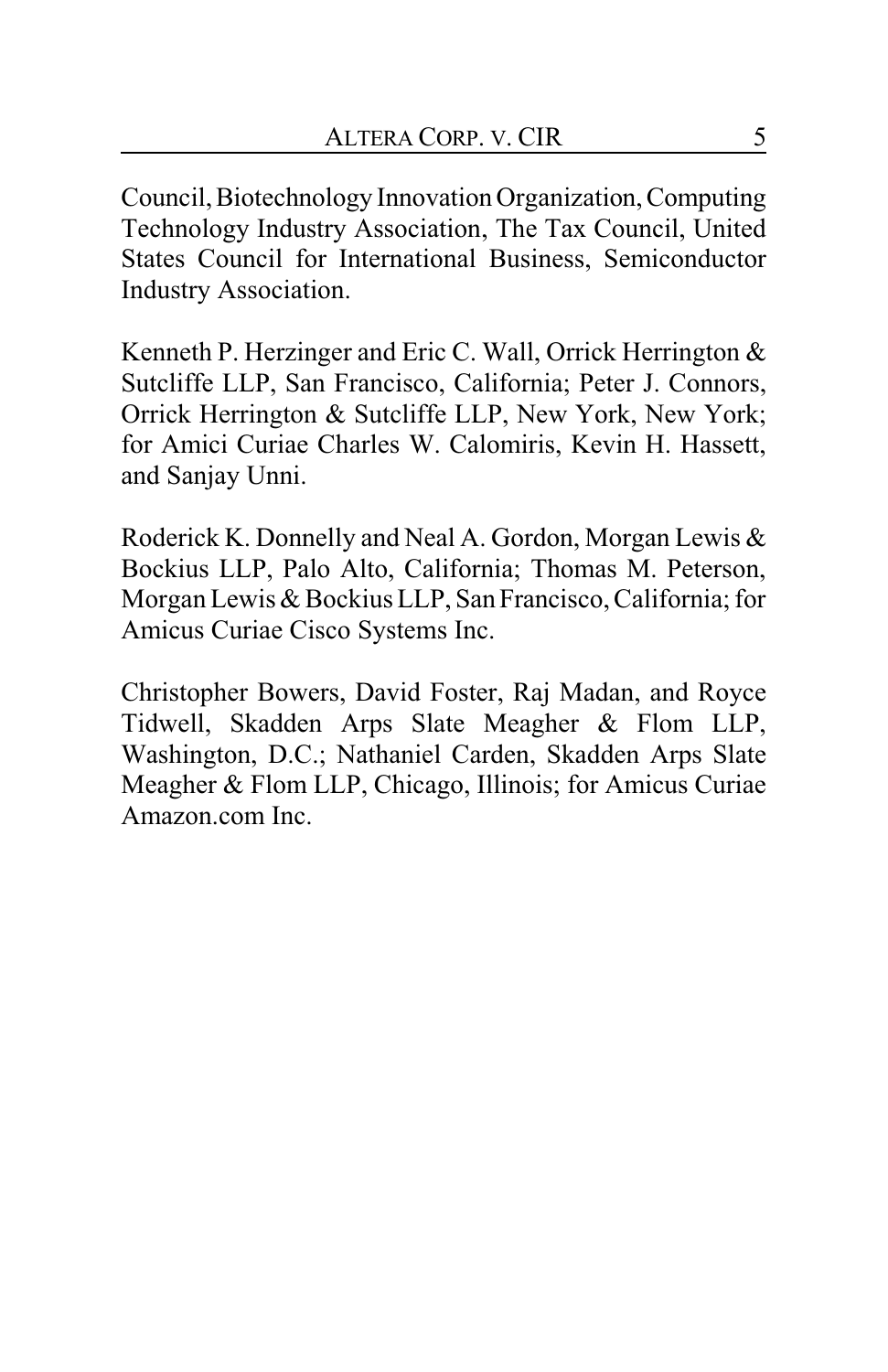## **OPINION**

THOMAS, Chief Judge:

This appeal presents the question of the validity of 26 C.F.R.  $\S$  1.482-7A(d)(2),<sup>1</sup> under which related business entities must share the cost of employee stock compensation in order for their cost-sharing arrangements to be classified as qualified cost-sharing arrangements ("QCSA"). Although the case appears complex, the dispute between the Department of the Treasury and the taxpayer is relatively straightforward. The parties agree that, under the governing tax statute, the "arm's length" standard applies; but they disagree about how the standard may be met. The taxpayer argues that Treasury must employ a specific method to meet the arm's length standard: a comparability analysis using comparable transactions between unrelated business entities. Treasury disagrees that the arm's length standard requires the specific comparability *method* in all cases. Instead, the standard generally requires that Treasury reach an arm's length *result* of tax parity between controlled and uncontrolled business entities. With respect to the transactions at issue here, the governing statute allows Treasury to apply a purely internal method of allocation, distributing the costs of employee stock options in proportion to the income enjoyed by each related taxpayer.

Our task, of course, is not to assess the better tax policy, nor the wisdom of either approach, but rather to examine

**<sup>1</sup>** The 2003 amendments are at issue. Although they are still in effect, the Tax Code has been reorganized, and what was § 1.482-7 in 2003 is now numbered § 1.482-7A. To minimize confusion, our citations are to the current version of the regulation unless otherwise specified.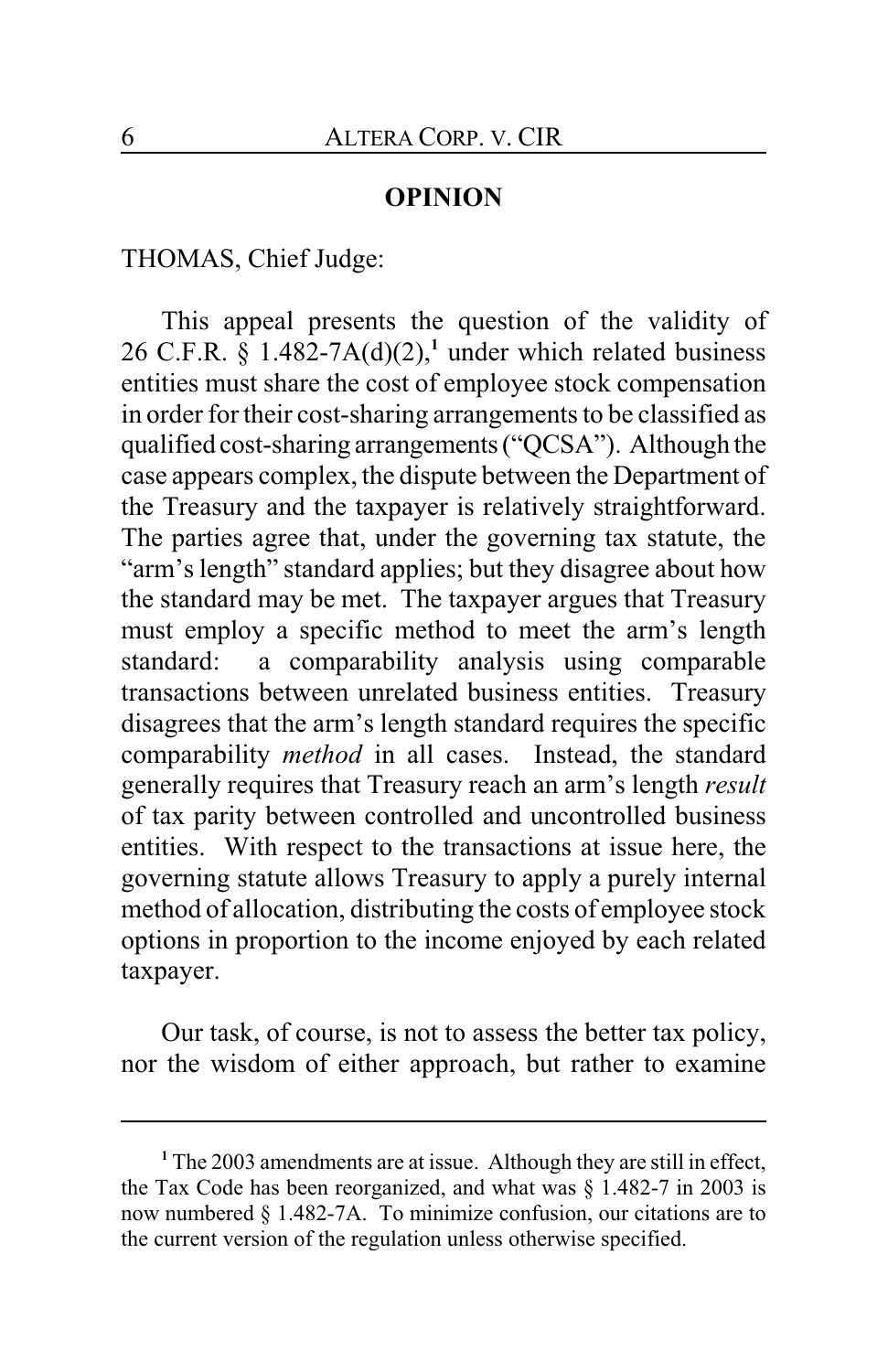whether Treasury's regulations are permitted under the statute. Applying the familiar tools used to examine administrative agency regulations, we conclude that the regulations withstand scrutiny. Therefore, we reverse the judgment of the Tax Court.

I

For many years, Congress and the Treasury have been concerned with American businesses avoiding taxes through the creation and use of related business entities. In the last several decades, Congress has directed particular attention to the potential for tax abuse by multinational corporations with foreign subsidiaries. If, for example, the parent business entity is in a high-tax jurisdiction, and the foreign subsidiary is in a low-tax jurisdiction, the business enterprise can shift costs and revenue between the related entities so that more taxable income is allocated to the lower tax jurisdiction. Similarly, a parent and foreign subsidiary can enter into significant tax-avoiding cost sharing arrangements.

This potential for tax abuse is generally not present when similar transactions occur between unrelated business entities In those instances, each separate unrelated entity has the incentive to maximize profit, and thus to allocate costs and income consistent with economic realities. However, among related parties, those incentives do not exist. Rather, among related parties, after-tax maximization of profit may depend on how costs and income are allocated between the parent and the subsidiary regardless of economic reality, given that after-tax profits are commonly shared.

The concern about tax avoidance through the use of related business entities is not new. In the Revenue Act of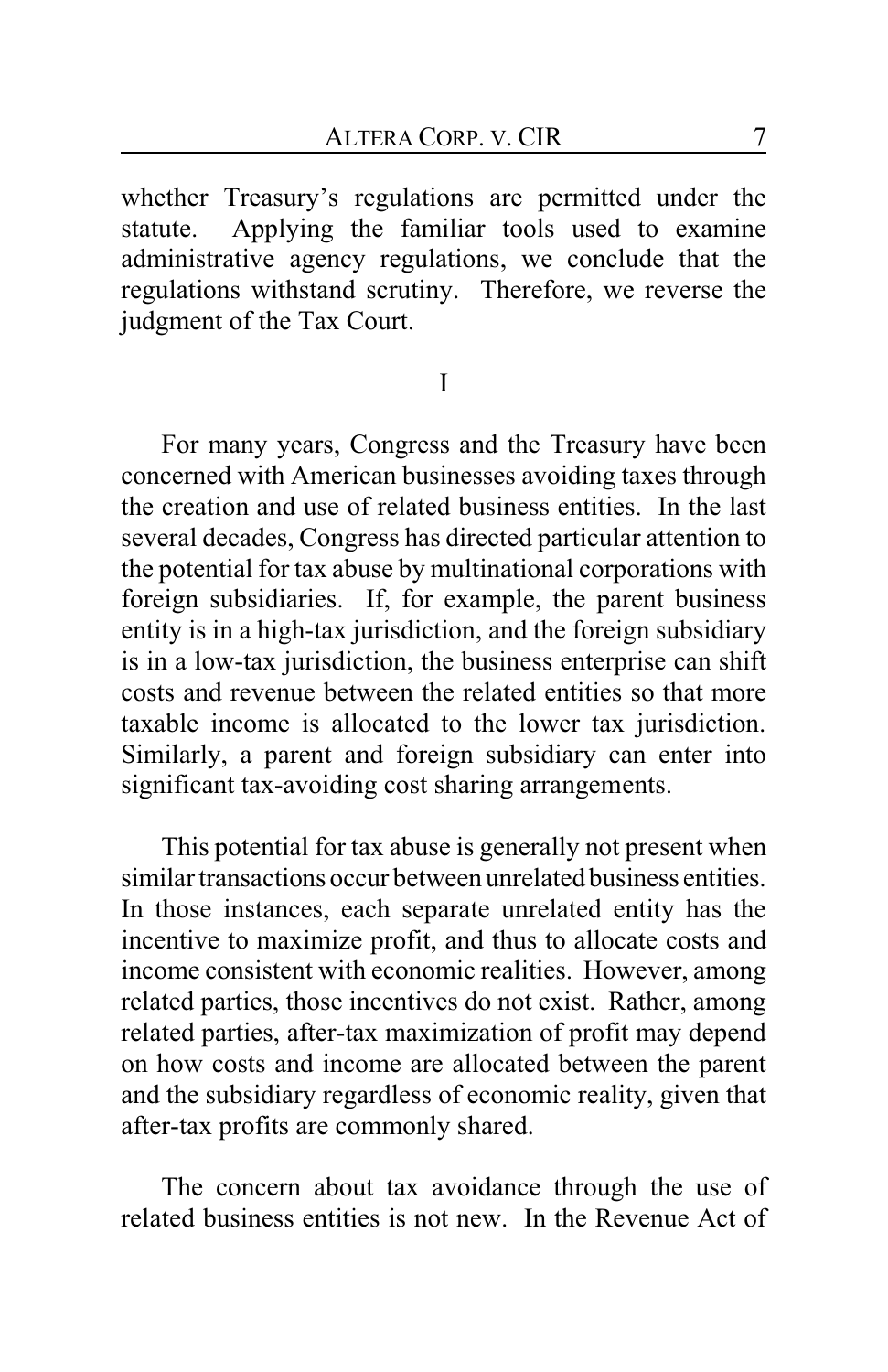1928, Congress granted the Secretary of the Treasury the authority to reallocate the reported income and costs of related businesses "in order to prevent evasion of taxes or clearly to reflect the income of any such trades or businesses." Revenue Act of 1928, ch. 852, § 45, 45 Stat. 791, 806. This statute was designed to give Treasury the flexibility it needed to prevent transaction-shuffling between related entities for the purpose of decreasing tax liability. *See* H.R. REP. NO. 70-2, at 16–17 (1927) ("[T]he Commissioner may, in the case of two or more trades or businesses owned or controlled by the same interests, apportion, allocate, or distribute the income or deductions between or among them, as may be necessary in order to prevent evasion (by the shifting of profits, the making of fictitious sales, and other methods frequently adopted for the purpose of'milking'), and in order clearly to reflect their true tax liability."); *accord* S. REP. NO. 70-960, at 24 (1928). The purpose of the statute was "to place a controlled taxpayer on a tax parity with an uncontrolled taxpayer." *Comm'r v. First Sec. Bank of Utah*, 405 U.S. 394, 400 (1972) (quoting 26 C.F.R. § 1.482-1(b)(1) (1971)). In short, the primary aim of the statute was to prevent tax evasion by related business taxpayers.**<sup>2</sup>**

In 1934, the Commissioner adopted regulations implementing the statute and first adopted the familiar "arm's length" standard: "The standard to be applied in every case is that of an uncontrolled taxpayer dealing at arm's length with another uncontrolled taxpayer." Treas. Reg. 86, art. 45-1(b) (1935). In the context of a controlled transaction,

<sup>&</sup>lt;sup>2</sup> An important, but secondary purpose was to avoid double taxation of multi-national corporations, which the United States effected through various tax treaties. *See, e.g.*, Convention Concerning Double Taxation, Fr.-U.S., art. IV, Apr. 27, 1932, 49 Stat. 3145.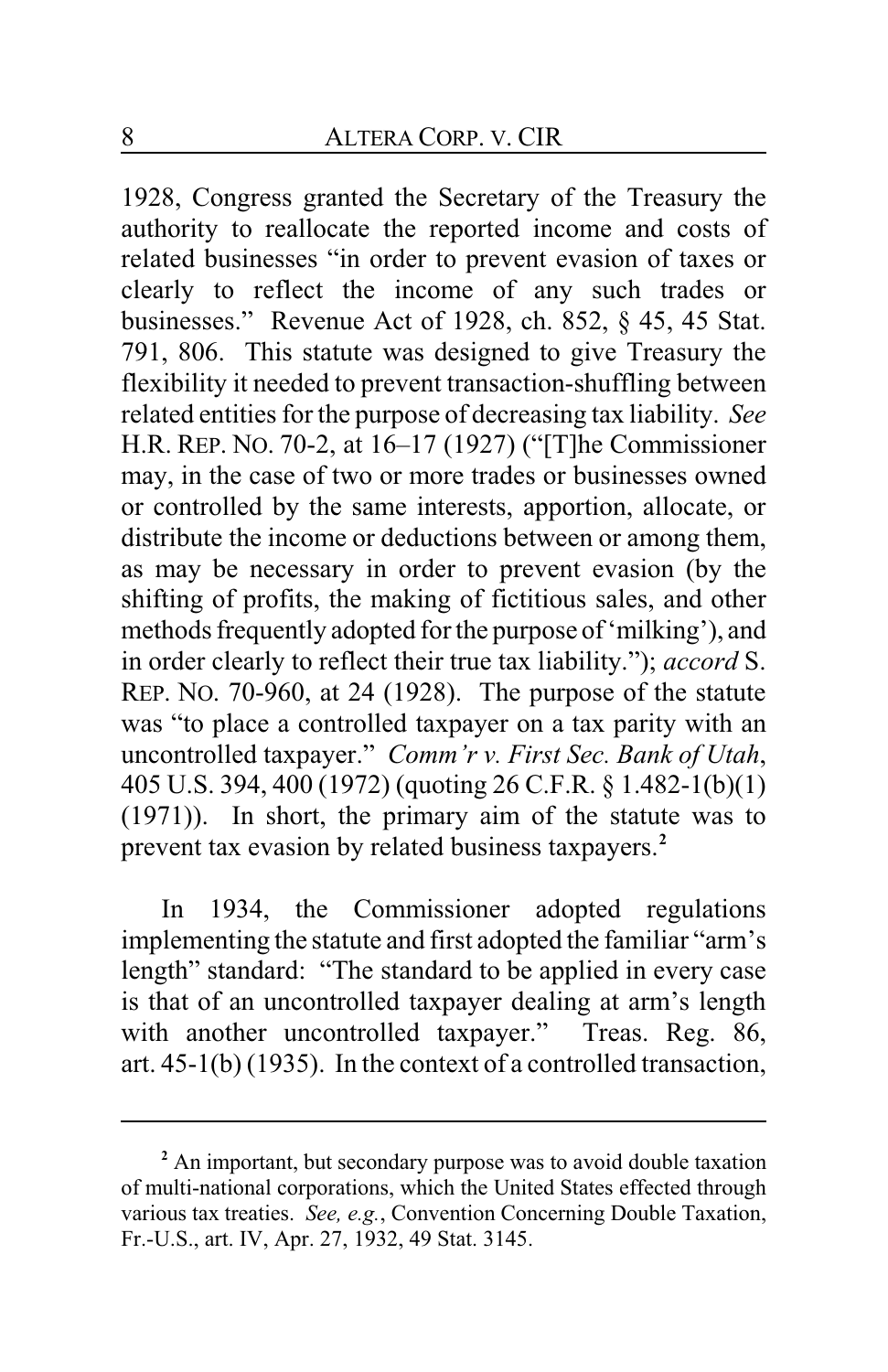the arm's length standard is satisfied "if the results of the transaction are consistent with the results that would have been realized if uncontrolled taxpayers had engaged in the same transaction under the same circumstances (arm's length result)." 26 C.F.R.  $\S$  1.482-1(b)(1). The relevant regulation also noted: "However, because identical transactions can rarely be located, whether a transaction produces an arm's length result generally will be determined by reference to the results of comparable transactions under comparable circumstances." *Id.*

Although the Secretaryadopted the arm's length standard, courts did not hold related parties to that standard by exclusively requiring the examination of comparable transactions. For example, in *Seminole Flavor Co. v. Commissioner*, the Tax Court rejected a strict application of the arm's length standard in favor of an inquiry into whether the allocation of income between related parties was "fair and reasonable." 4 T.C. 1215, 1232 (1945); *see also id.* at 1233 ("Whether any such business agreement would have been entered into by petitioner with total strangers is wholly problematical."); *Grenada Indus., Inc. v. Comm'r*, 17 T.C. 231, 260 (1951) ("We approve an allocation . . . to the extent that such gross income in fact exceeded the fair value of the services rendered . . . ."). And in 1962, we collected various allocation standards and outright rejected the superiority of the arm's length bargaining analysis over all others:

> [W]e do not agree . . . that "arm's length bargaining" is the sole criterion for applying the statutory language of [26 U.S.C. § 482] in determining what the "true net income" is of each "controlled taxpayer." Many decisions have been reached under [§ 482] without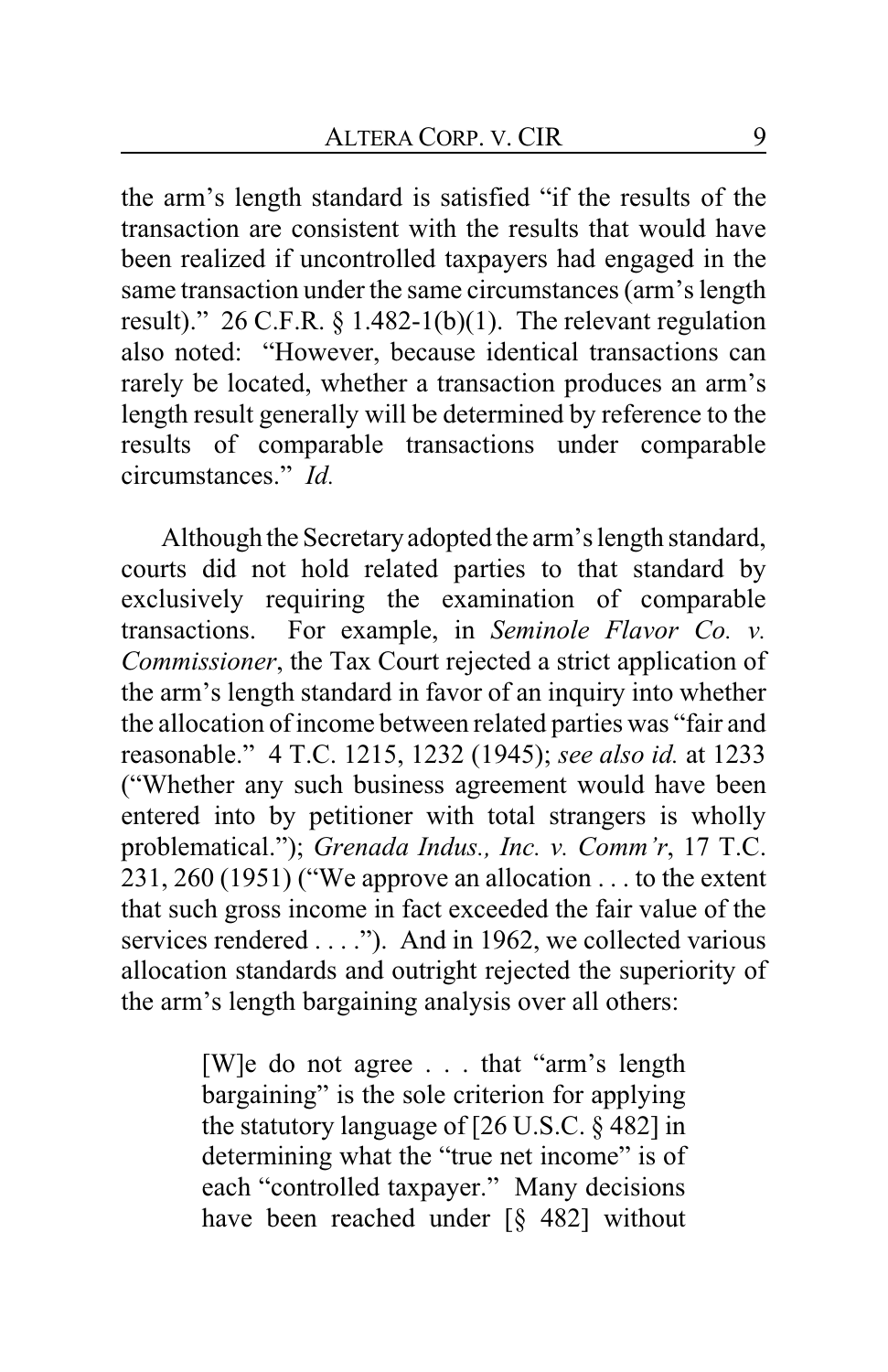reference to the phrase "arm's length bargaining" and without reference to Treasury Department Regulations and Rulings which state that the talismanic combination of words—"arm's length"—is the "standard to be applied in every case."

*Frank v. Int'l Canadian Corp.*, 308 F.2d 520, 528–29 (9th Cir. 1962).

*Frank* noted that "it was not any less proper . . . to use here the 'reasonable return' standard than it was for other courts to use 'full fair value,' 'fair price including a reasonable profit,' 'method which seems not unreasonable,' 'fair consideration which reflects arm's length dealing,''fair and reasonable,' 'fair and reasonable' or 'fair and fairly arrived at,' or 'judged as to fairness,' all used in interpreting [the statute]." *Id.* (footnotes omitted). We later limited *Frank* to situations in which "it would have been difficult for the court to hypothesize an arm's-length transaction." *Oil Base, Inc. v. Comm'r*, 362 F.2d 212, 214 n.5 (9th Cir. 1966). However, *Frank*'s central point remained: the arm's length standard based on comparable transactions was not the *sole* basis of reallocating costs and income under the statute.

In the 1960s, the problem of abusive transfer pricing practices created a new adherence to a stricter arm's length standard. In response to concerns about the undertaxation of multinational business entities, Congress considered reworking the Tax Code to resolve the difficulty posed by the application of the arm's length standard to related party transactions. H.R. REP. No. 87-1447, at 28–30 (1962). However, it instead asked Treasury to "explore the possibility of developing and promulgating regulations . . . which would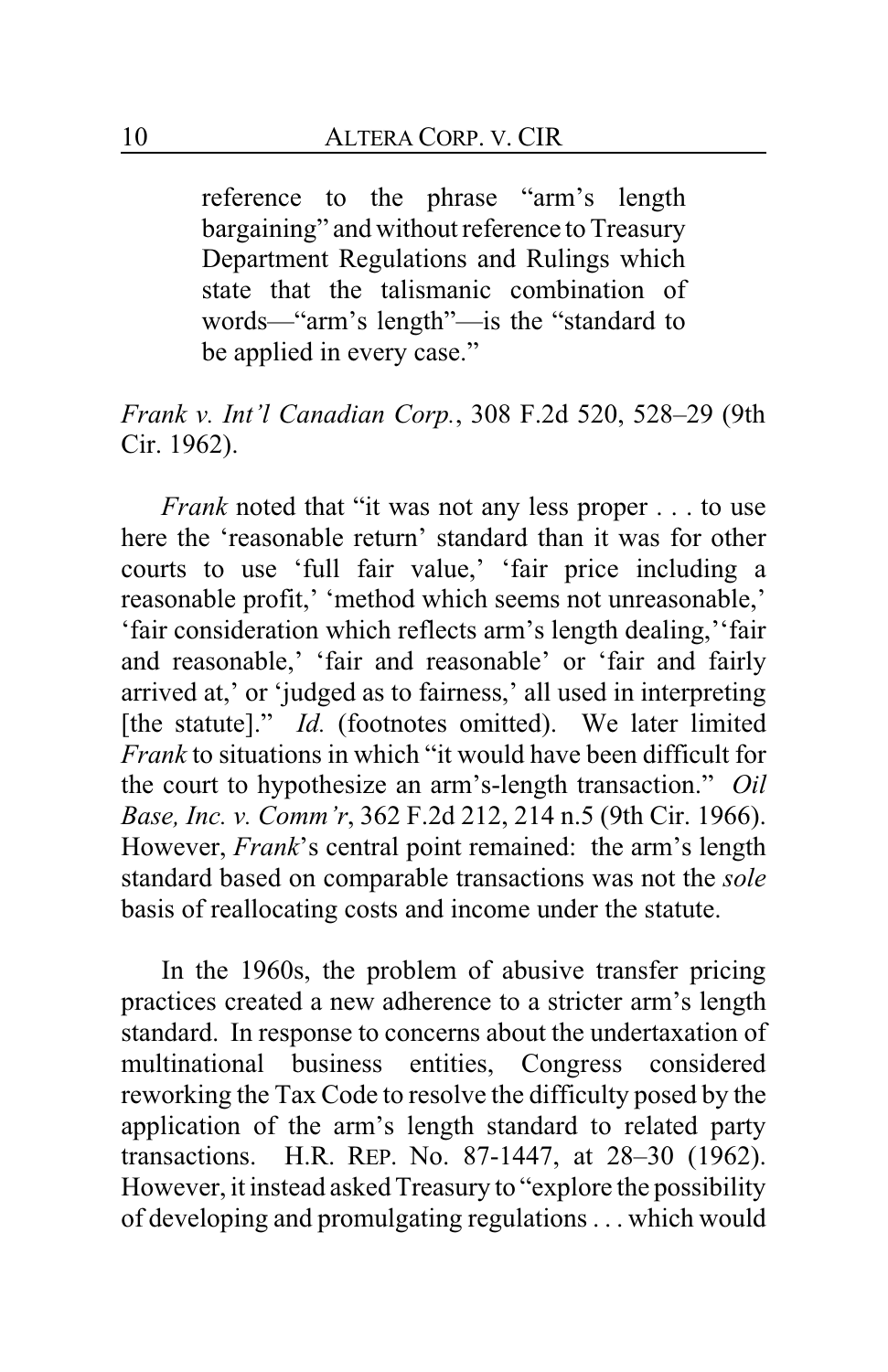provide additional guidelines and formulas for the allocation of income and deductions" under 26 U.S.C. § 482. H.R. REP. NO. 87-2508, at 19 (1962) (Conf. Rep.), *as reprinted in* 1962 U.S.C.C.A.N. 3732, 3739. Legislators believed that § 482 authorized the Secretary to employ a profit-split allocation method without amendment. *Id.*; H.R. REP. No. 87-1447, at 28–29. In 1968, following Congress's entreaty, Treasury finalized the first regulation tailored to the issue of intangible property development in QCSAs. 26 C.F.R. § 1.482-2(d) (1968).

The 1968 regulations "constituted a radical and unprecedented approach to the problem they addressed—notwithstanding their being couched in terms of the 'arm's length standard,' and notwithstanding that that standard had been the nominal standard under the regulations for some 30 years." Stanley I. Langbein, *The Unitary Method and the Myth of Arm's Length*, 30 TAX NOTES 625, 644 (1986). In addition to three arm's length pricing methods, the 1968 regulations included a "fourth method," which was essentially open-ended: "Where none of the three methods of pricing . . . can reasonably be applied under the facts and circumstances as they exist in a particular case, some appropriate method of pricing other than those described . . . , or variations on such methods, can be used." 26 C.F.R.  $§ 1.482-2(e)(1)(iii) (1968).$ 

Following the promulgation of the 1968 regulation, courts continued to employ a comparability analysis, but not to the exclusion of other methodologies. Reuven S. Avi-Yonah, *The Rise & Fall of Arm's Length: A Study in the Evolution of U.S. International Taxation*, 15 VA. TAX REV. 89, 108–29 (1995). Indeed, a study determined that direct comparable transactions were located and applied in only 3% of the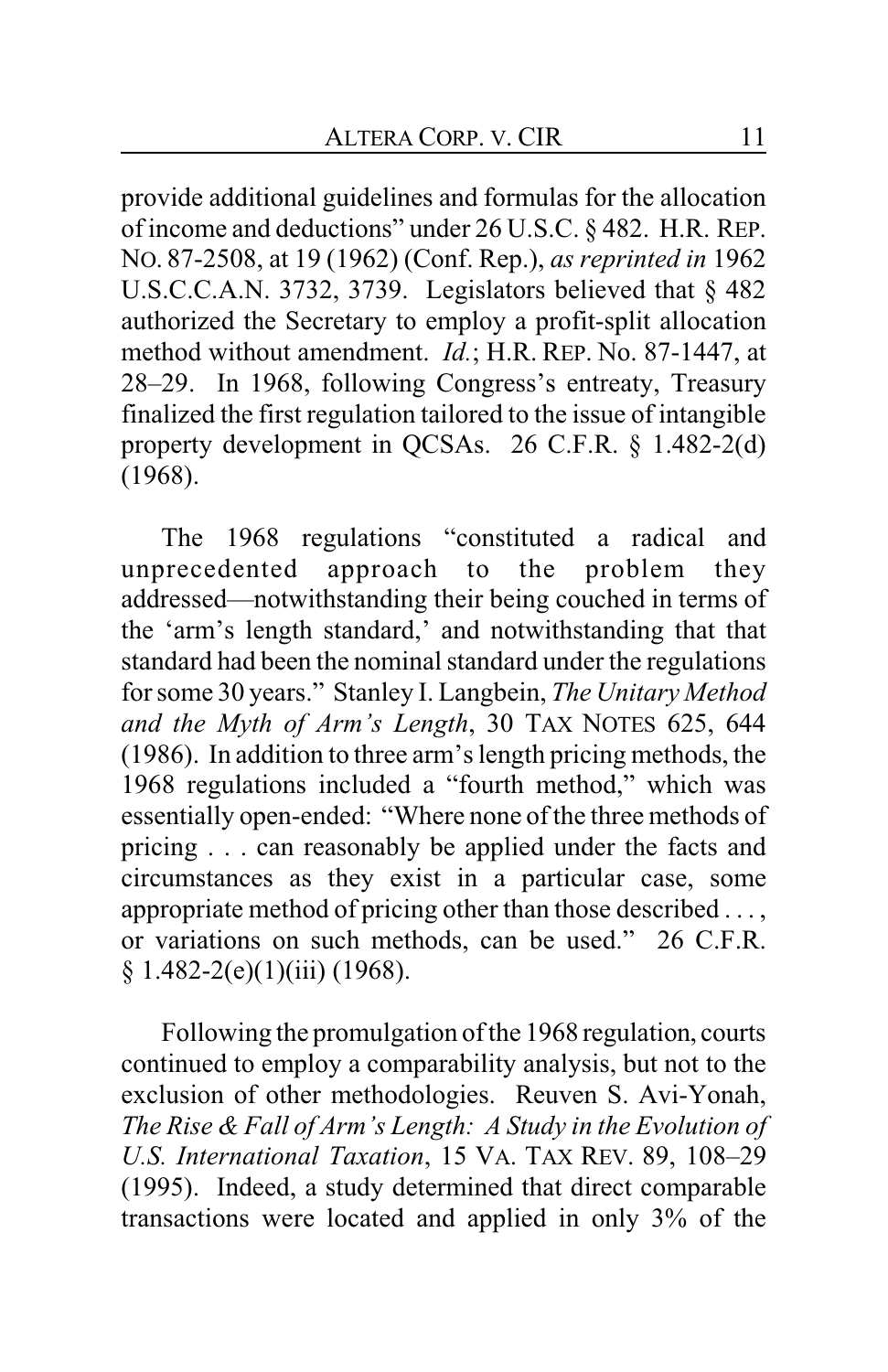Internal Revenue Service's adjustments prior to the 1986 amendment. U.S. GEN. ACCOUNTING OFFICE., GGD-81-81, IRS COULD BETTER PROTECT U.S. TAX INTERESTS IN DETERMINING THE INCOME OF MULTINATIONAL CORPORATIONS (1981). The decades following the 1968 regulations involved

> a gradual realization by all parties concerned, but especially Congress and the IRS, that the [comparability method of meeting the arm's length standard], firmly established . . . as the sole standard under section 482, did not work in a large number of cases, and in other cases its misguided application produced inappropriate results. The result was a deliberate decision to retreat from the standard while still paying lip service to it.

Avi-Yonah, *supra*, at 112; *see also* James P. Fuller, *Section 482: Revisited Again*, 45 TAX L. REV. 421, 453 (1990) ("[T]he 1986 Act's commensurate with income standard is not really a new approach to  $\S$  482.").

Ultimately, as controlled transactions increased in frequency and complexity, particularly with respect to intangible property, Congress determined that legislative action was necessary. The Tax Reform Act of 1986 reflected Congress's view that strict adherence to the comparability method of meeting the arm's length standard prevented tax parity. Thus, the Tax Reform Act of 1986 added a sentence to § 482 that largely forms the basis of the present dispute, providing that: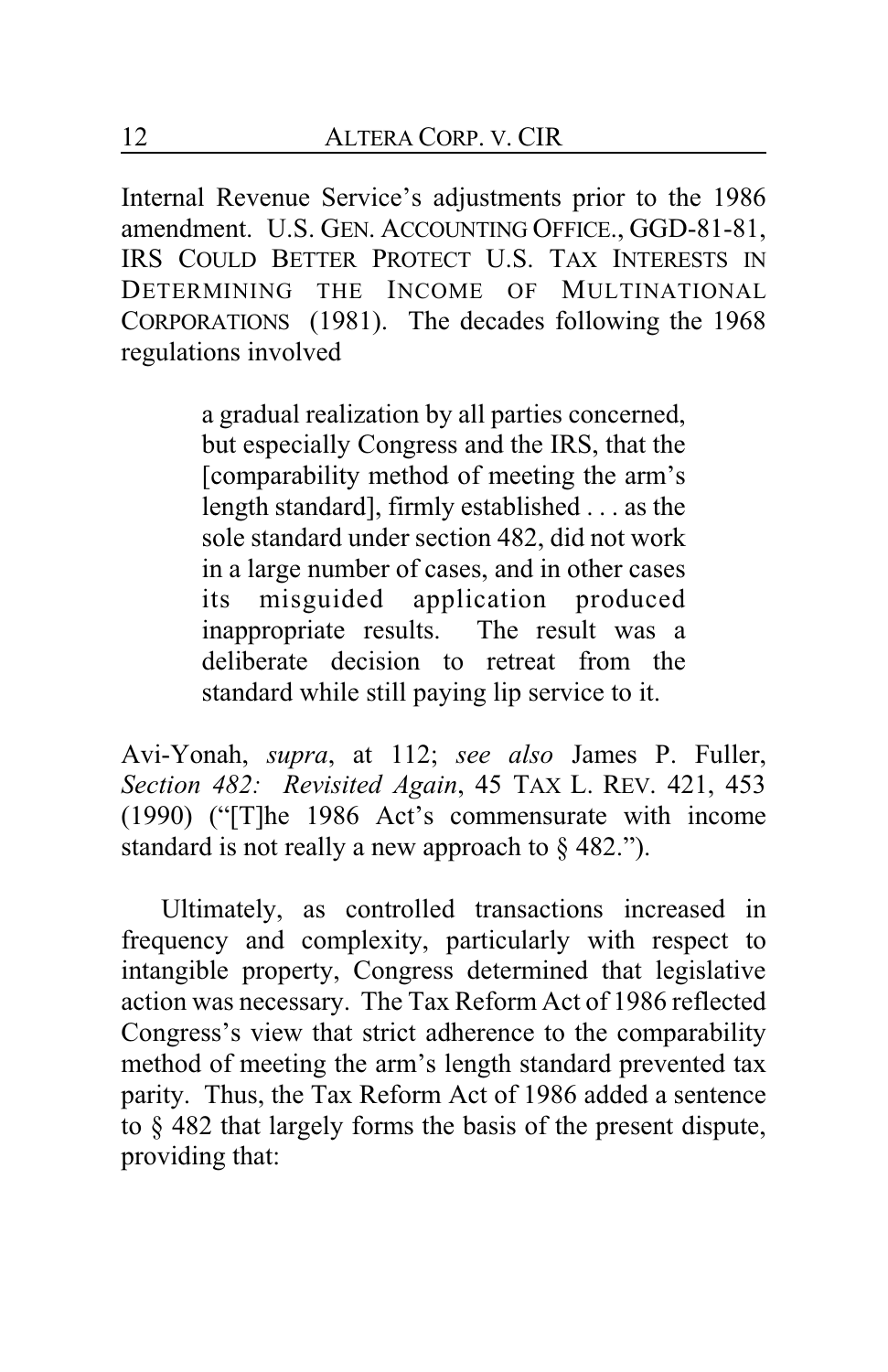In the case of any transfer (or license) of intangible property (within the meaning of section 936(h)(3)(B)), the income with respect to such transfer or license shall be commensurate with the income attributable to the intangible.

Tax Reform Act of 1986, 26 U.S.C. § 482 (1986) (as amended 2018).

The House Ways and Means Committee recommended the addition of the commensurate with income clause because it was "concerned" that the current code and regulations "may not be operating to assure adequate allocations to the U.S. taxable entity of income attributable to intangibles." H.R. REP. NO. 99-426, at 423 (1985). The clause was intended to correct a "recurrent problem"—"the absence of comparable arm's length transactions between unrelated parties, and the inconsistent results of attempting to impose an arm's length concept in the absence of comparables." *Id.* at 423–24.

The House Report makes clear that the committee intended the commensurate with income standard to displace a comparability analysis where comparable transactions cannot be found:

> A fundamental problem is the fact that the relationship between related parties is different from that of unrelated parties. . . . [M]ultinational companies operate as an economic unit, and not "as if" they were unrelated to their foreign subsidiaries. . . .

. . . .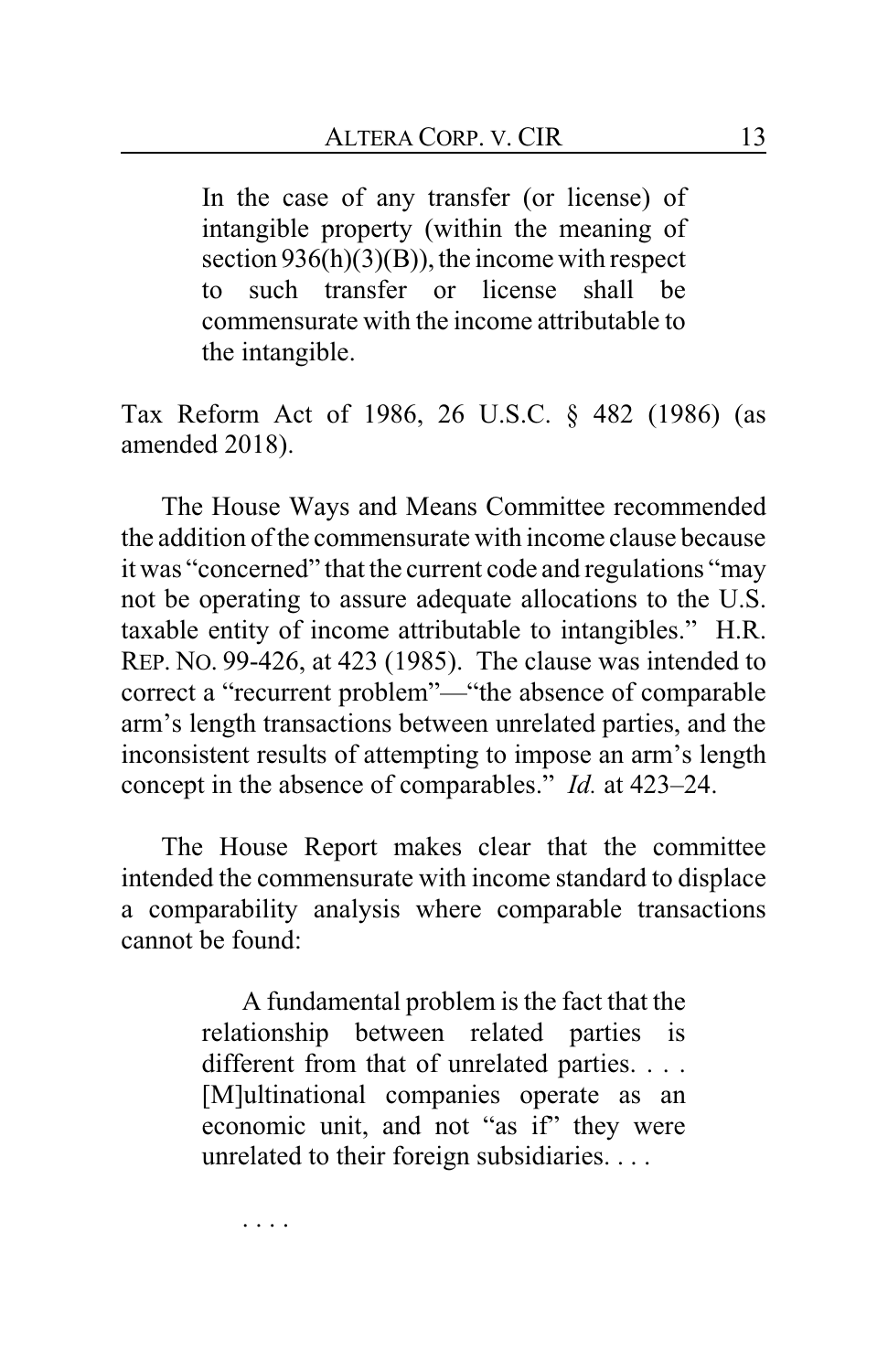Certain judicial interpretations of section 482 suggest that pricing arrangements between unrelated parties for items of the same apparent general category as those involved in the related party transfer may in some circumstances be considered a "safe harbor" for related party pricing arrangements, even though there are significant differences in the volume and risks involved, or in other factors. While the committee is concerned that such decisions may unduly emphasize the concept of comparables even in situations involving highly standardized commodities or services, it believes that such an approach is sufficiently troublesome where transfers of intangibles are concerned that a statutory modification to the intercompany pricing rules regarding transfers ofintangibles is necessary.

. . . .

. . . There are extreme difficulties in determining whether the arm's length transfers between unrelated parties are comparable. The committee thus concludes that it is appropriate to require that the payment made on a transfer of intangibles to a related foreign corporation . . . be commensurate with the income attributable to the intangible. . . .

. . . .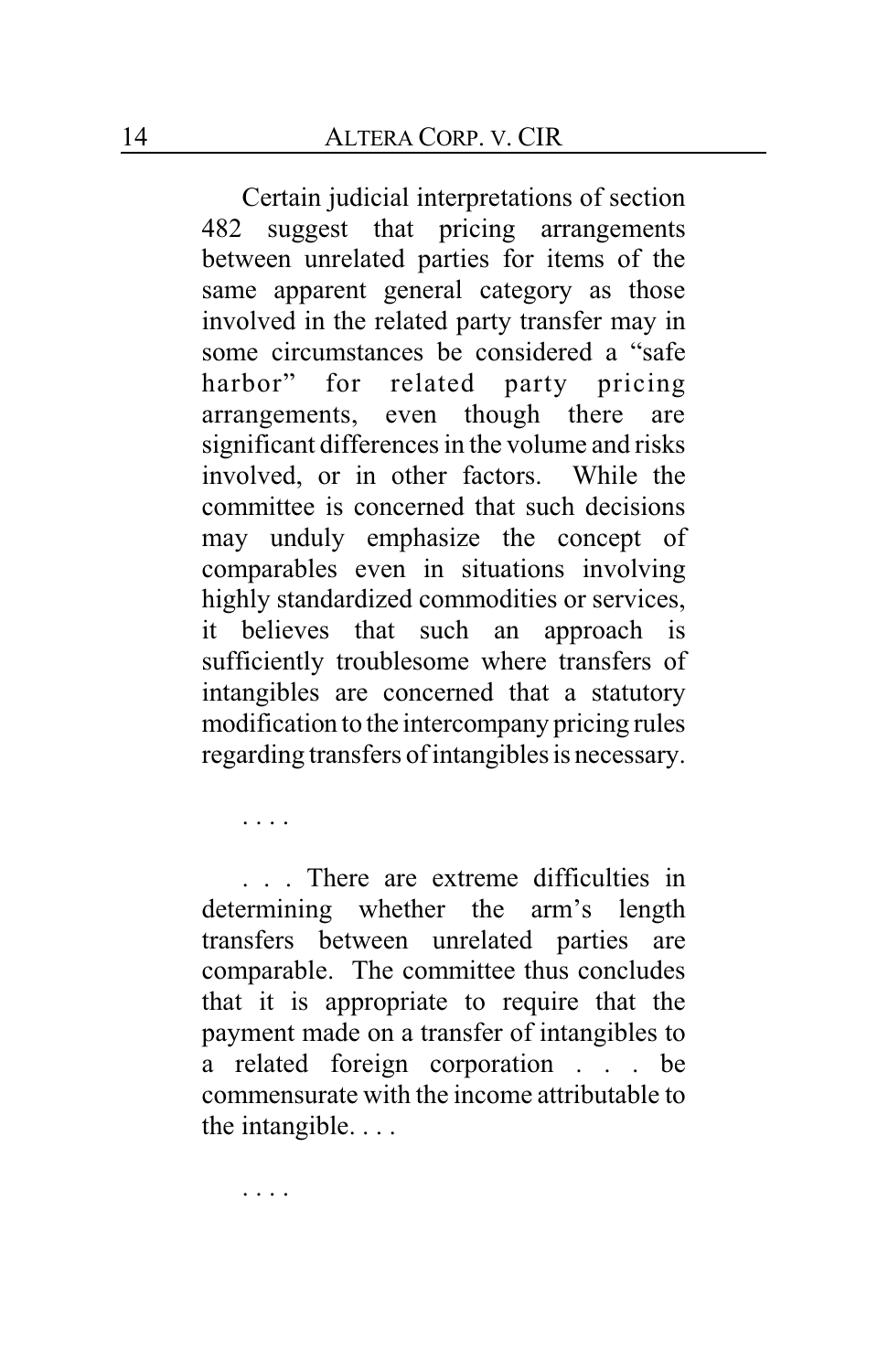. . . [T]he committee intends to make it clear that industry norms or other unrelated party transactions do not provide a safe-harbor minimumpayment for related party intangible transfers. Where taxpayers transfer intangibles with a high profit potential, the compensation for the intangibles should be greater than industry averages or norms.

*Id.* at 424–25 (footnote and citation omitted).**<sup>3</sup>**

Treasury's first response to the Tax Reform Act was the "White Paper," an intensive study published in 1988. *A Study of Intercompany Pricing Under Section 482 of the Code*, I.R.S. Notice 88-123, 1988-2 C.B. 458 ("White Paper"). The White Paper confirmed that Treasury believed the commensurate with income standard to be consistent with the arm's length standard (and that Treasury understood Congress to share that understanding). *Id.* at 475. Treasury wrote that a comparability analysis must be performed where possible, *id.* at 474, but it also suggested a "clear and convincing evidence" standard for comparable transactions, indicating that a comparability analysis would rarely be possible. *Id.* at 478.

**<sup>3</sup>**The Conference Committee suggested only one change—to broaden the sweep of the amendment so as to encompass domestic related-party transactions—in order to better serve the objective of the amendment, "that the division of income between related parties reasonably reflect the relative economic activity undertaken by each." H.R. REP. NO. 99-841, at II-637 (1986) (Conf. Rep.), *as reprinted in* 1986 U.S.C.C.A.N. 4075, 4725. The Report also clarified that cost-sharing arrangements would not generally be subject to § 482 allocations—but only "if and to the extent . . . the income allocated among the parties reasonably reflect the actual economic activity undertaken by each." *Id.* at II-638.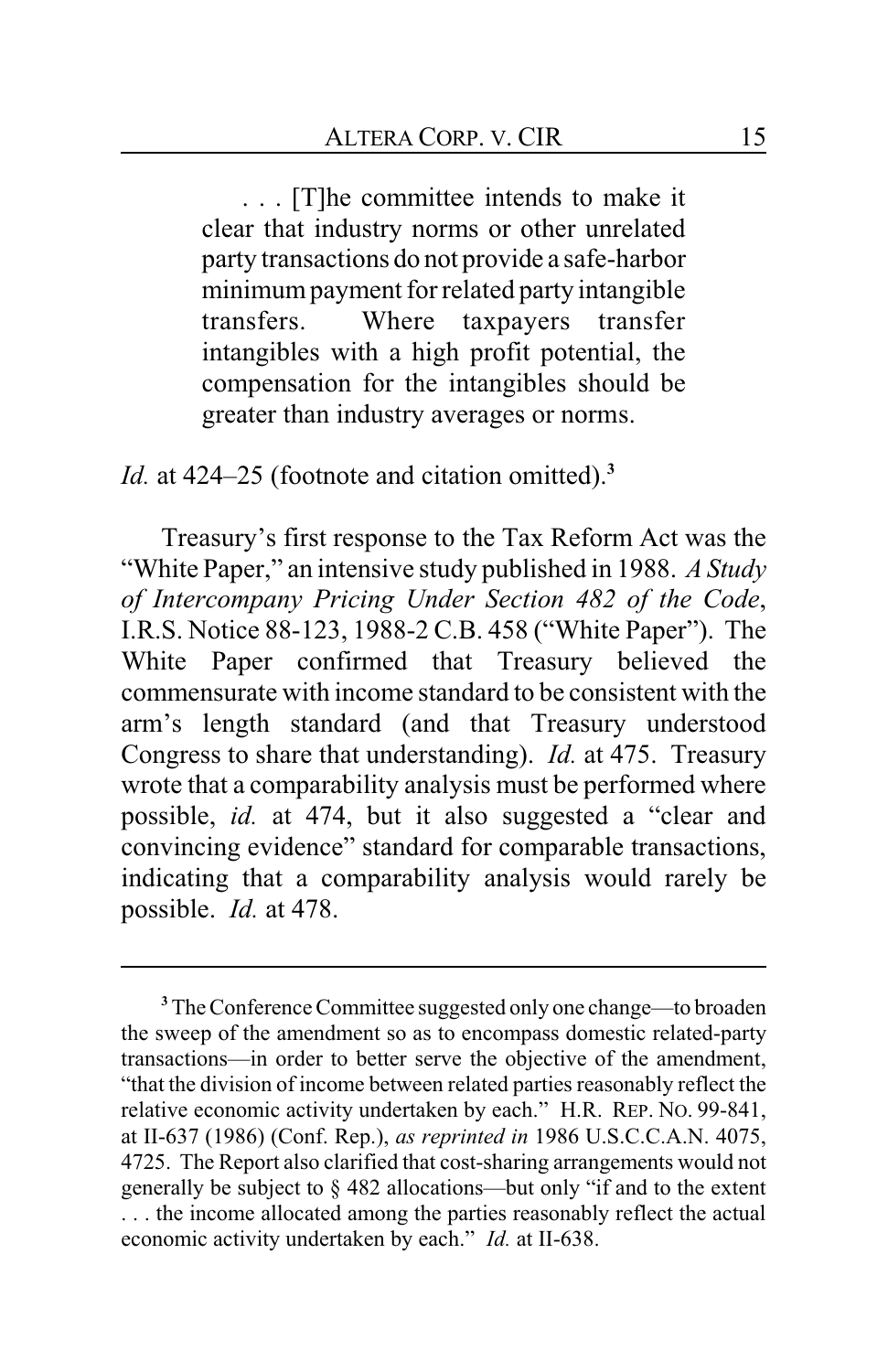The White Paper signaled a shift in the interpretation of the arm's length standard as it had been defined following the 1968 regulations. Treasury advanced a new allocation method, the "basic arm's length return method," White Paper at 488, that would apply only in the absence of comparable transactions and would essentially split profits between the related parties, *id.* at 490. Commentators understood that, by attempting to synthesize the arm's length standard and the commensurate with income provision, Treasury was moving away from a view that the arm's length standard always requires a comparability analysis. Marc M. Levey, Stanley C. Ruchelman, & William R. Seto, *Transfer Pricing of Intangibles After the Section 482 White Paper*, 71 J. TAX'N 38, 38 (1989); Josh O. Ungerman, Comment, *The White Paper: The Stealth Bomber of the Section 482 Arsenal*, 42 SW. L.J. 1107, 1128–29 (1989).

In 1994 and 1995, Treasury issued new regulations that defined the arm's length standard as result-oriented, meaning that the goal is parity in *taxable income* rather than parity in the method of allocation itself. 26 C.F.R.  $\S$  1.482-1(b)(1) (1994) ("A controlled transaction meets the arm's length standard if the results of the transaction are consistent with the results that would have been realized if uncontrolled taxpayers had engaged in the same transaction under the same circumstances (arm's length result)."). However, the arm's length standard remained "the standard to be applied in every case." *Id.*

The regulations also set forth methods by which income could be allocated among related parties in a manner consistent with the arm's length standard. *Id.* § 1.482-  $1(b)(2)(i)$  (1994). According to Treasury, the 1994 regulations defined the arm's length standard in terms of "the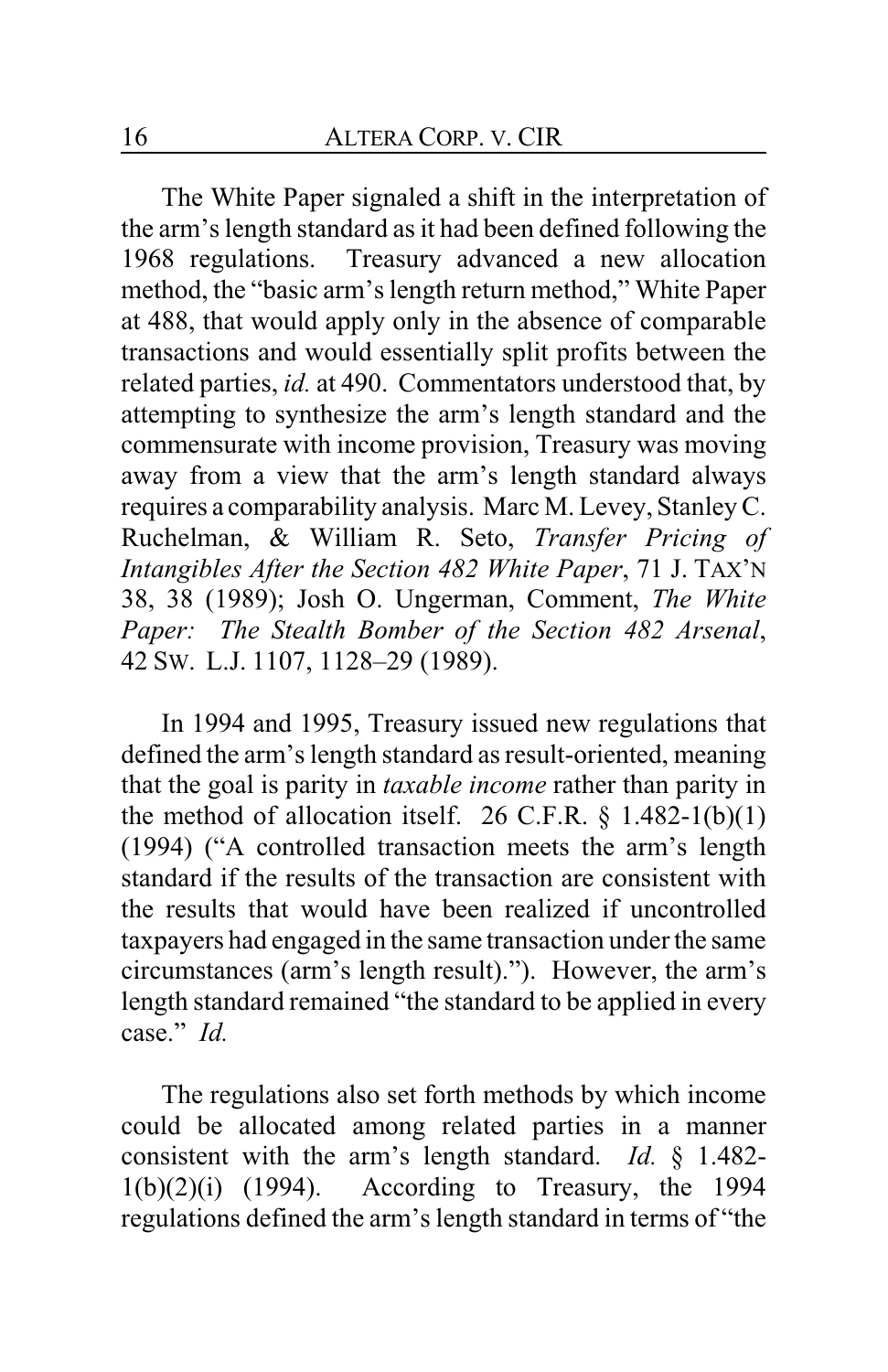results that would have been realized if uncontrolled taxpayers had engaged in the same transaction under the same circumstances." Compensatory Stock Options Under Section 482, 67 Fed. Reg. 48,997-01, 48,998 (proposed July 29, 2002).

The 1995 regulation provided that "[i]ntangible development costs" included "all of the costs incurred by [a controlled] participant related to the intangible development area." 26 C.F.R. § 1.482-7(d)(1) (1995). By contrast to the 1994 regulation, the 1995 regulation—consistent with the 1986 Conference Report —"implement[ed] the commensurate with income standard in the context of cost sharing arrangements" by "requir[ing] that controlled participants in a [QCSA] share all costs incurred that are related to the development of intangibles in proportion to their shares of the reasonably anticipated benefits attributable to that development." Compensatory Stock Options Under Section 482, 67 Fed. Reg. at 48,998.

Neither the Tax Reform Act nor the implementing regulations specifically addressed allocation of employee stock compensation, which is the issue in this dispute. However, that omission was unsurprising given that the practice did not develop on a major scale until the 1990s. Zvi Bodie, Robert S. Kaplan, & Robert C. Merton, *For the Last Time: Stock Options Are an Expense*,HARV.BUS.REV., Mar. 2003, at 62, 67. Beginning in 1997, the Secretary interpreted the "all . . . costs" language to include stock-based compensation, meaning that controlled taxpayers had to share the costs (and associated deductions) of providing employee stock compensation. *Xilinx, Inc. v. Comm'r*, 598 F.3d 1191, 1193–94 (9th Cir. 2010).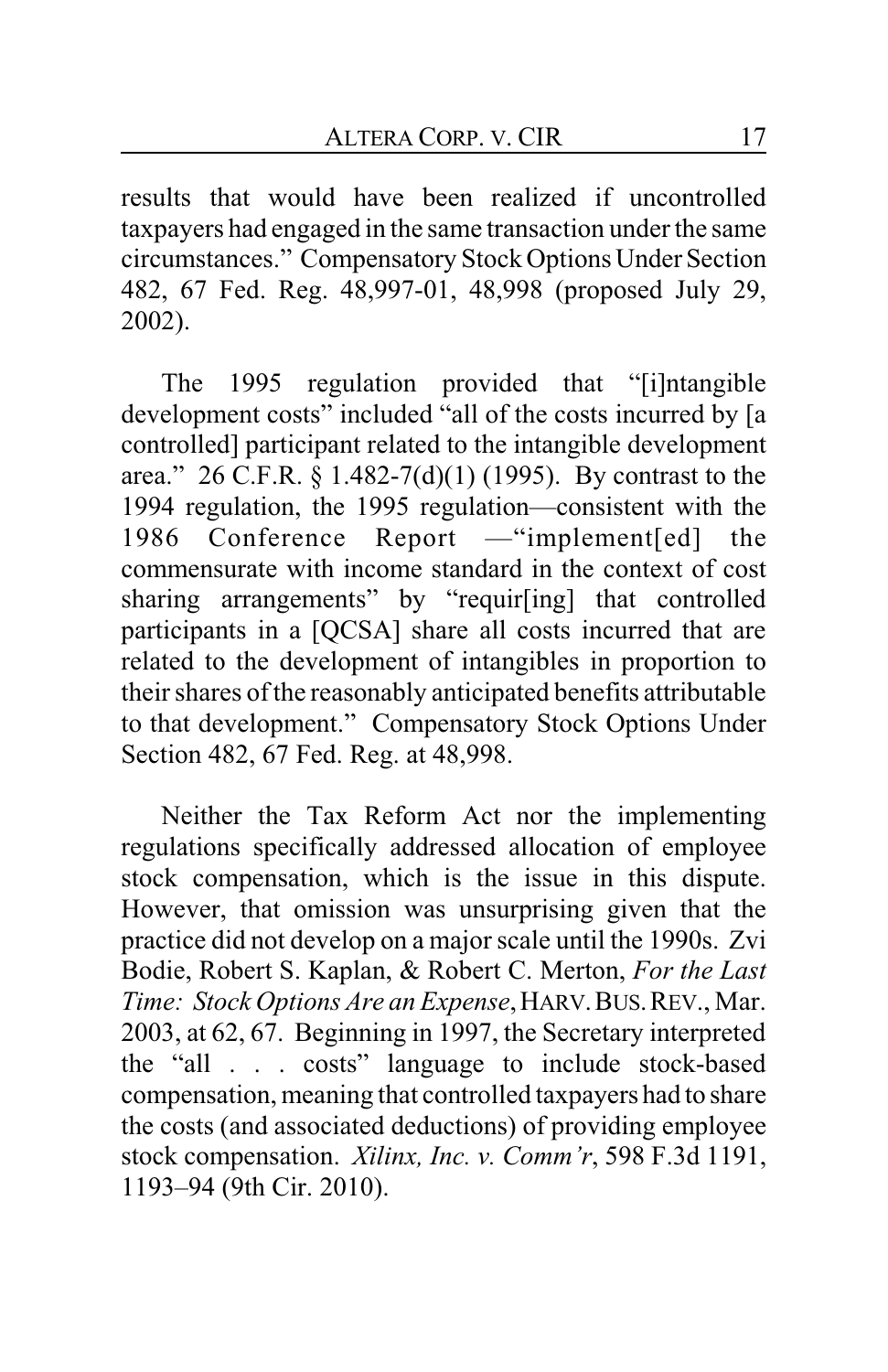In 2003, Treasury issued the cost-sharing regulations that are challenged in this case. Treasury intended for the 2003 amendments to clarify, rather than to overhaul, the 1994 and 1995 regulations. The clarifications were twofold. First, the amendments directly classified employee stock compensation as a cost to be allocated between QCSA participants. Compensatory Stock Options Under Section 482 (Proposed), 67 Fed. Reg. at 48,998; 26 C.F.R. § 1.482-7A(d)(2). Second, the "coordinating amendments" clarified Treasury's belief that the cost-sharing regulations, including  $\S$  1.482-7A(d)(2), operate to produce an arm's length result. Compensatory Stock Options Under Section 482 (Proposed), 67 Fed. Reg. at 48,998; 26 C.F.R. § 1.482-7A(a)(3).

Specifically, § 1.482-7A provides that costs shared by related parties to a QCSA are not subject to IRS reallocation for tax purposes if each entity's share of the intangible property development costs equals each entity's reasonably anticipated benefits. Section 1.482-7A(a)(3) incorporates and coordinates with the arm's length standard:

> A qualified cost sharing arrangement produces results that are consistent with an arm's length result . . . if, and only if, each controlled participant's share of the costs (as determined under paragraph (d) of this section) of intangible development under the qualified cost sharing arrangement equals its share of reasonably anticipated benefits attributable to such development . . . .

Section 1.482-7A(d)(2) provides that parties to a QCSA must allocate stock-based compensation between themselves: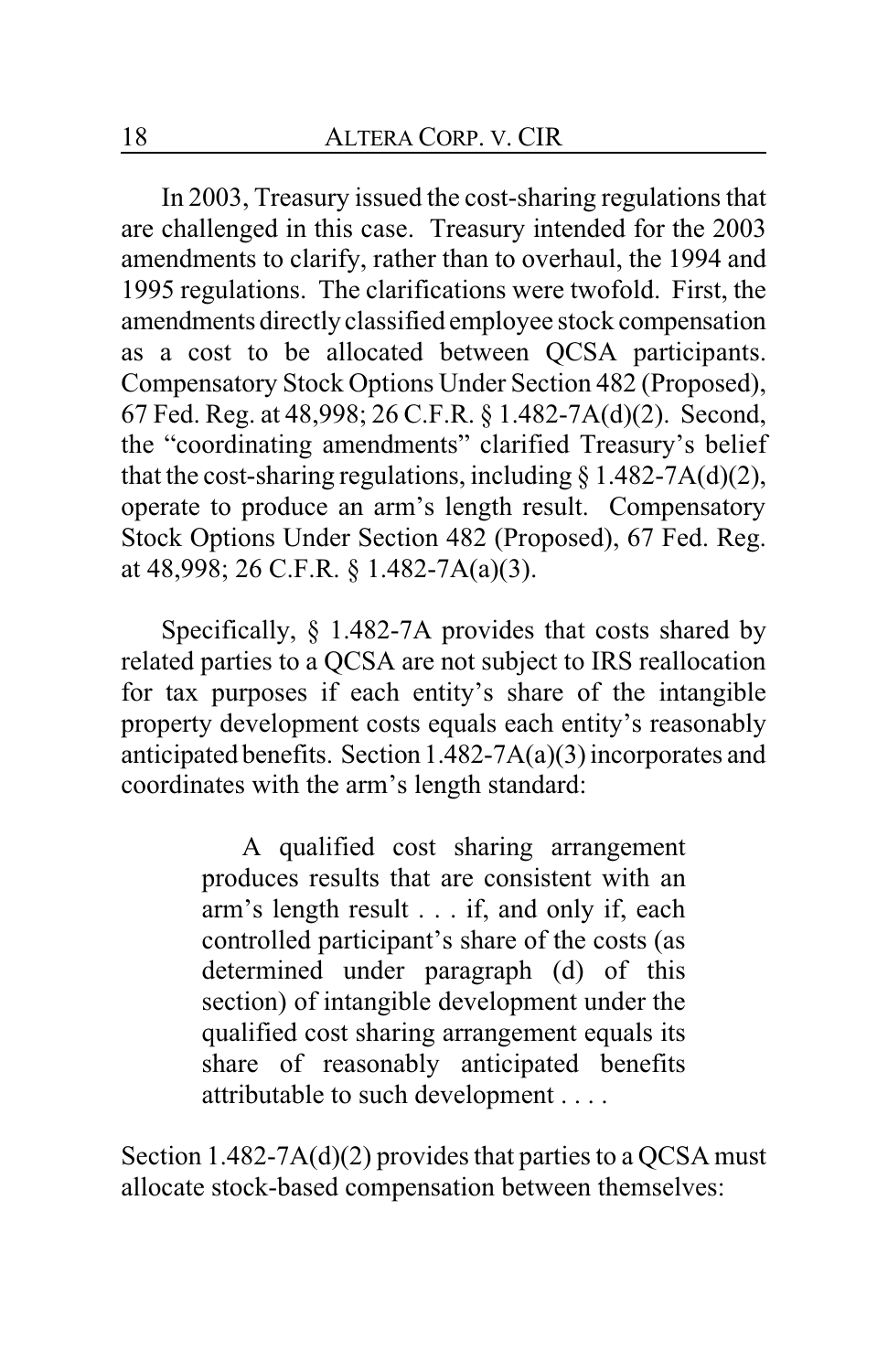[In a QCSA], a controlled participant's operating expenses include all costs attributable to compensation, including stockbased compensation. As used in this section, the termstock-based compensation means any compensation provided by a controlled participant to an employee or independent contractor in the form of equity instruments, options to acquire stock (stock options), or rights with respect to (or determined by reference to) equity instruments or stock options, including but not limited to property to which section 83 applies and stock options to which section 421 applies, regardless of whether ultimately settled in the form of cash, stock, or other property.

These regulations, and the procedure employed in adopting them, form the basis of the present controversy.

#### II

At issue is Altera Corporation ("Altera") & Subsidiaries' tax liability for the years 2004 through 2006. During the relevant period, Altera and its subsidiaries designed, manufactured, marketed, and sold programmable logic devices, which are electronic components that are used to build circuits.

In May of 1997, Altera entered into a cost-sharing agreement with one of its foreign subsidiaries, Altera International, Inc., a Cayman Islands corporation ("Altera International"), which had been incorporated earlier that year. Altera granted to Altera International a license to use and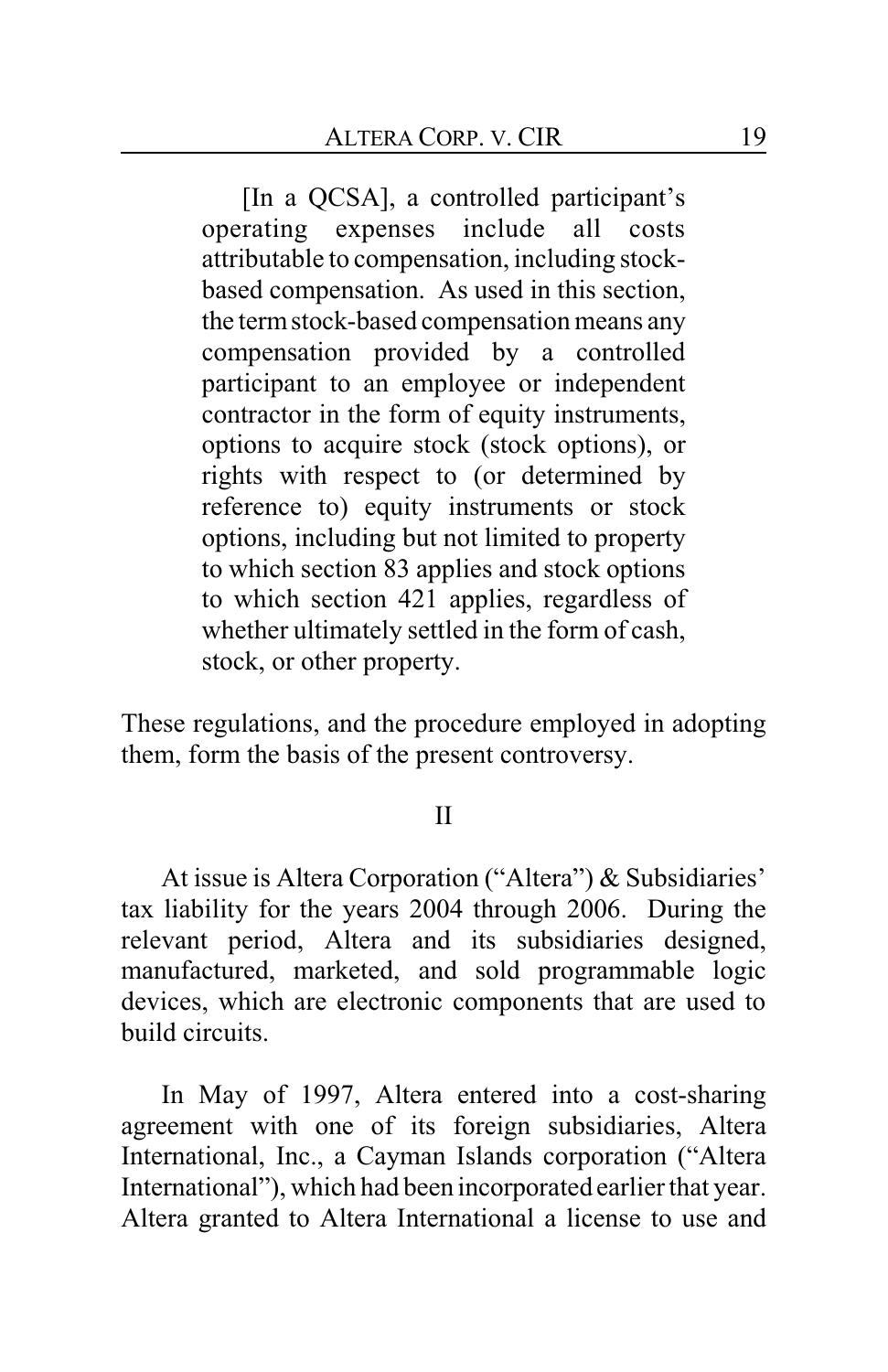exploit Altera's preexisting intangible property everywhere in the world except the United States and Canada. In exchange, Altera International paid royalties to Altera. The parties agreed to pool their resources to share research and development ("R&D") costs in proportion to the benefits anticipated from new technologies. The question in this appeal is whether Treasury was permitted, for tax liability purposes, to re-allocate the cost of employee stock-based compensation.

Altera and the IRS agreed to an Advance Pricing Agreement covering the 1997–2003 tax years. Pursuant to this agreement, Altera shared with Altera International stockbased compensation costs as part of the shared R&D costs. After the Treasury regulations were amended in 2003, Altera and Altera International amended their cost-sharing agreement to comply with the modified regulations, continuing to share employee stock compensation costs.

The agreement was amended again in 2005 following the Tax Court's opinion in *Xilinx Inc. & Consolidated Subsidiaries v. Commissioner*, which involved a challenge to the 1994–1995 cost-sharing regulations. 125 T.C. 37 (2005). The parties agreed to "suspend the payment of any portion of [a] Cost Share . . . to the extent such payment relates to the Inclusion of Stock-Based Compensation in R&D Costs" unless and until a court upheld the validity of the 2003 costsharing regulations. The following provision explains Altera's reasoning:

> The Parties believe that it is more likely than not that (i) the Tax Court's conclusion in *Xilinx v. Commissioner*, 125 T.C. [No.] 4 (2005), that the arm's length standard controls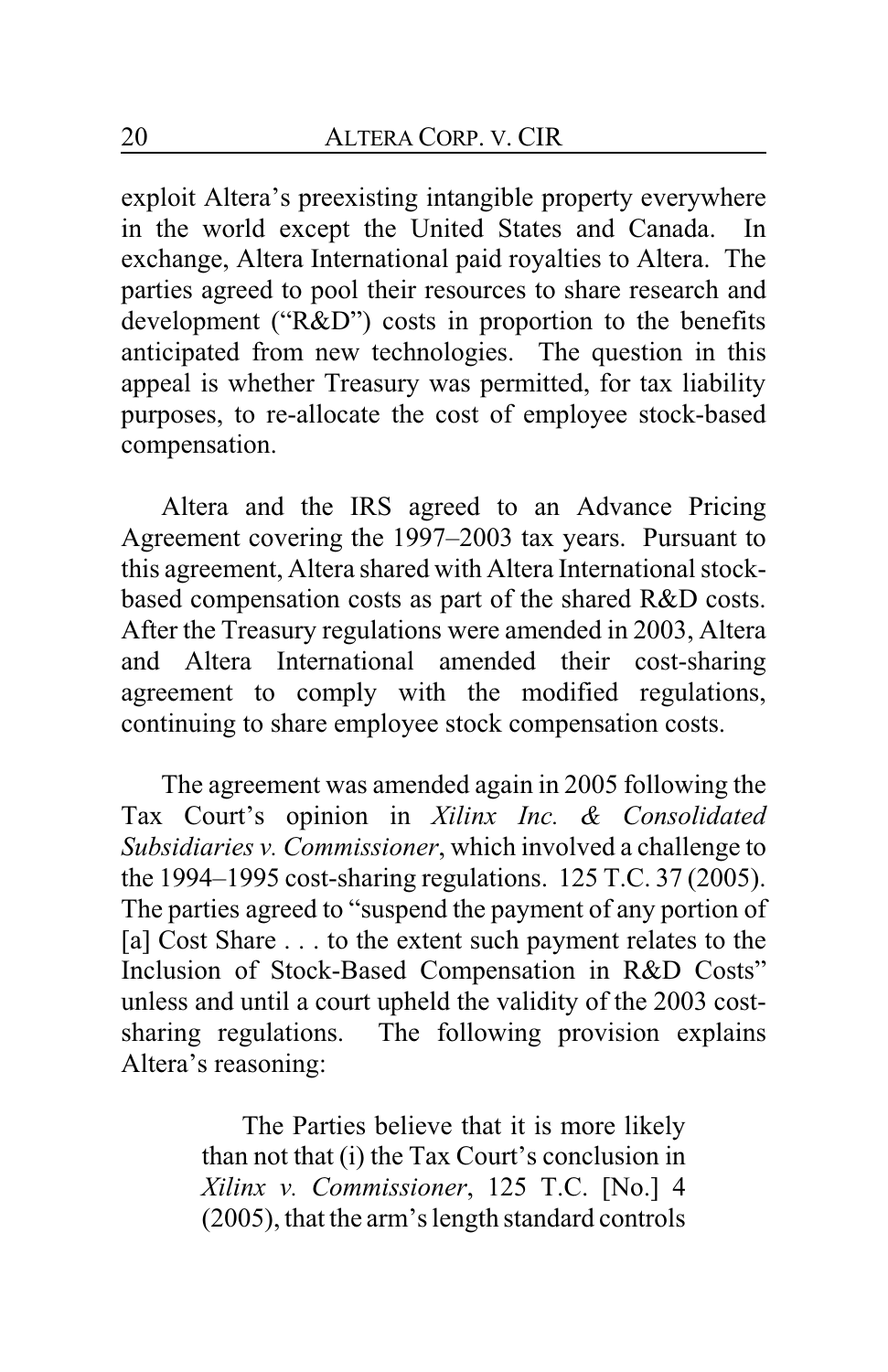the determination of costs to be shared by controlled participants in a qualified cost sharing arrangement should also apply to Treas. Reg.  $\S$  1.482-7(d)(2) (as amended by T.D. 9088), and (ii) the Parties' inclusion of Stock-Based Compensation in R&D Costs pursuant to Amendment I would be contrary to the arm's length standard.

Altera and its U.S. subsidiaries did not account for R&Drelated stock-based compensation costs on their consolidated 2004–2007 federal income tax returns. The IRS issued two notices of deficiency to the group, applying  $\S$  1.482-7(d)(2) to increase the group's income by the following amounts:

| 2004 | \$24,549,315 |
|------|--------------|
| 2005 | \$23,015,453 |
| 2006 | \$17,365,388 |
| 2007 | \$15,463,565 |

Altera timely filed petitions in the Tax Court. The parties filed cross-motions for summary judgment, and the Tax Court granted Altera's motion. Sitting en banc, the Tax Court held that  $\S$  1.482-7A(d)(2) is invalid under the Administrative Procedure Act ("APA"), 5 U.S.C. §§ 701–706. *Altera Corp. & Subsidiaries v. Comm'r*, 145 T.C. 91 (2015).

The Tax Court unanimously determined: (1) that the Commissioner's allocation of income and expenses between related entities must be consistent with the arm's length standard; and (2) that the arm's length standard is not met unless the Commissioner's allocation can be compared to an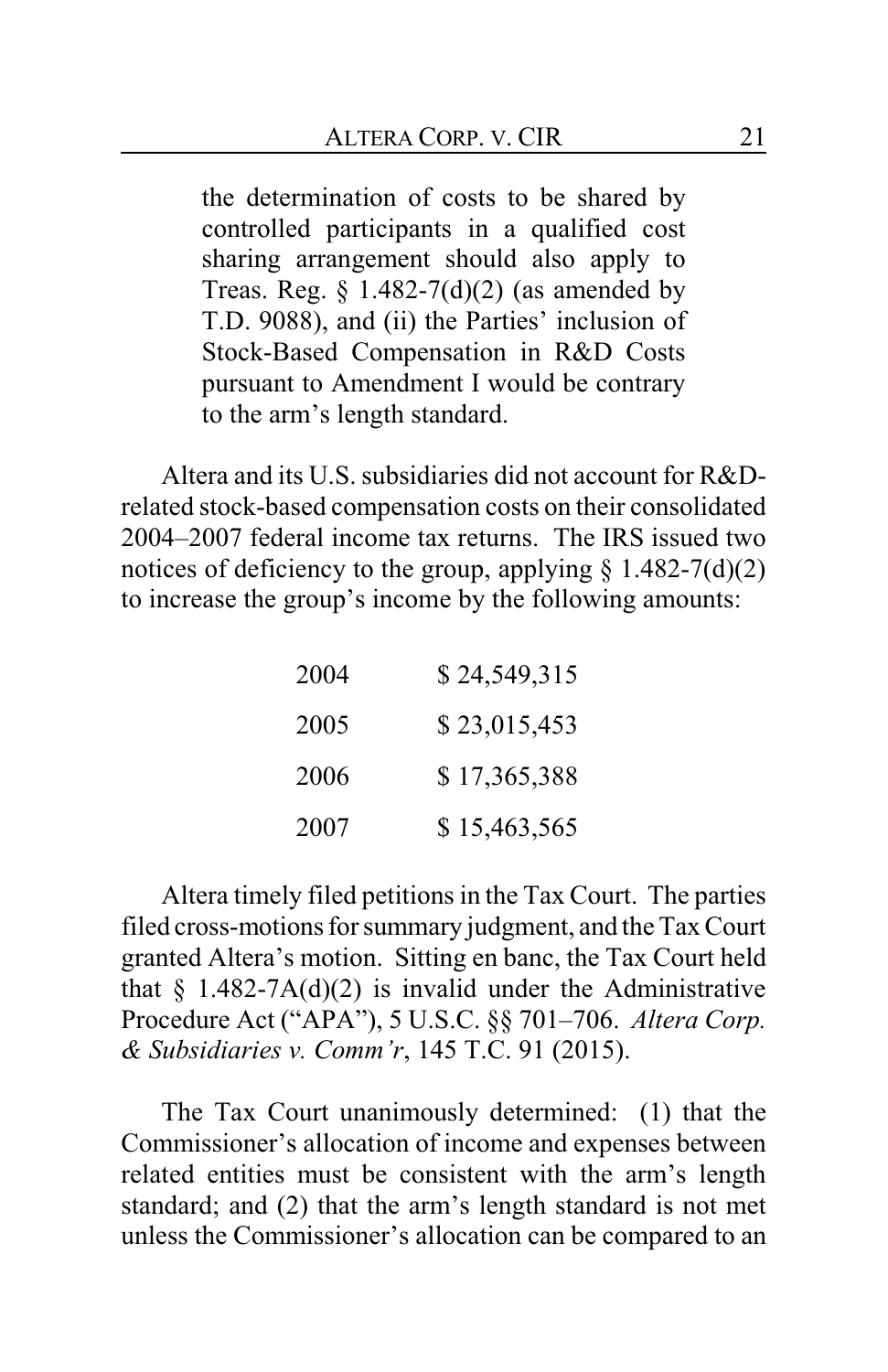actual transaction between unrelated entities. The Tax Court reasoned that the Commissioner could not require related parties to share stock compensation costs, because the Commissioner had not considered any unrelated party transactions in which the parties shared such costs. The Tax Court held that the agency's decisionmaking process was fundamentally flawed because: (1) it rested on speculation rather than on hard data and expert opinions; and (2) it failed to respond to significant public comments, particularly those pointing out uncontrolled cost-sharing arrangements in which the entities did not share stock compensation costs. *Id.* at 133–34.

The Tax Court's decision rested largely on its own opinion in *Xilinx*, in which it determined that the arm's length standard mandates a comparability analysis. *Id.* at 118 (citing *Xilinx*, 125 T.C. at 53–55). In its decision in this case, as well, the Tax Court suggested that the Commissioner cannot require related entities to share stock compensation costs unless and until the Commissioner locates uncontrolled transactions in which these costs are shared. *Id.* at 118–19.

The Tax Court reached five holdings: (1) the 2003 amendments constitute a final legislative rule subject to the requirements of the APA; (2) *Motor Vehicle Manufacturers Ass'n of the United States, Inc. v. State Farm Mutual Automobile Insurance Co.*, 463 U.S. 29 (1983), provides the appropriate standard of review because the standard set forth in *Chevron, U.S.A., Inc. v. Natural Resources Defense Council, Inc.*, 467 U.S. 837 (1984), incorporates *State Farm*'s " reasoned decisionmaking" standard; (3) Treasury did not support adequately its decision to allocate the costs of employee stock compensation between related parties;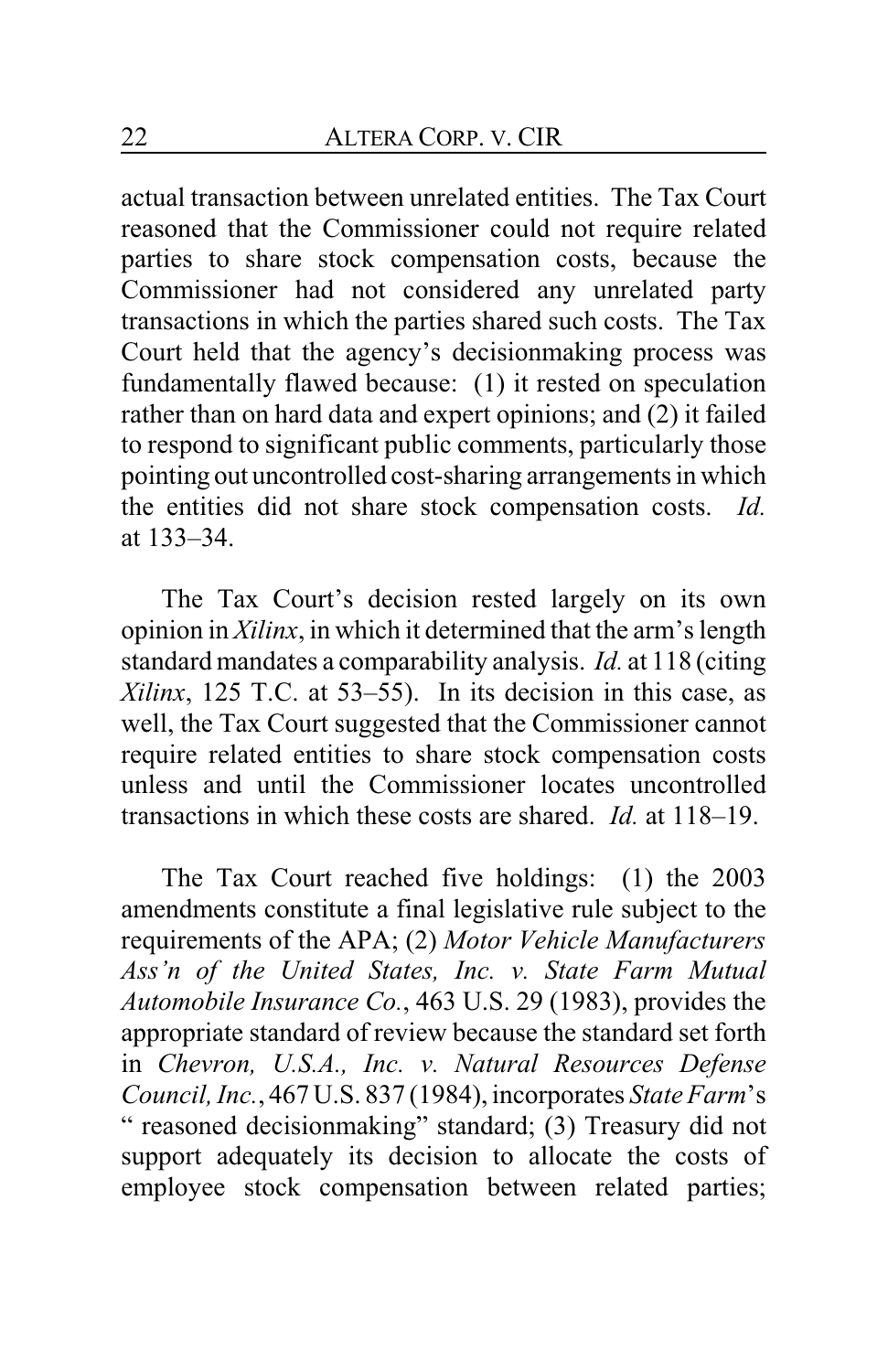(4) Treasury's procedural regulatory deficiencies were not harmless;**<sup>4</sup>** and (5) § 1.482-7A(d)(2) is invalid under the APA.

### III

Our task in this appeal, then, is to determine whether Treasury's 2003 regulations are lawful. In the context of the arguments made in this case, we evaluate the validity of the agency's regulations under both *Chevron* and *State Farm*, which "provide for related but distinct standards for reviewing rules promulgated by administrative agencies." *Catskill Mountains Chapter of Trout Unlimited, Inc. v. EPA*, 846 F.3d 492, 521 (2d Cir. 2017). "*State Farm* is used to evaluate whether a rule is procedurally defective as a result of flaws in the agency's decisionmaking process." *Id.* "*Chevron*, by contrast, is generally used to evaluate whether the conclusion reached as a result of that process—an agency's interpretation of a statutory provision it administers—is reasonable." *Id.***<sup>5</sup>** "A litigant challenging a rule may challenge it under *State Farm*, *Chevron*, or both."

**<sup>4</sup>** On appeal, the Commissioner does not claim that any error in the decisionmaking process, if it existed, was harmless. Thus, we decline to address the issue.

**<sup>5</sup>** There are circumstances when the two analyses may overlap. *See, e.g.*, *Confederated Tribes of Grand Ronde Cmty. of Or. v. Jewell*, 830 F.3d 552, 561 (D.C. Cir. 2016) (We are mindful that, "[i]n [some] situations, what is 'permissible' under *Chevron* is also reasonable under *State Farm*." (quoting *Arent v. Shalala*, 70 F.3d 610, 616 n.6 (D.C. Cir. 1995))).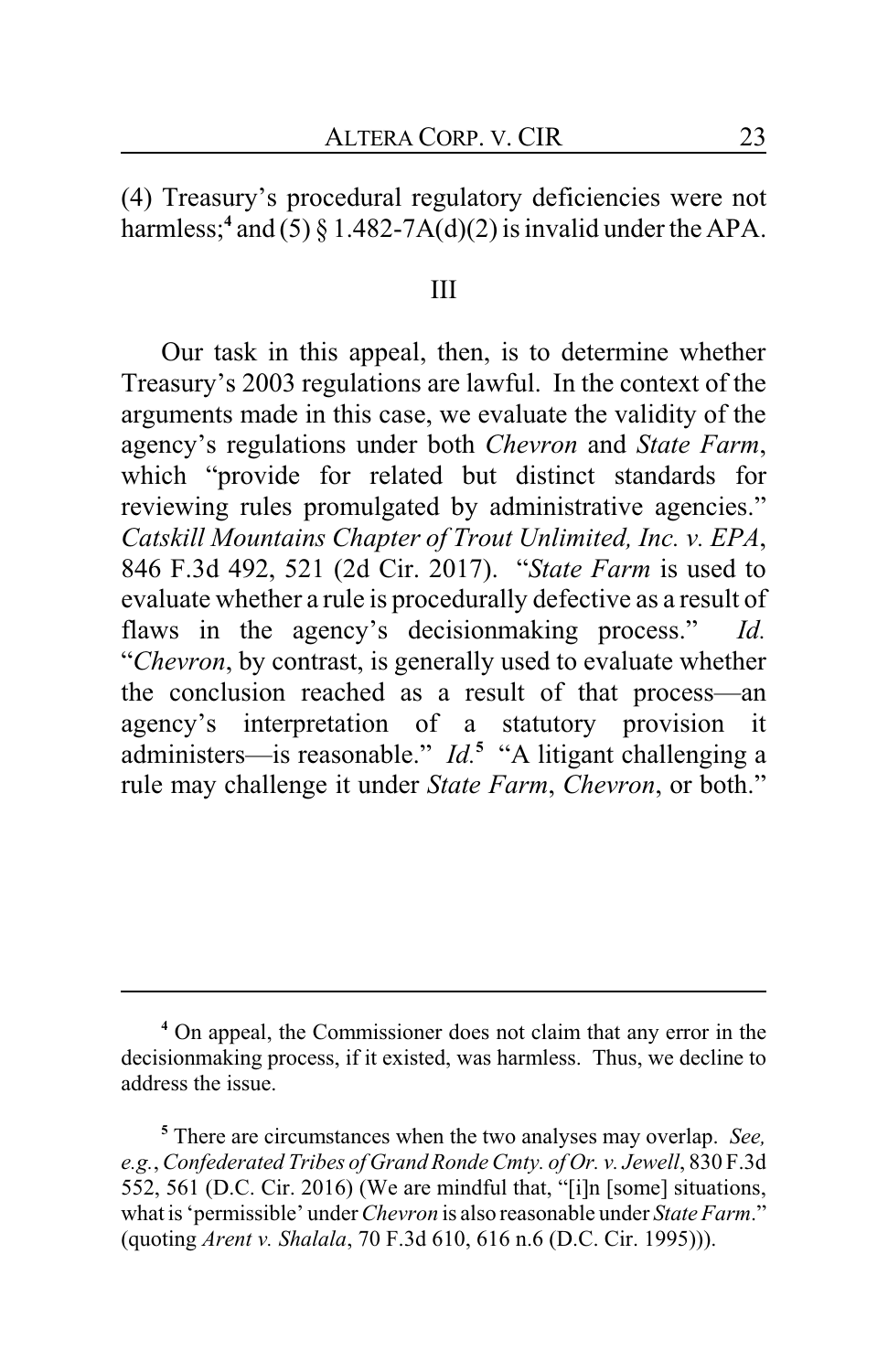*Id.* Altera challenges both the procedural adequacy of the APA process and the substance of the regulation.**<sup>6</sup>**

### A

We first turn to *Chevron* analysis.

#### 1

Under *Chevron*, we first apply the traditional rules of statutory construction to determine whether "Congress has directly spoken to the precise question at issue." 467 U.S. at 842. We start with the plain statutory text and, "when deciding whether the language is plain, we must read the words 'in their context and with a view to their place in the overall statutory scheme.'" *King v. Burwell*, 135 S. Ct. 2480, 2489 (2015) (quoting *FDA v. Brown & Williamson Tobacco Corp.*, 529 U.S. 120, 133 (2000)).

In addition, we examine the legislative history, the statutory structure, and "other traditional aids of statutory interpretation" in order to ascertain congressional intent.

**<sup>6</sup>**We afforded the parties the opportunity to file optional supplemental briefs on the question whether the six-year statute of limitations under 28 U.S.C. § 2401(a)—which generally applies to procedural challenges to regulations under the APA—applies to this case. The Commissioner responded that it had waived this non-jurisdictional defense by failing to assert it to the Tax Court. We agree with the parties that the Commissioner waived the defense. *Day v. McDonough*, 547 U.S. 198, 210 n.11 (2006) ("[S]hould a State intelligently choose to waive a statute of limitations defense, a district court would not be at liberty to disregard that choice."); *Whidbee v. Pierce County*, 857 F.3d 1019, 1024 (9th Cir. 2017) ("[E]ven if a claim has expired under a state statute of limitations, a defendant can still waive this affirmative defense."). Therefore, we need not address it.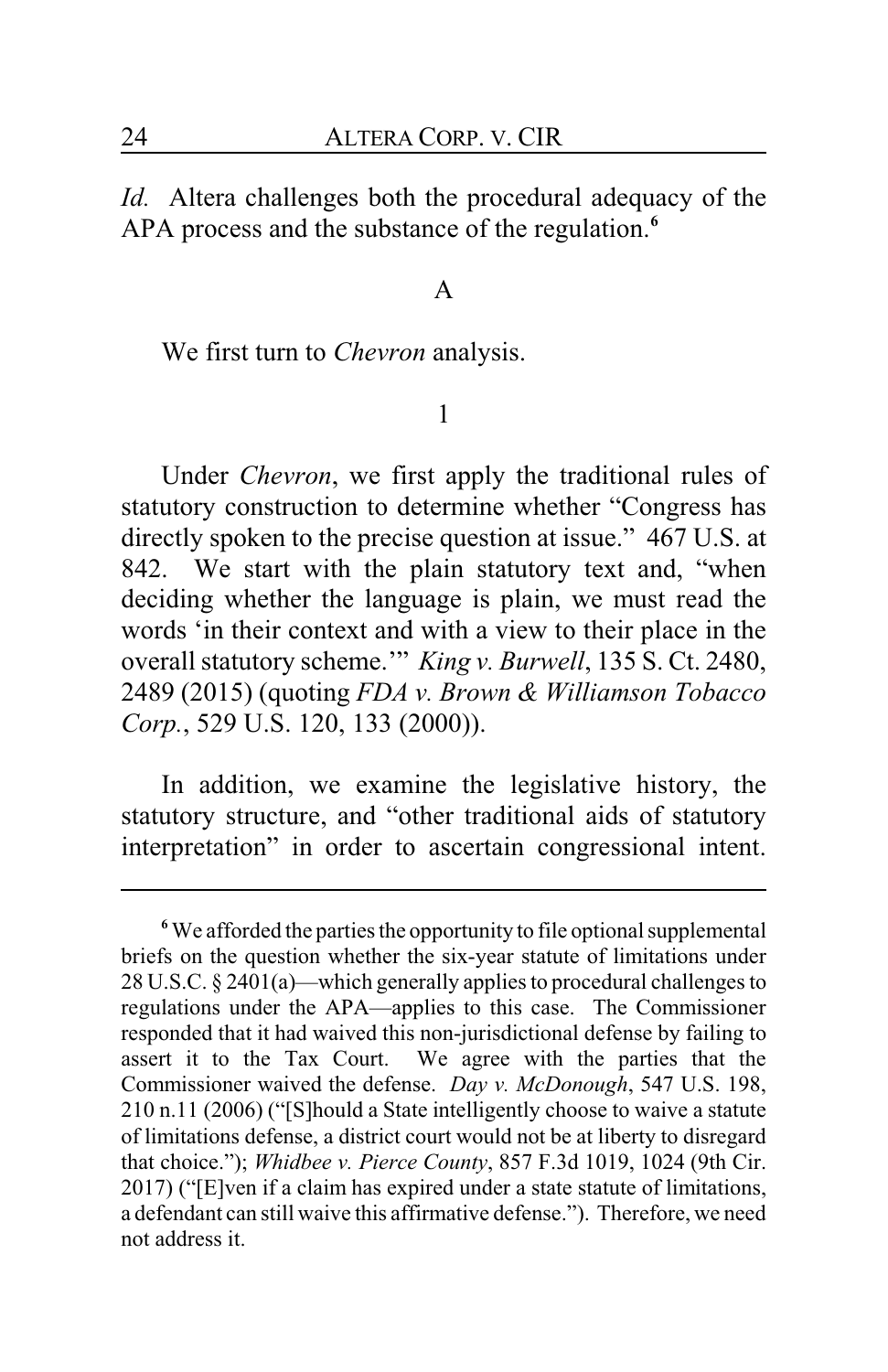*Middlesex Cty. Sewerage Auth. v. Nat'l Sea Clammers Ass'n*, 453 U.S. 1, 13 (1981). If, after conducting that *Chevron* step one examination, we conclude that the statute is silent or ambiguous on the issue, we then defer to the agency's interpretation so long as it "is based on a permissible construction of the statute." *Chevron*, 467 U.S. at 843. A permissible construction is one that is not "arbitrary, capricious, or manifestly contrary to the statute." *Id.* at 844.

Ultimately, questions of deference boil down to whether "it appears that Congress delegated authority to the agency generally to make rules carrying the force of law, and that the agency interpretation claiming deference was promulgated in the exercise of that authority." *United States v. Mead Corp.*, 533 U.S. 218, 226–27 (2001). "When Congress has 'explicitly left a gap for an agency to fill, there is an express delegation of authority to the agency to elucidate a specific provision of the statute by regulation,' and any ensuing regulation is binding in the courts unless procedurally defective, arbitrary or capricious in substance, or manifestly contrary to the statute." *Id.* at 227 (quoting *Chevron*, 467 U.S. at 843–44).

Here, the resolution of our step one *Chevron* examination is straightforward. Section 482 does not speak directly to whether the Commissioner may require parties to a QCSA to share employee stock compensation costs in order to receive the tax benefits associated with entering into a QCSA. Thus, there is no question that the statute remains ambiguous regarding the method by which Treasury is to make allocations based on stock-based compensation.

Altera argues that the statute, by its terms, cannot apply to stock-based compensation. According to Altera, stock-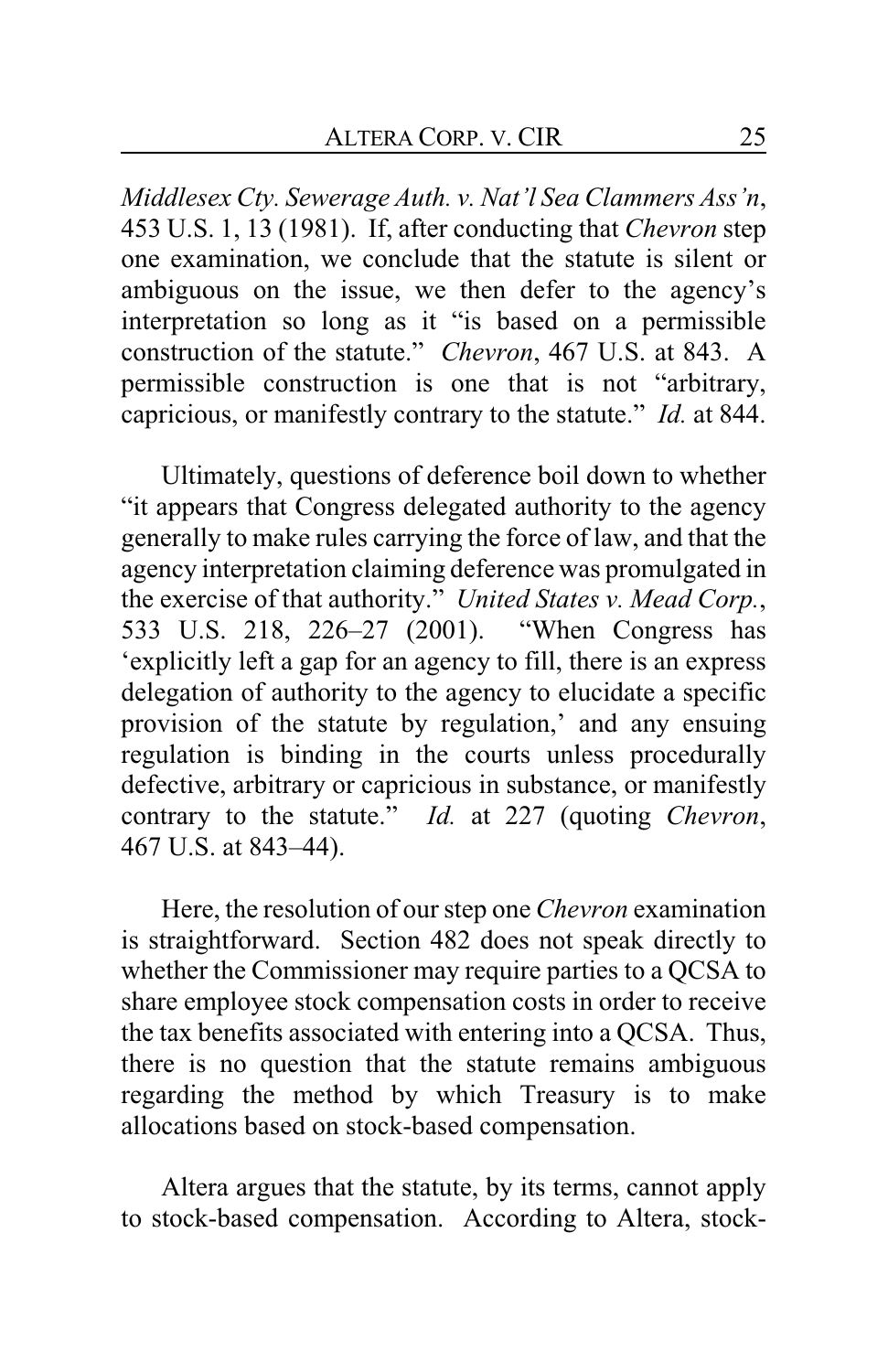based compensation is not "transferred" between parties because only preexisting intangibles can be transferred. Thus, for Altera, Treasury has exceeded the delegation of authority apparent from the plain text of the statute.

We are not persuaded. When parties enter into a QCSA, they are *transferring* future distribution rights to intangibles, albeit intangibles that have yet to be developed. Indeed, the present-day transfer of those rights provides the main incentive for entering into a QCSA. The right to distribute intangibles to be developed later is, itself, one right in the bundle of property rights that exists at the time that parties enter into a QCSA.

Moreover, even assuming that the crucial transfer does not occur contemporaneously, § 482 applies "[i]n the case of *any* transfer . . . of intangible property" that produces income. (Emphasis added.) That phrasing is as broad as possible, and it cannot reasonably be read to exclude the transfers of expected intangible property. *See, e.g.*, *United States v. Gonzales*, 520 U.S. 1, 5 (1997) ("Read naturally, the word 'any' has an expansive meaning . . . ."); *see also Republic of Iraq v. Beaty*, 556 U.S. 848, 856 (2009) ("Of course the word 'any' (in the phrase 'any other provision of law') has an 'expansive meaning, giving us no warrant to limit the class of provisions of law [encompassed by the statutory provision]." (citation omitted)). Additionally, the sentence necessarily is forward-looking because the production of taxable income always follows the transfer.

In short, the text of the statute does not limit its application to preexisting intangibles in the way Altera's argument suggests. Because parties to a QCSA transfer cost-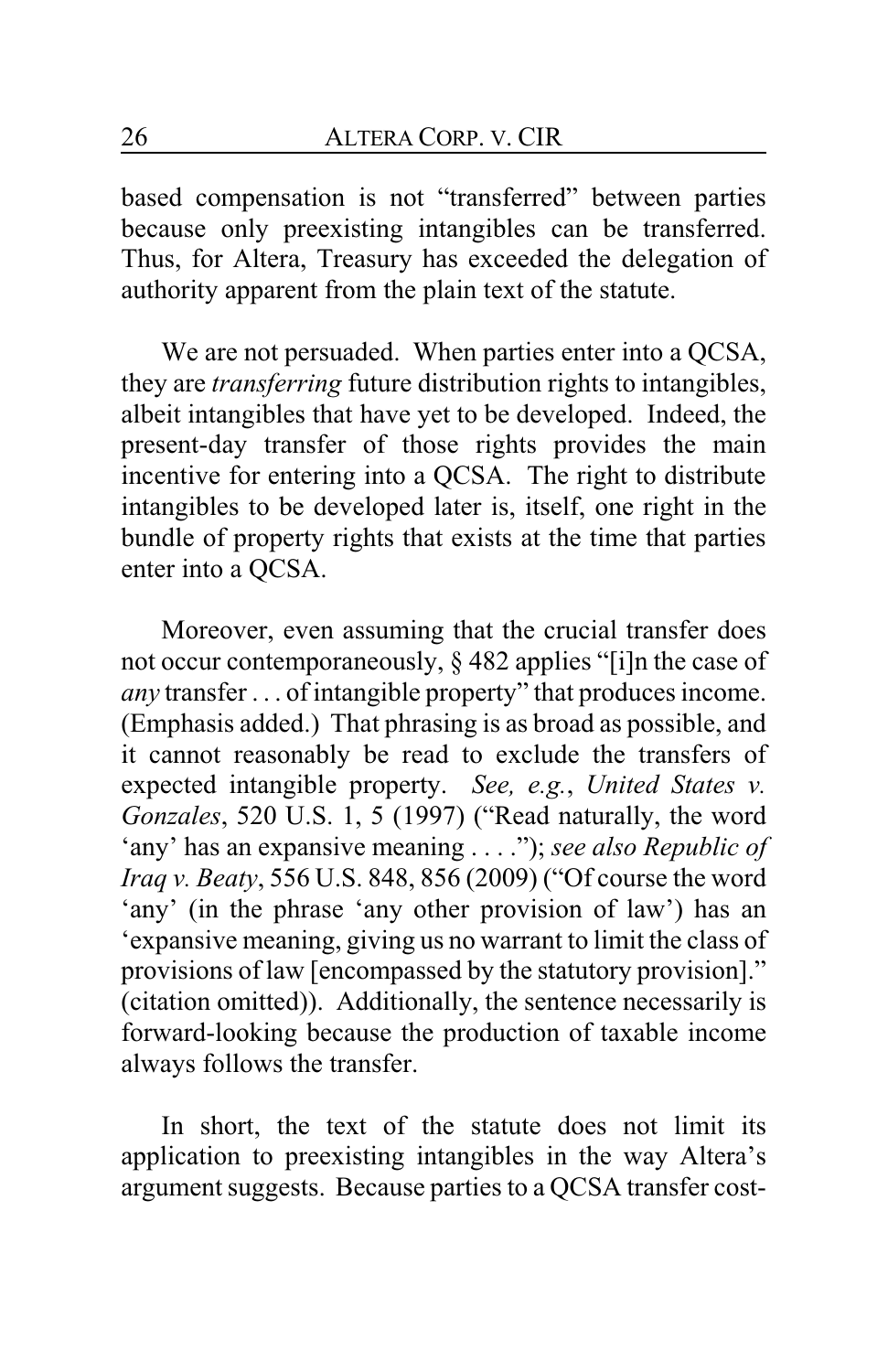shared intangibles—including stock-based compensation they are subject to regulation under 26 U.S.C. § 482.

2

Thus, we must move on to *Chevron* step two to consider whether Treasury's interpretation of § 482 as to allocation of employee stock option costs is permissible. An agency's interpretation of statutory authority is examined "in light of the statute's text, structure and purpose." *Miguel-Miguel v. Gonzales*, 500 F.3d 941, 949 (9th Cir. 2007). The interpretation fails if it is "unmoored from the purposes and concerns" of the underlying statutory regime. *Judulang v. Holder*, 565 U.S. 42, 64 (2011). Thus, Congress's purpose in enacting and amending § 482 in 1986 is key to resolution of this issue.

The congressional purpose in enacting § 482 was to establish tax parity. *First Sec. Bank of Utah*, 405 U.S. at 400. In the 1986 amendments, Congress called for an approach to allocation of costs and income that would "reasonably reflect the actual economic activity undertaken by each [party to a QCSA]," H.R. REP. No. 99-841, at II-638 (1986) (Conf. Rep.). Put another way, Congress's objective in amending § 482 was to ensure that income follows economic activity. *Id.* at II-637. Although the 1986 amendment delegates to Treasury the choice of a specific methodology to achieve that end, it suggested: "In the case of any transfer (or license) of intangible property . . . , the income with respect to such transfer or license shall be commensurate with the income attributable to the intangible." This standard is a purely internal one, that is, internal to the entity being taxed, and evidence supports Treasury's belief that Congress intended it to be. H.R. REP. NO. 99-426, at 423–35; H.R. REP. NO.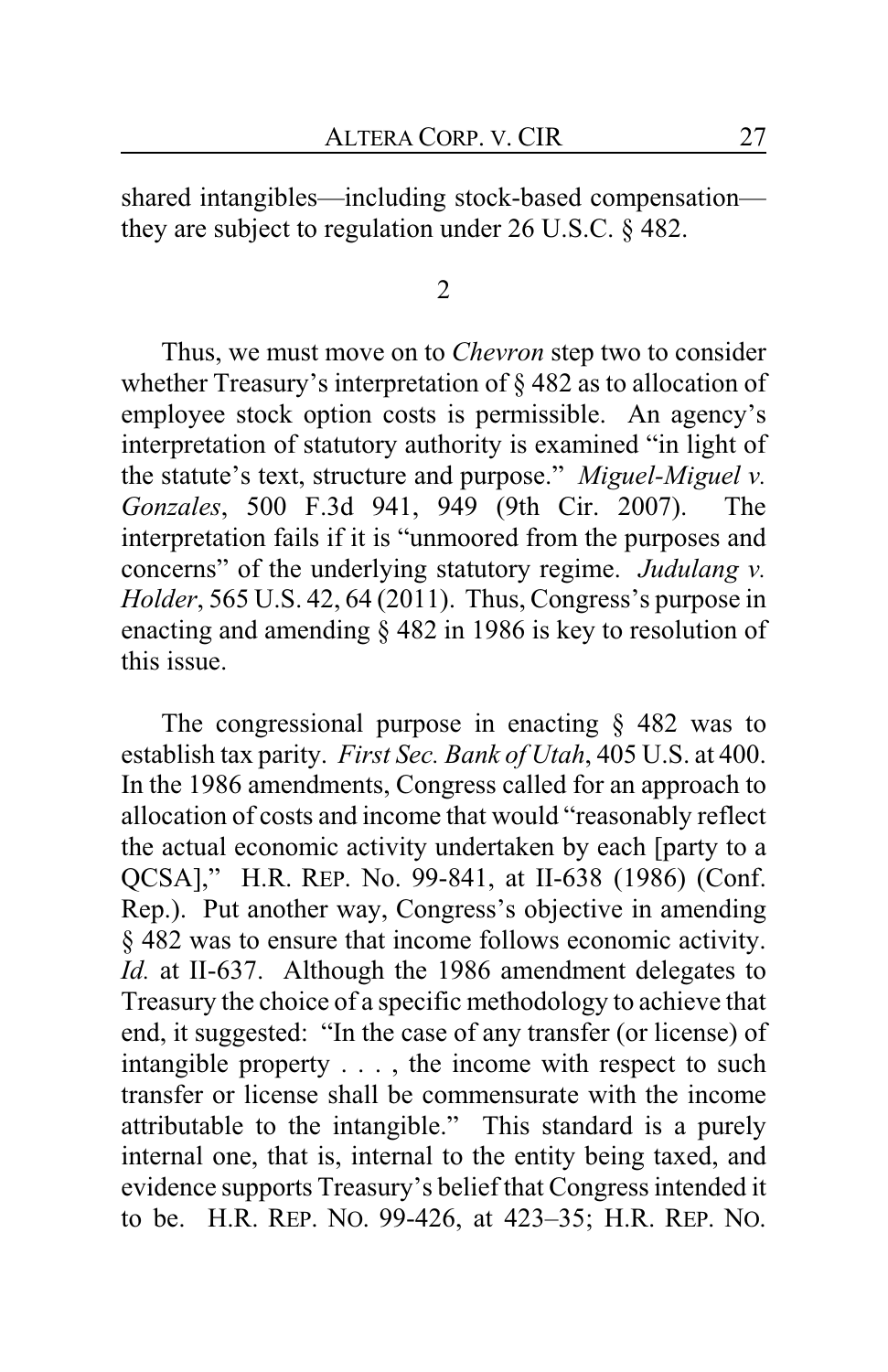99-841, at II-637 (Conf. Rep.). In the QCSA context, Congress did not want to interfere with controlled costsharing arrangements, but only to the degree that the allocation of costs and income "reasonably reflect[s] the actual economic activity undertaken by each." H.R.REP. No. 99-841, at II-638 (Conf. Rep.). In light of this history, Treasury's decision to adopt a methodology that followed actual economic activity was reasonable.

So was Treasury's determination that uncontrolled costsharing arrangements do not provide helpful guidance regarding allocations of employee stock compensation. When it amended § 482 in 1986, Congress bemoaned the difficulties associated with finding and using data involving high-profit intangibles. *See* H.R. REP. NO. 99-426, at 425 ("There are extreme difficulties in determining whether the arm's length transfers between unrelated parties are comparable. . . . [I]t is appropriate to require that the payment made on a transfer of intangibles to a related foreign corporation be commensurate with the income attributable to the intangible."); *see also* Compensatory Stock Options Under Section 482, 68 Fed. Reg. 51,171-02, 51,173 (Aug. 26, 2003) (citing H.R. REP. NO. 99-426, at 423–25) ("As recognized in the legislative history of the Tax Reform Act of 1986, there is little, if any, public data regarding transactions involving high-profit intangibles.").**<sup>7</sup>** It follows that Congress

The transfer pricing rules of section 482 and the accompanying Treasury regulations are intended to preserve the U.S. tax base by ensuring that taxpayers do not shift income properly attributable to the United States to a related foreign company through pricing that

**<sup>7</sup>** Although the 2017 amendment to § 482 has no bearing on our analysis, we note that Congress has not changed its mind: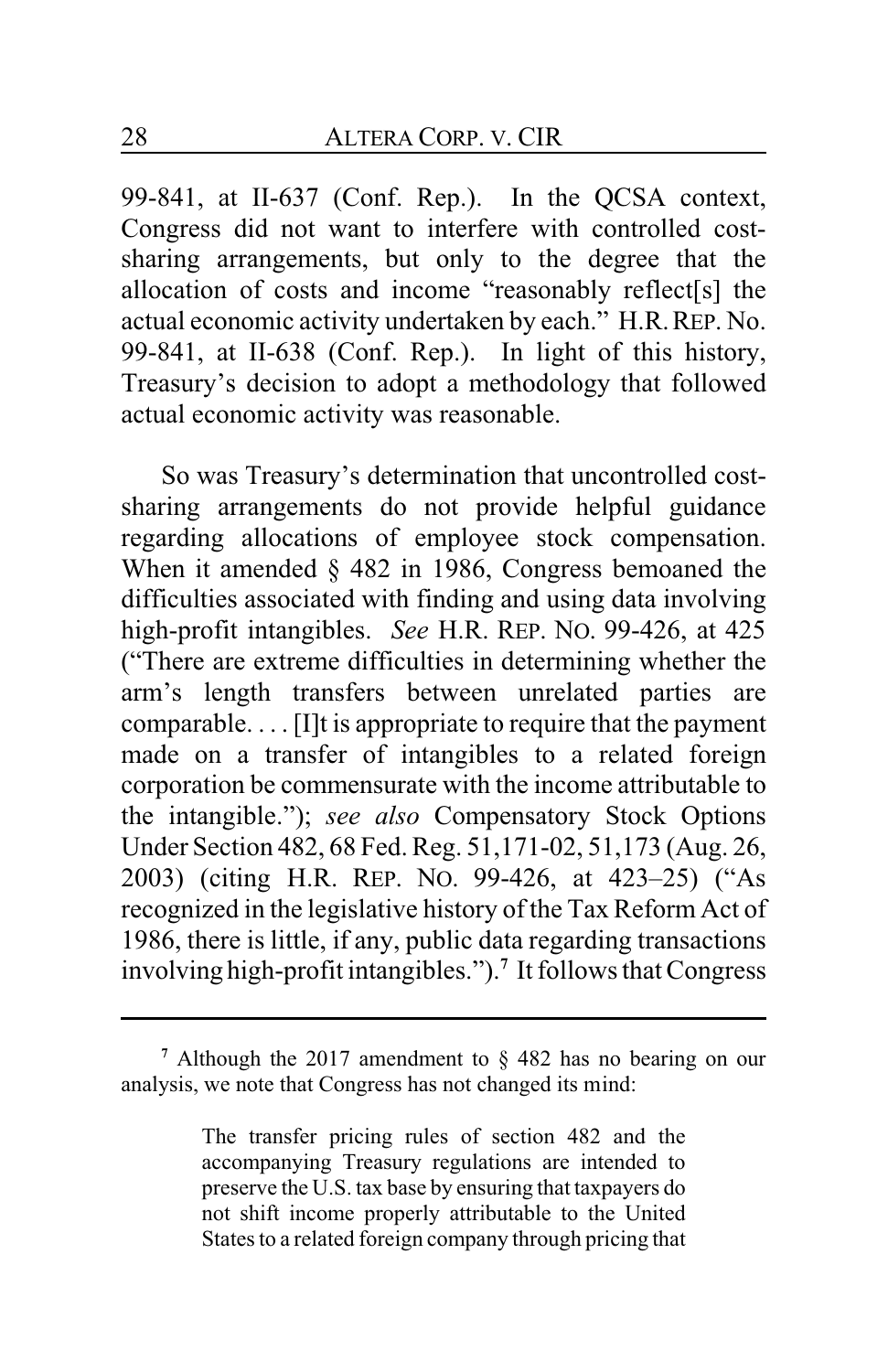granted Treasury authority to develop methods that did not rely on analysis of these problematic comparable transactions. Indeed, Treasury echoed Congress's rationale for amending § 482 in the first place when it published the final rule. *Id.* at 51,173 ("The uncontrolled transactions cited by commentators do not share enough characteristics of QCSAs involving the development of high-profit intangibles to establish that parties at arm's length would not take stock options into account in the context of an arrangement similar to a QCSA.").

What is more, although Altera suggests there can be only one understanding of the methodology required by the arm's length standard, historically the definition of the arm's length standard has been a more fluid one. Indeed, as we have discussed, for most of the twentieth century the arm's length standard explicitly permitted the use of flexible methodology

> does not reflect an arm's-length result. . . . The arm'slength standard is difficult to administer in situations in which no unrelated party market prices exist for transactions between related parties. . . .

> . . . For income from intangible property, section 482 provides "in the case of any transfer (or license) of intangible property (within the meaning of section  $936(h)(3)(B)$ , the income with respect to such transfer or license shall be commensurate with the income attributable to the intangible." By requiring inclusion in income of amounts commensurate with the income attributable to the intangible, Congress was responding to concerns regarding the effectiveness of the arm'slength standard with respect to intangible property—including, in particular, high-profit-potential intangibles.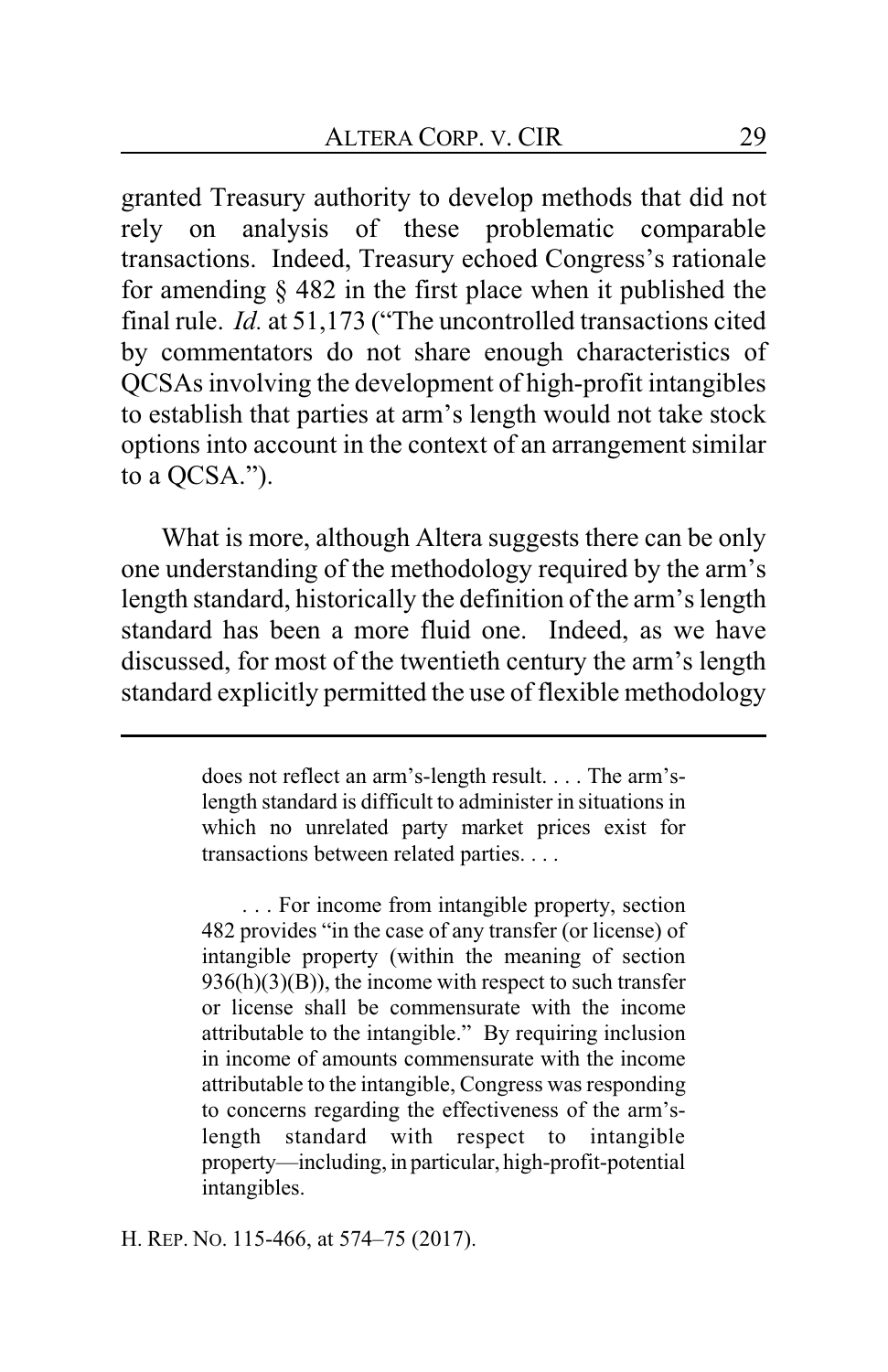in order to achieve an arm's length *result*. *See also* H.R. REP. NO. 87-2508, at 18–19 (1962) (Conf. Rep.) (noting that, in 1962, Congress stated that Treasury should "provide additional guidelines and formulas" to achieve arm's length results). It is true that, more recently, an understanding that the primary means of reaching an arm's length result suggested the analysis of comparable transactions. But, in the lead-up to the 1986 amendments, Congress voiced numerous concerns regarding reliance on this methodology. Further, as we have discussed, courts for more than half a century have held that a comparable transaction analysis was not the exclusive methodology to be employed under the statute. In light of the historic versatility of methodology, it is reasonable that Treasury would understand that Congress intended for it to depart from analysis of comparable transactions as the exclusive means of achieving an arm's length result.

In addition, Treasury reasonably concluded that doing away with analysis of comparable transactions was an efficient means of ensuring that § 482 would "operat[e] to assure adequate allocations to the U.S. taxable entity of income attributable to intangibles in [QCSAs]." H.R. REP. NO. 99-426, at 423. Congress expressed numerous concerns that pre-1986 allocation methods permitted entities to undervalue their tax liability by placing undue emphasis on "the concept of comparables" and basing allocations on industry norms, rather than on actual economic activity. *Id.* at 424–25. Doing away with analysis of comparable transactions, and instead requiring an internal method of allocation, proves a reasonable method of alleviating these concerns.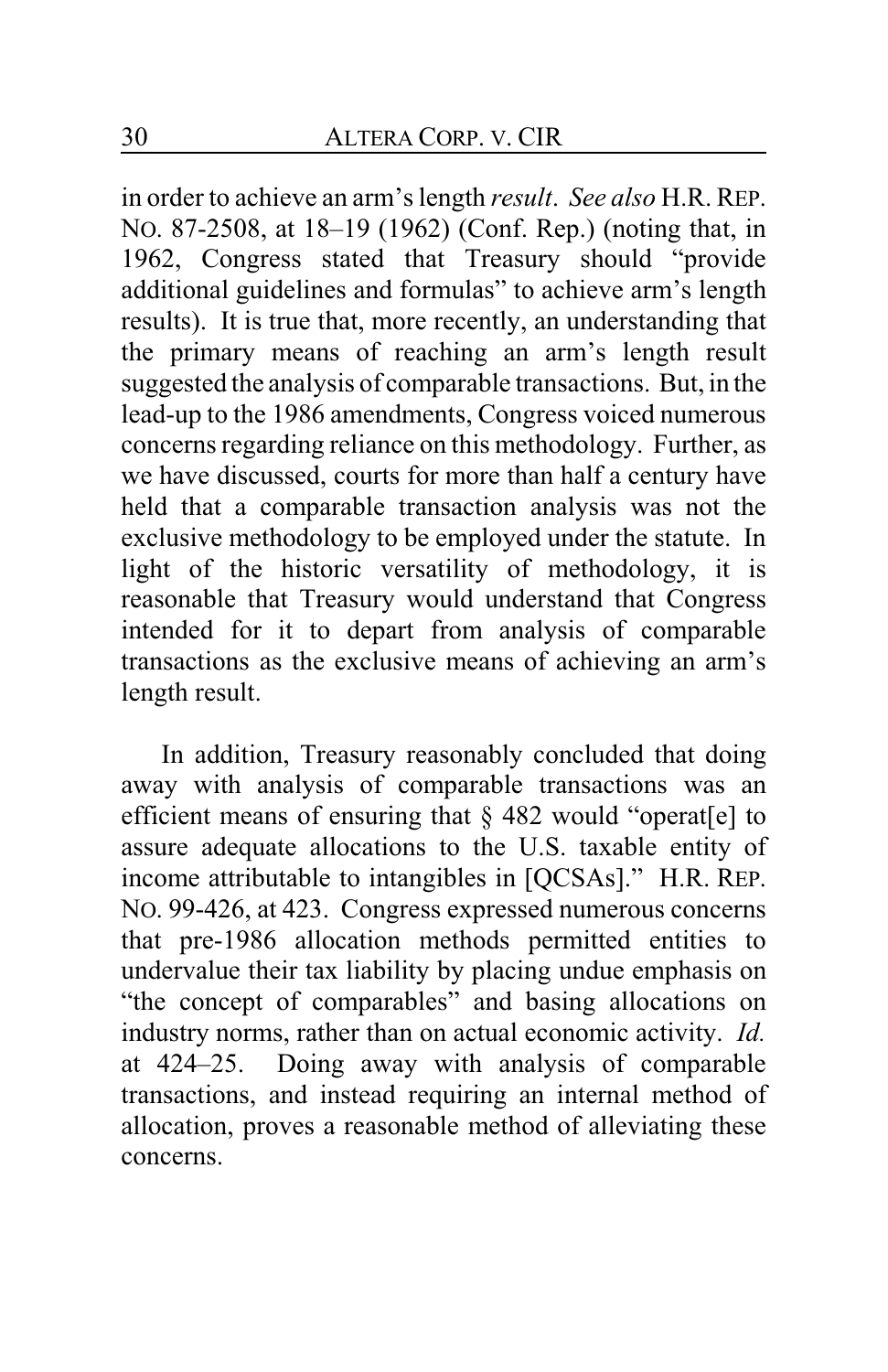In sum, Treasury reasonably understood  $\S$  482 as an authorization to require internal allocation methods in the QCSA context, provided that the costs and income allocated are proportionate to the economic activity of the related parties. These internal allocation methods are reasonable methods for reaching the arm's length results required by statute. While interpreting the statute to do away with reliance on comparables may not have been "the only possible interpretation" of Congress's intent, it proves a reasonable one. *Entergy Corp. v. Riverkeeper, Inc.*, 556 U.S. 208, 218 (2009). Thus, Treasury's interpretation is not "arbitrary, capricious, or manifestly contrary to the statute," and it is therefore permissible under *Chevron*. 467 U.S. at 844.

### 3

Altera contends that the Commissioner misreads § 482 and its history, arguing that the addition of the commensurate with income standard to § 482 did nothing to change the meaning and operation of the arm's length standard, thus rendering Treasury's interpretation unreasonable. Altera supports its argument with a canon of construction: "Amendments by implication, like repeals by implication, are not favored." *United States v. Welden*, 377 U.S. 95, 103 n.12 (1964). That canon does not apply here. It operates to prevent courts from attributing unspoken motives to legislators, not to force courts to ignore legislative action and express legislative history. In addition, cases invoking the maxim typically refer to a later-enacted, *separate* statute or provision amending a previous statute or provision; most cases do not involve changes to the same statute or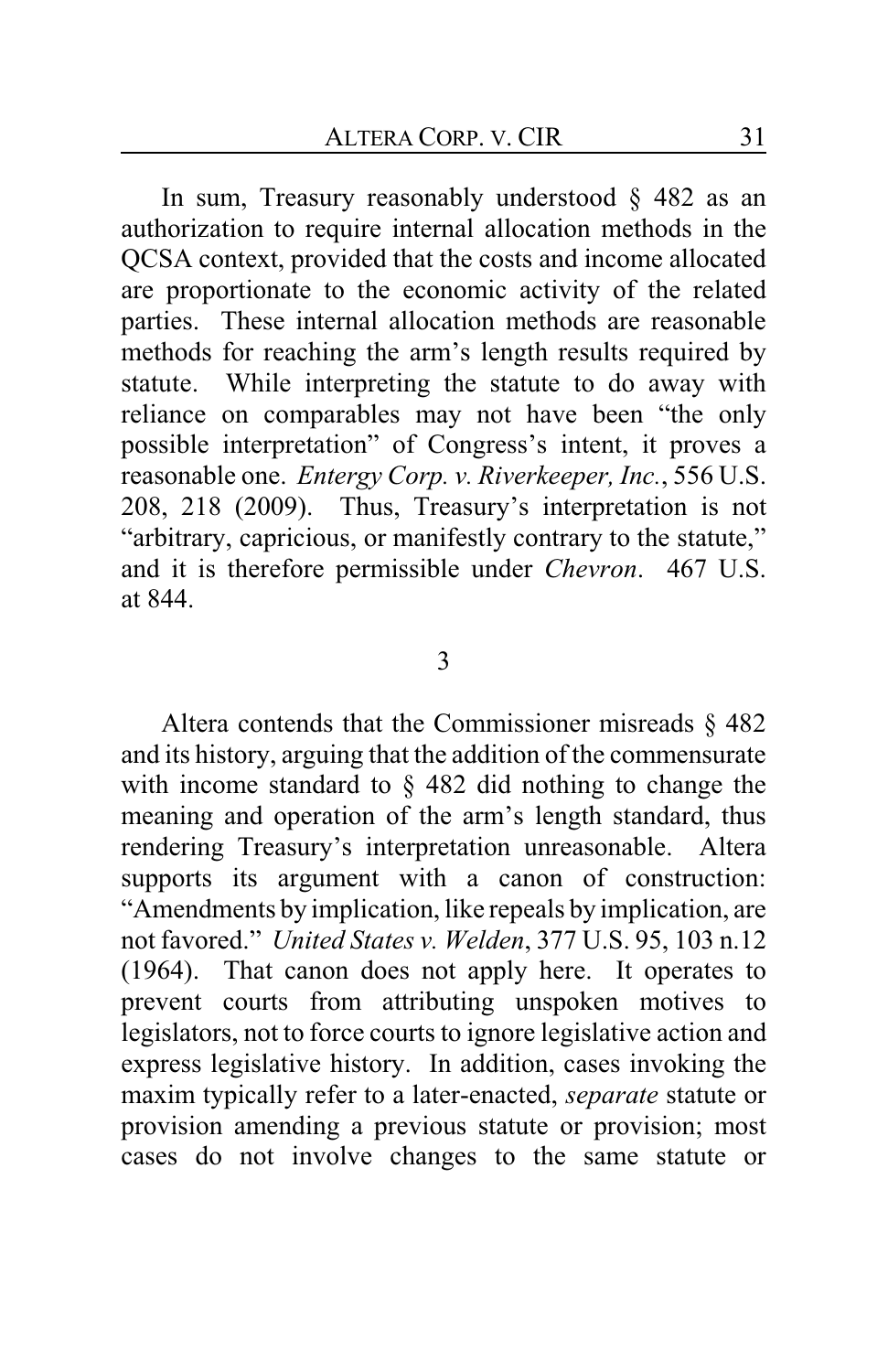provision.**<sup>8</sup>** It is illogical to argue that amending a singular statute does not alter its meaning.

Altera's interpretation of the 1986 amendment would render the commensurate with income clause meaningless except in two circumstances: (1) to allow the Commissioner periodically to adjust prices initially assigned following a comparability analysis; and (2) to reflect a party's contribution of existing intangible property or "buy-in" to a cost-sharing arrangement. This narrow reading of § 482 is not supported by the text or history of the 1986 amendment.

The Commissioner's allocation of employee stock compensation costs between related parties is necessary for Treasury to fulfill its obligation under § 482. Congress did not intend to interfere with qualified cost-sharing arrangements when those arrangements provided for the allocation of income consistent with the commensurate with income provision. H.R. REP. NO. 99-841, at II-638 (Conf. Rep.).

4

Altera makes much of the United States's treaty obligations with other countries, asserting that a purely internal standard is inconsistent with the standards agreed to

**<sup>8</sup>** *See, e.g.*, *Nat'l Ass'n of Home Builders v. Defs. of Wildlife*, 551 U.S. 644, 650–52, 664 n.8 (2007) (considering whether a later-enacted provision of the Endangered Species Act could amend a provision of the Clean Water Act); *Blanchette v. Conn. Gen. Ins. Corps.*, 419 U.S. 102, 134 (1974) (considering whether the Rail Act amended a remedy provided by the Tucker Act); *United States v. Dahl*, 314 F.3d 976, 977–78 (9th Cir. 2002) (considering whether a provision codified as a separate note to an existing statute amended the statute).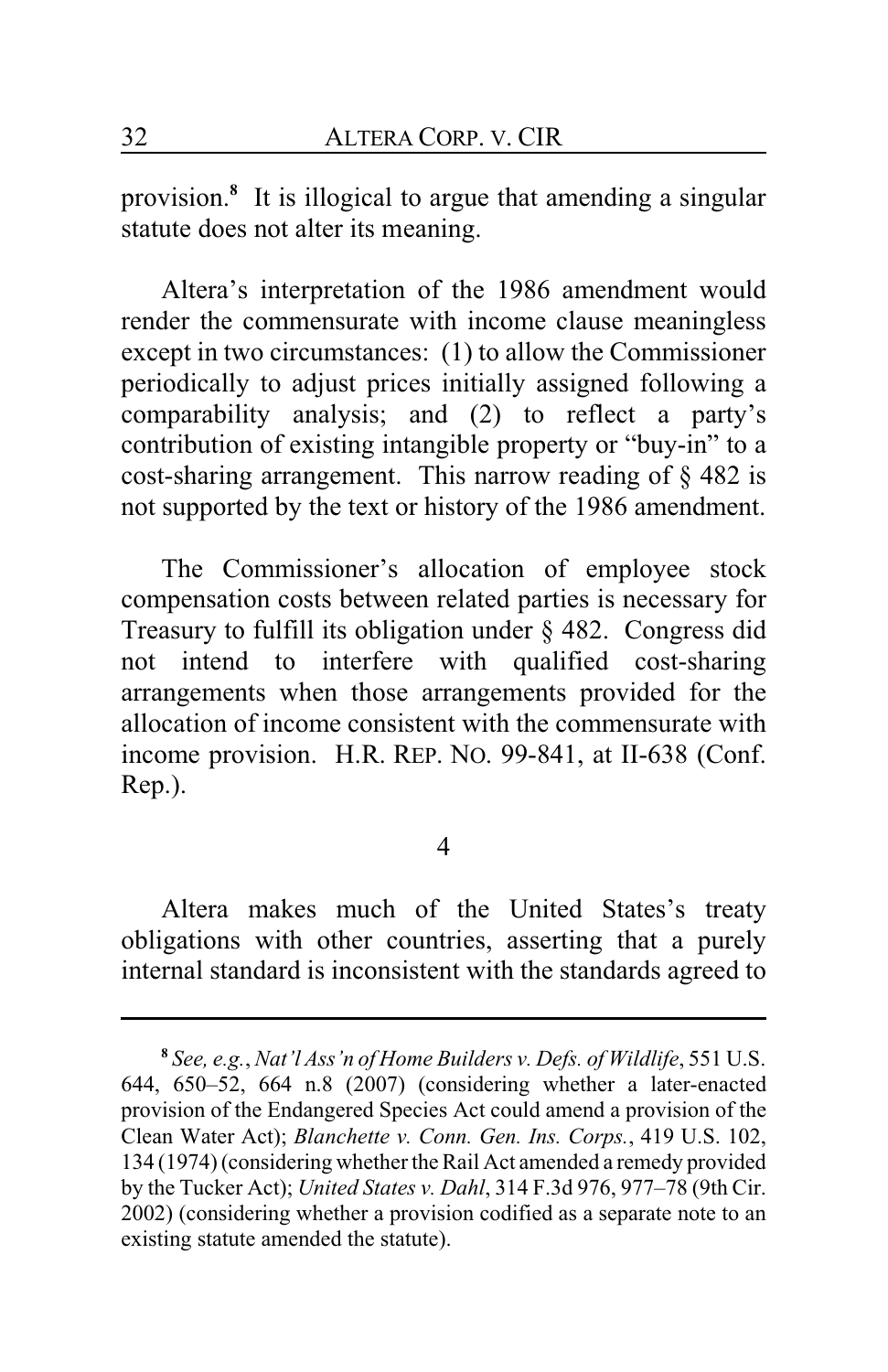therein and is therefore unreasonable. However, there is no evidence that our treaty obligations bind us to the analysis of comparable transactions. As demonstrated by nearly a century of interpreting § 482 and its precursor, the arm's length standard is not necessarily confined to one methodology. It reflects neither how related parties behave nor how they are taxed. Moreover, our most recent treaties incorporate not only the arm's length standard, but also the 2003 regulations. *See, e.g.*, U.S. DEP'T OF TREASURY, TECHNICAL EXPLANATION OF THE CONVENTION BETWEEN THE UNITED STATES AND POLAND FOR THE AVOIDANCE OF DOUBLETAXATION 31 (2013) ("It is understood that the Code section 482 'commensurate with income' standard for determining appropriate transfer prices for intangibles operates consistently with the arm's-length standard. The implementation of this standard in the regulations under Code section 482 is in accordance with the general principles of paragraph 1 of Article 9 of the Convention . . . .").

### B

Though Treasury's interpretation of its statutory grant of authority was reasonable, we also must examine whether the procedures used in its promulgation prove defective under the APA. *Catskill Mountains*, 846 F.3d at 522 ("[I]f an interpretive rule was promulgated in a procedurally defective manner, it will be set aside regardless of whether its interpretation of the statute is reasonable."). After reviewing the administrative record, we conclude that Treasury complied with the procedural requirements of the APA and, therefore, the regulations survive *State Farm* scrutiny.

Section 706 of the APA directs courts to "decide all relevant questions of law, interpret constitutional and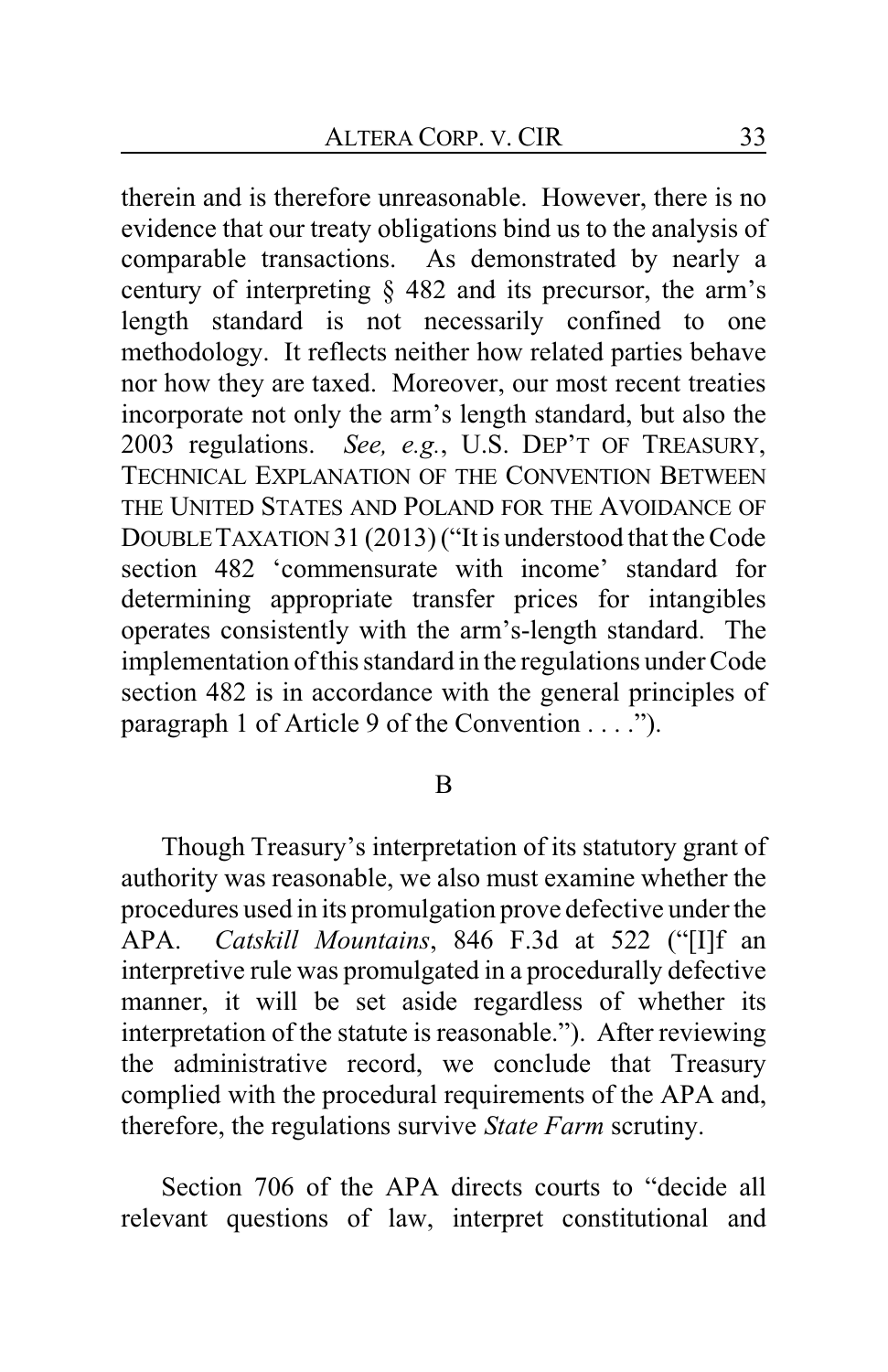statutory provisions, and determine the meaning or applicability of the terms of an agency action." 5 U.S.C. § 706 (flush language). Agencies may not act in ways that are "arbitrary, capricious, an abuse of discretion, or otherwise not in accordance with law." *Id.* § 706(2)(A).

The APA "sets forth the full extent of judicial authority to review executive agency action for procedural correctness." *FCC v. Fox Television Stations, Inc.*, 556 U.S. 502, 513 (2009). It "prescribes a three-step procedure for so-called 'notice-and-comment rulemaking.'" *Perez v. Mortg.Bankers Ass'n*, 135 S. Ct. 1199, 1203 (2015) (citing 5 U.S.C. § 553). First, a "[g]eneral notice of proposed rule making" must ordinarily be published in the Federal Register. 5 U.S.C. § 553(b). Second, provided that "notice [is] required," the agency must "give interested persons an opportunity to participate in the rule making through submission of written data, views, or arguments." *Id.* § 553(c). "An agency must consider and respond to significant comments received during the period for public comment." *Perez*, 135 S. Ct. at 1203. Third, the agency must incorporate in the final rule "a concise general statement of [its] basis and purpose." 5 U.S.C.  $§ 553(c).$ 

Altera does not dispute that Treasury satisfied the first step by giving notice of the 2003 regulations. *Id.* Nor does there appear to be a controversy as to whether Treasury included in the final rule "a concise general statement of [its] basis and purpose." *Id.*; 5 U.S.C. § 553. Rather, Altera argues that the regulations fail on the second step, asserting that: (1) Treasury improperly rejected comments submitted in opposition to the proposed rule, (2) Treasury's current litigation position is inconsistent with statements made during the rulemaking process, (3) Treasury did not adequately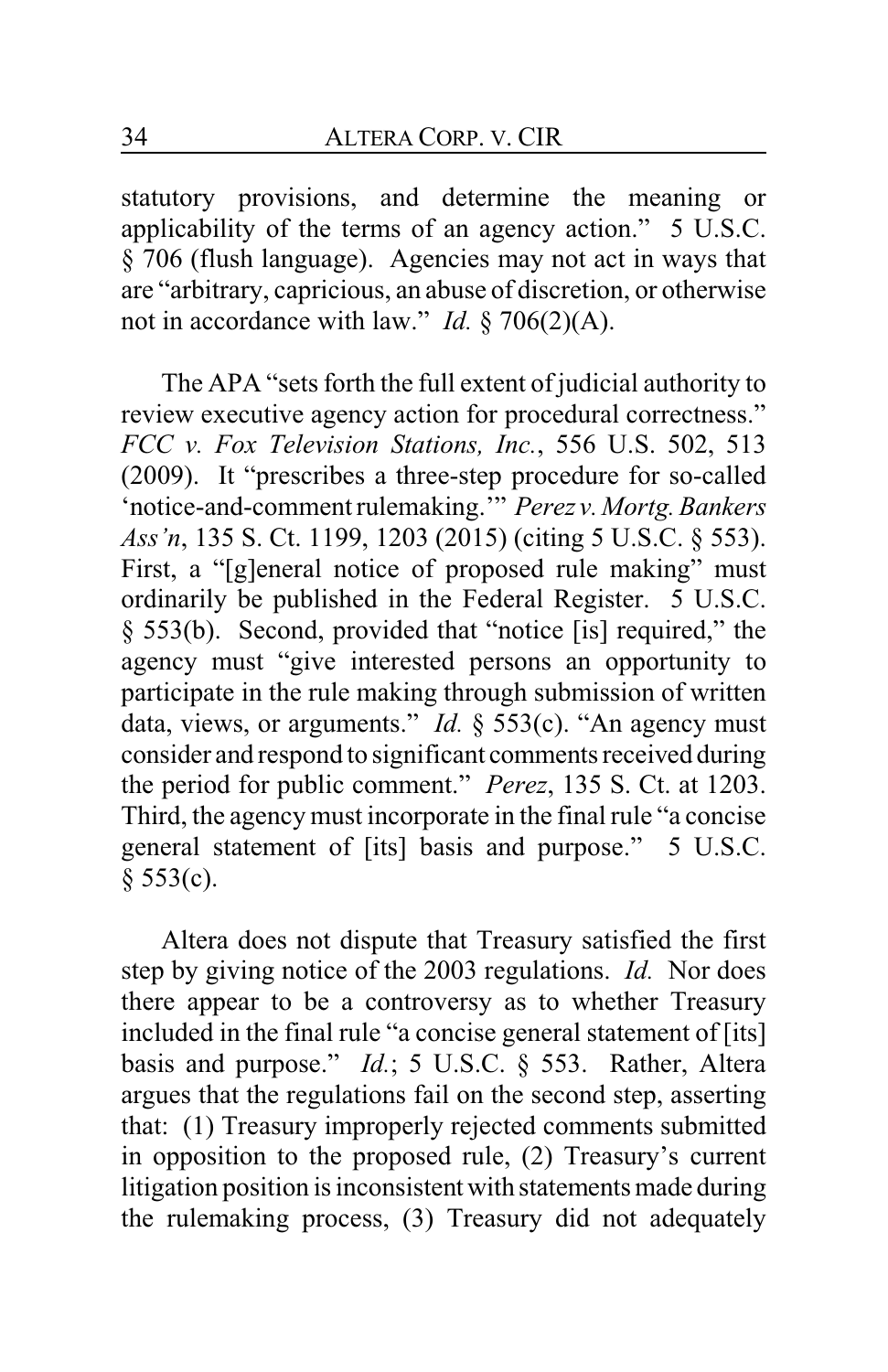support its position that employee stock compensation is a cost, and (4) a more searching review is required under *Fox*, because the agency altered its position. We address each in turn.

1

Under *State Farm*, the touchstone of "arbitrary and capricious" review under the APA is "reasoned decisionmaking." *State Farm*, 463 U.S. at 52. "[T]he agency must examine the relevant data and articulate a satisfactory explanation for its action including a 'rational connection between the facts found and the choice made.'" *Id.* at 43 (quoting *Burlington Truck Lines, Inc. v. United States*, 371 U.S. 156, 168 (1962)). "[A]gency action is lawful only if it rests 'on a consideration of the relevant factors.'" *Michigan v. EPA*, 135 S. Ct. 2699, 2706 (2015) (quoting *State Farm*, 463 U.S. at 43). However, we may not set aside agency action simply because the rulemaking process could have been improved; rather, we must determine whether the agency's "path may reasonably be discerned." *State Farm*, 463 U.S. at 43 (quoting *Bowman Transp., Inc. v. Ark.-Best Freight Sys., Inc.*, 419 U.S. 281, 286 (1974)).

In considering and responding to comments, "the agency must examine the relevant data and articulate a satisfactory explanation for its action including a 'rational connection between the facts found and the choice made.'" *Id.* (quoting *Burlington Truck Lines*, 371 U.S. at 168). "[A]n agency need only respond to 'significant' comments,*i.e.*, those which raise relevant points and which, if adopted, would require a change in the agency's proposed rule." *Am. Mining Congress v. EPA*, 965 F.2d 759, 771 (9th Cir. 1992) (quoting *Home Box Office v. FCC*, 567 F.2d 9, 35 & n.58 (D.C. Cir. 1977) (per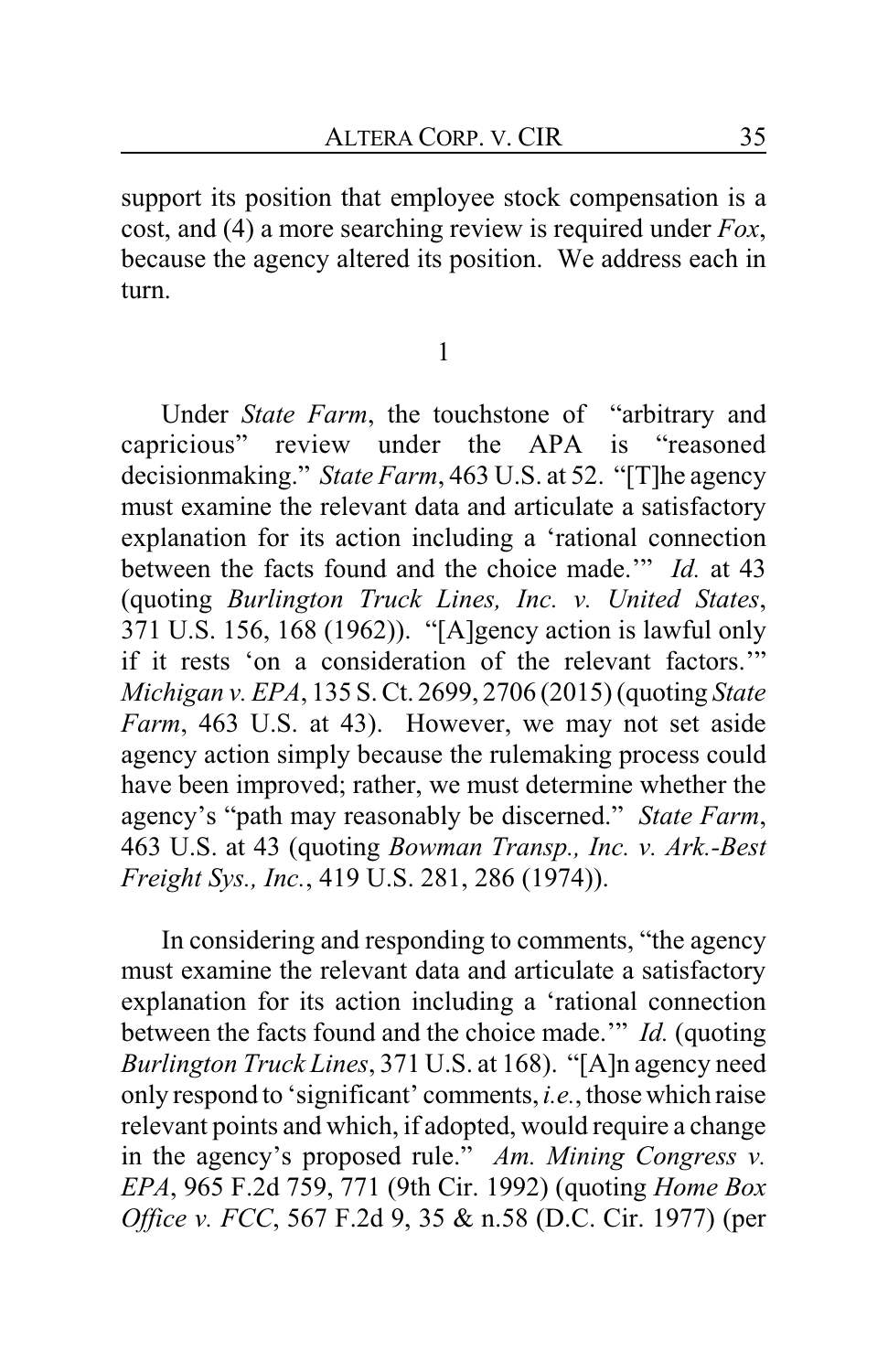curiam)). If the comments ignored by the agency would not bear on the agency's "consideration of the relevant factors," we may not reverse the agency's decision. *Id.*

Treasury published its notice of proposed rulemaking in 2002. Compensatory Stock Options Under Section 482 (Proposed), 67 Fed. Reg. 48,997-01. In its notice, Treasury made clear that it was relying on the commensurate with income provision. *Id.* at 48,998. To support its position, Treasury drew from the legislative history of the 1986 amendment, explaining that Congress intended a party to a QCSA to "bear its portion of all research and development costs." *Id.* (quoting H.R. REP. NO. 99-841, at II-638 (Conf. Rep.). It also informed interested parties of its intent to coordinate the new regulations with the arm's length standard, suggesting that it was attempting to synthesize the potentially disparate standards found within § 482 itself. *Id.* at 48,998, 49,000–01.

Commenters responded by attacking the proposed regulations as inconsistent with the traditional arm's length standard because the methodology did not involve analysis of comparable transactions. To support their position, they primarily discussed arm's length agreements in which unrelated parties did not mention employee stock options. They explained that unrelated parties do not share stock compensation costs because it is difficult to value stock-based compensation, and there can be a great deal of expense and risk involved.

In the preamble to the final rule, Treasury dismissed the comments (and, relatedly, the behavior of controlled taxpayers):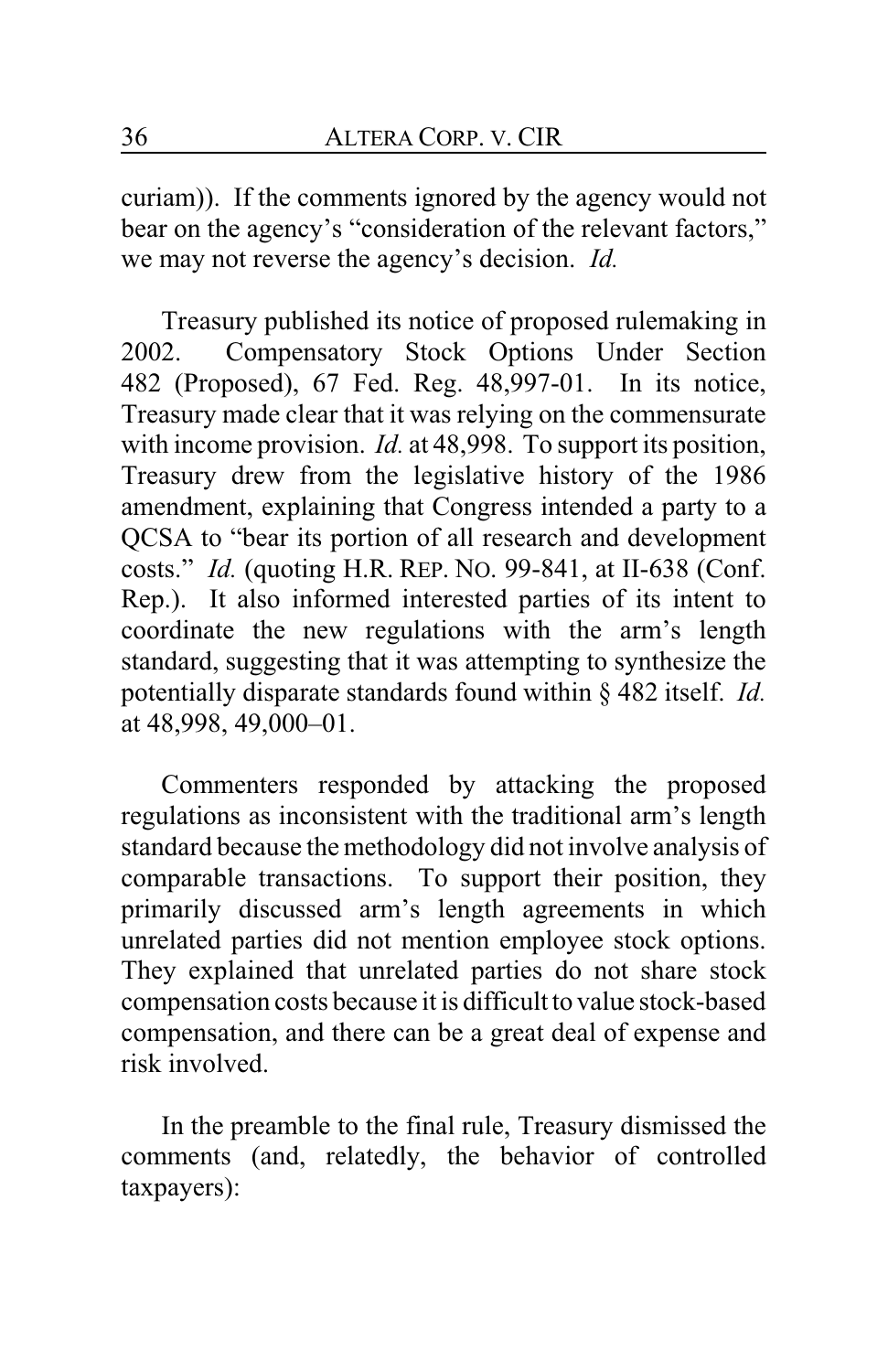Treasury and the IRS continue to believe that requiring stock-based compensation to be taken into account for purposes of QCSAs is consistent with the legislative intent underlying section 482 and with the arm's length standard (and therefore with the obligations of the United States under its income tax treaties . . .). The legislative history of the Tax Reform Act of 1986 expressed Congress's intent to respect cost sharing arrangements as consistent with the commensurate with income standard, and therefore consistent with the arm's length standard, if and to the extent that the participants' shares of income "reasonably reflect the actual economic activity undertaken by each." *See* H.R. CONF. REP. NO. 99-481, at II-638 (1986). . . . [I]n order for a QCSA to reach an arm's length result consistent with legislative intent, the QCSA must reflect all relevant costs, including such critical elements of cost as the cost of compensating employees for providing services related to the development of the intangibles pursuant to the QCSA. Treasury and the IRS do not believe that there is any basis for distinguishing between stock-based compensation and other forms of compensation in this context.

Treasury and the IRS do not agree with the comments that assert that taking stockbased compensation into account in the QCSA context would be inconsistent with the arm's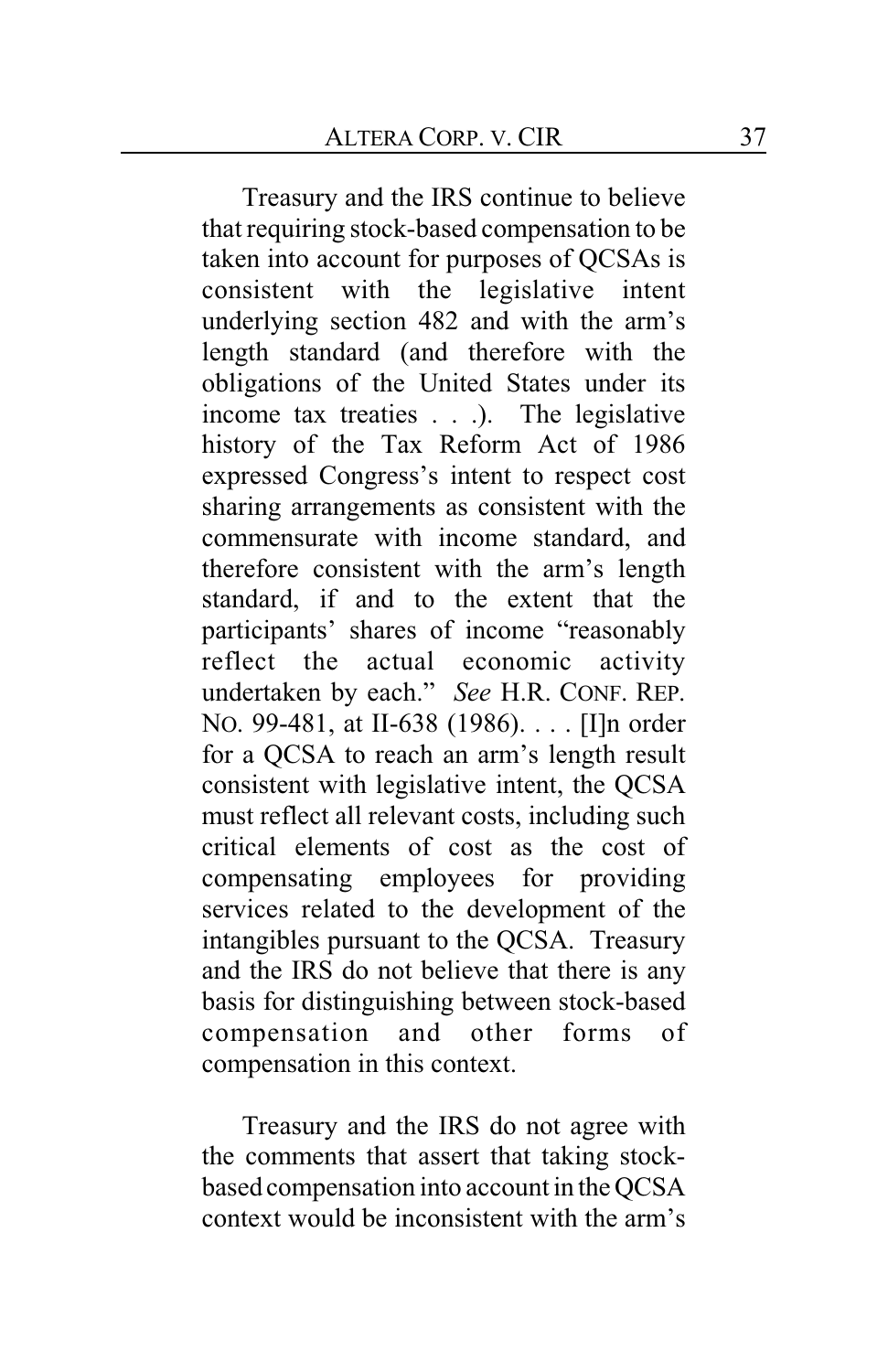length standard in the absence of evidence that parties at arm's length take stock-based compensation into account in similar circumstances. . . . The uncontrolled transactions cited by commentators do not share enough characteristics of QCSAs involving the development of high-profit intangibles to establish that parties at arm's length would not take stock options into account in the context of an arrangement similar to a QCSA.

Compensatory Stock Options under Section 482 (Preamble to Final Rule), 68 Fed. Reg. 51,171-02, 51,172–73 (Aug. 26, 2003).

Treasury added:

Treasury and the IRS believe that if a significant element of [the costs shared by unrelated parties] consists of stock-based compensation, the party committing employees to the arrangement generally would not agree to do so on terms that ignore the stock-based compensation.

*Id.* at 51,173.

By submitting the cited transactions between unrelated parties, the commentators apparently assumed that Treasury would employ analysis of comparable transactions. This assumption, however, overlooks Treasury's decision to do away with analysis of comparable transactions in the first place—a decision that was made clear enough by citations to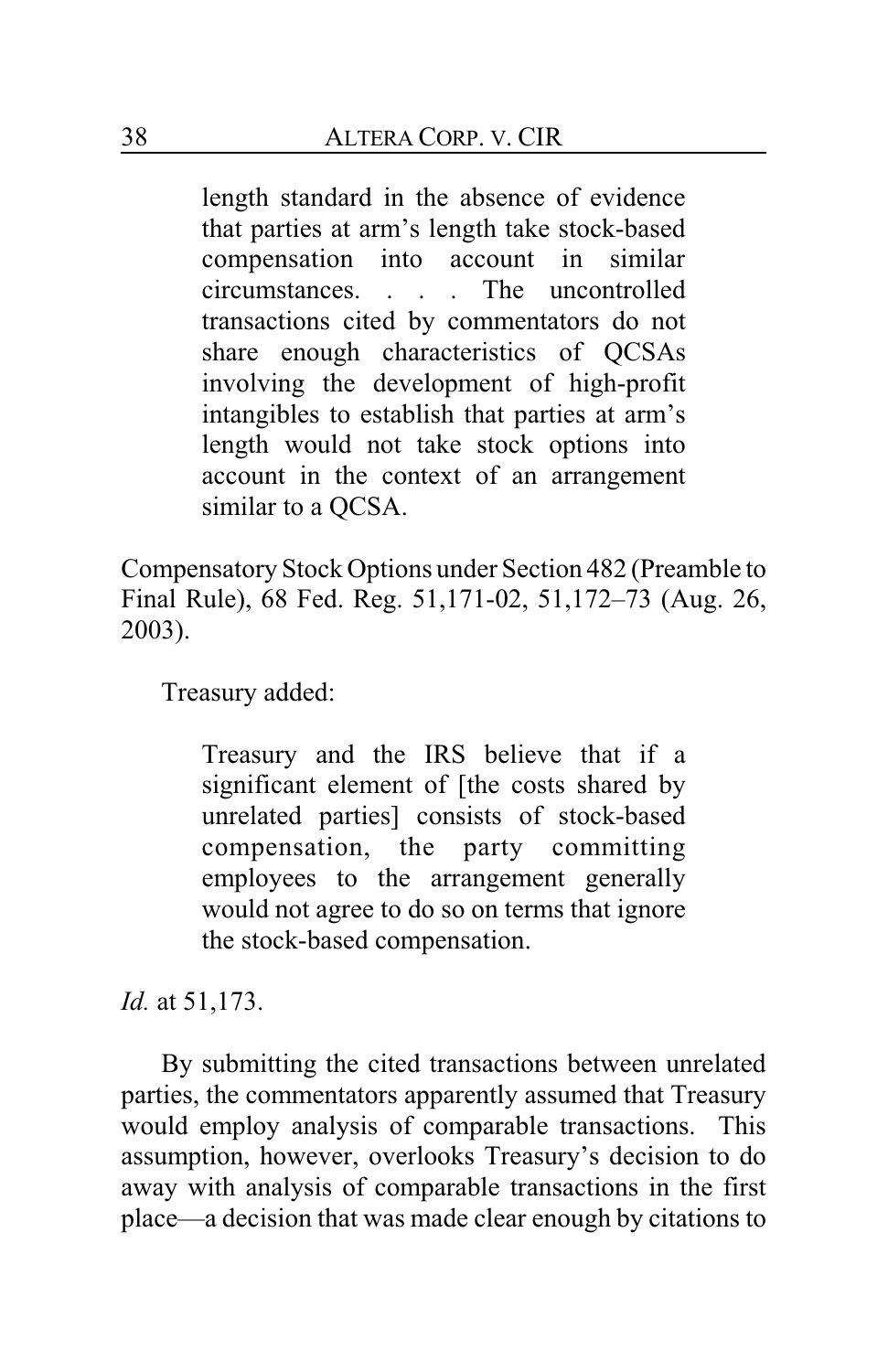legislative history in the notice of proposed rulemaking and in the preamble to the final rule. As discussed in our *Chevron* analysis, Treasury's conclusion that it could require parties to a QCSA to share all costs was a reasonable one. Thus, "significant" comments that required a response would have spoken to why this interpretation was not, in fact, reasonable, so that adopting the comments would require Treasury to change the regulation. *Am. Mining Congress*, 965 F.2d at 771. As an example, Treasury would have been required to respond to comments demonstrating that doing away with analysis of comparables did not, in fact, serve the purposes of parity set out in the statute.

Indeed, the cited transactions actually reinforced the original justification for adopting a purely internal methodology—the lack of transactions comparable to those occurring between parties to a QCSA. Specifically, as Treasury remarked, the submitted transactions did not "share enough characteristics of QCSAs involving the development of high-profit intangibles" to provide grounds for accurate comparison. Because of this lack of similar transactions, Treasury justifiably chose to employ methodology that did not depend on non-existent comparables to satisfy the commensurate with income test and achieve tax parity. In this way, the comments reinforced Treasury's premise for adopting the purely internal methodology, but were irrelevant to the underlying choice of methodology. Treasury did not err in refusing to examine them more rigorously.

In sum, we cannot find a failure in Treasury's refusal to consider comments that proved irrelevant to its decisionmaking process. Here, Treasury gave sufficient notice of what it intended to do and why, and the submitted comments were irrelevant to the issues Treasury was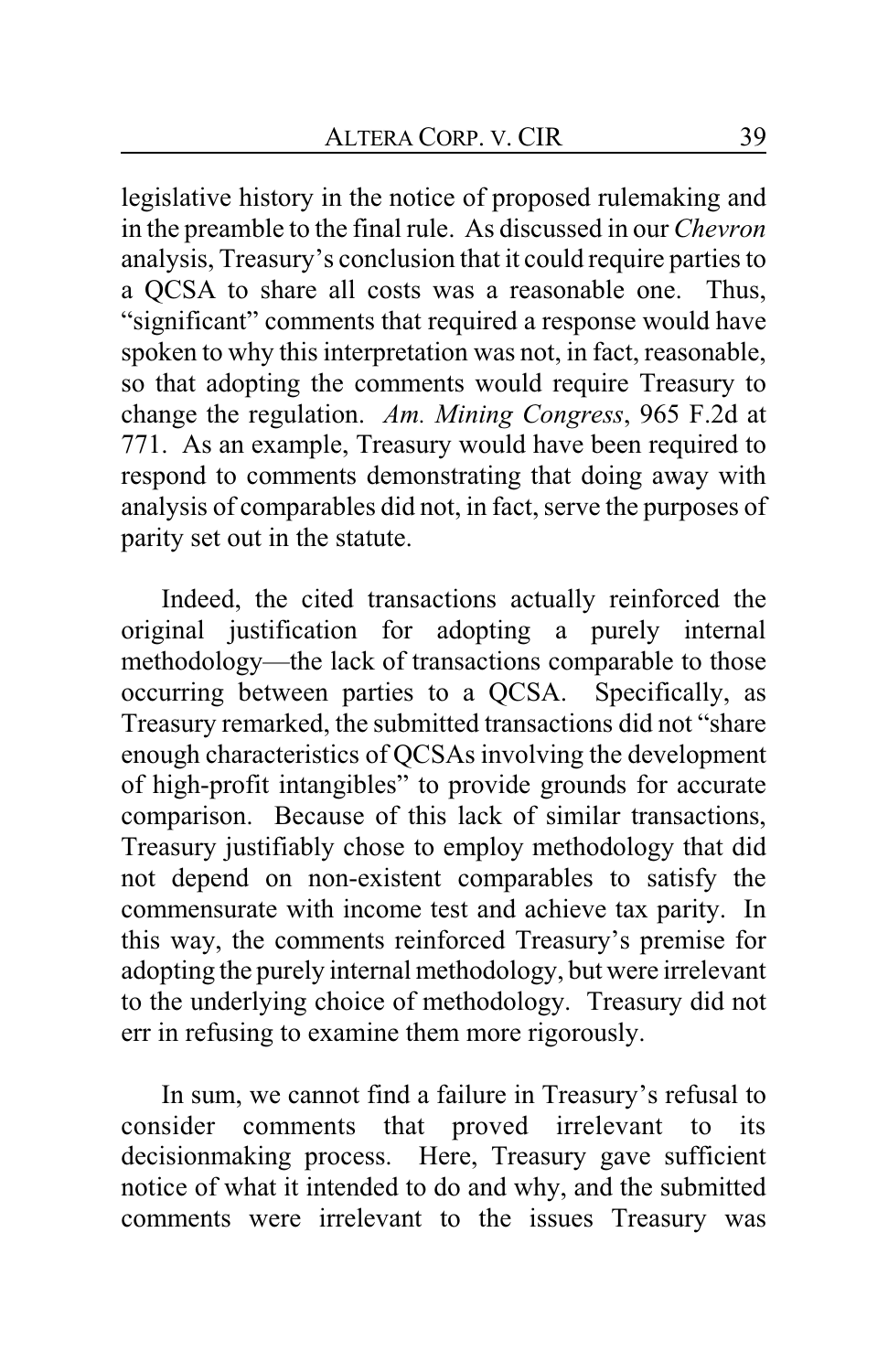considering. Because the comments had no bearing on "relevant factors" to the rulemaking, nor any bearing on the final rule, there was no APA violation. *Am. Mining Congress*, 965 F.2d at 771.

2

Treasury's current litigation position is not inconsistent with the statements it made to support the 2003 regulations at the time of the rulemaking. Altera argues that its position is justified by *SEC v. Chenery Corp.*, 332 U.S. 194 (1947). "[A] reviewing court . . . must judge the propriety of [agency] action solely by the grounds invoked by the agency." *Id.* at 196. "If those grounds are inadequate or improper, the court is powerless to affirm the administrative action by substituting what it considers to be a more adequate or proper basis." *Id.*

Altera argues that the Commissioner cannot now claim that "Treasury reasonably determined that it was statutorily authorized to dispense with comparability analysis" because "[n]owhere in the regulatory history did the Secretary suggest that he 'was statutorily authorized to dispense with comparability analysis.'" But these arguments misunderstand the rulemaking requirements imposed by *Chenery*. *Chenery* does not require us to adopt Altera's position as to how the arm's length standard operates. Instead, we must "defer to an interpretation which was a necessary presupposition of [the agency's] decision," if reasonable, even when alternative interpretations are available. *Nat'l R.R. Passenger Corp. v. Boston & Maine Corp.*, 503 U.S. 407, 419–20 (1992).

Treasury reasonably interpreted congressional intent in the 1986 amendments as permitting it to dispense with a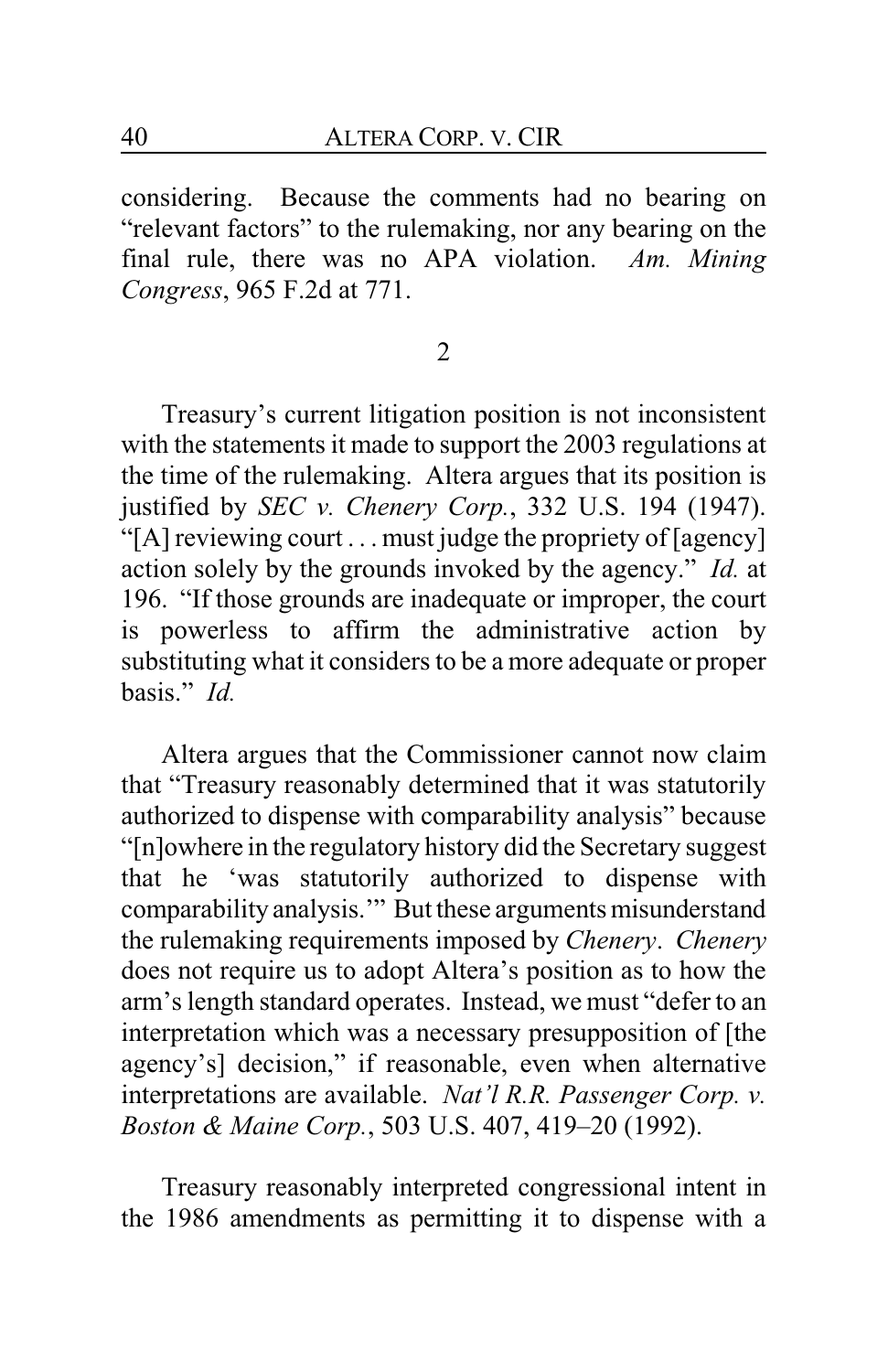comparable transaction analysis in the absence of actual comparable transactions. Its interpretation was all the more reasonable given, as we have discussed, that the arm's length standard has historically been understood as more fluid than Altera suggests. Because *Chenery* does not require agencies to provide "exhaustive, contemporaneous legal arguments to preemptively defend its action," its references to the 1986 amendments provide an adequate ground for its determination. *Nat'l Elec. Mfrs. Ass'n v. U.S. Dep't of Energy*, 654 F.3d 496, 515 (4th Cir. 2011).

Altera contends further that the Commissioner's position is incompatible with Treasury's statements during the rulemaking process, when the Secretary claimed that the costsharing regulations were consistent with the arm's length standard (as well as the commensurate with income standard). This argument misinterprets Treasury's position. Treasury asserted then, and still asserts in this litigation, that using an internal method of reallocation is consistent with the arm's length standard because it attempts to bring parity to the tax treatment of controlled and uncontrolled taxpayers, as does comparison of comparable transactions when they exist. Treasury's position was also consistent with its White Paper,**<sup>9</sup>** and Treasury's interpretation in the 1994 regulation of the arm's length standard as result-oriented, rather than methodoriented, with the goal of achieving tax parity. 26 C.F.R.  $§ 1.482-1(b)(1) (1994).$ 

**<sup>9</sup>** Altera argues that a passage in the White Paper, in which Treasury wrote that "intangible income must be allocated on the basis of comparable transactions if comparables exist," demonstrates inconsistency. However, that statement is entirely consistent with Treasury's view that a different methodology must be applied when comparable transactions do *not* exist.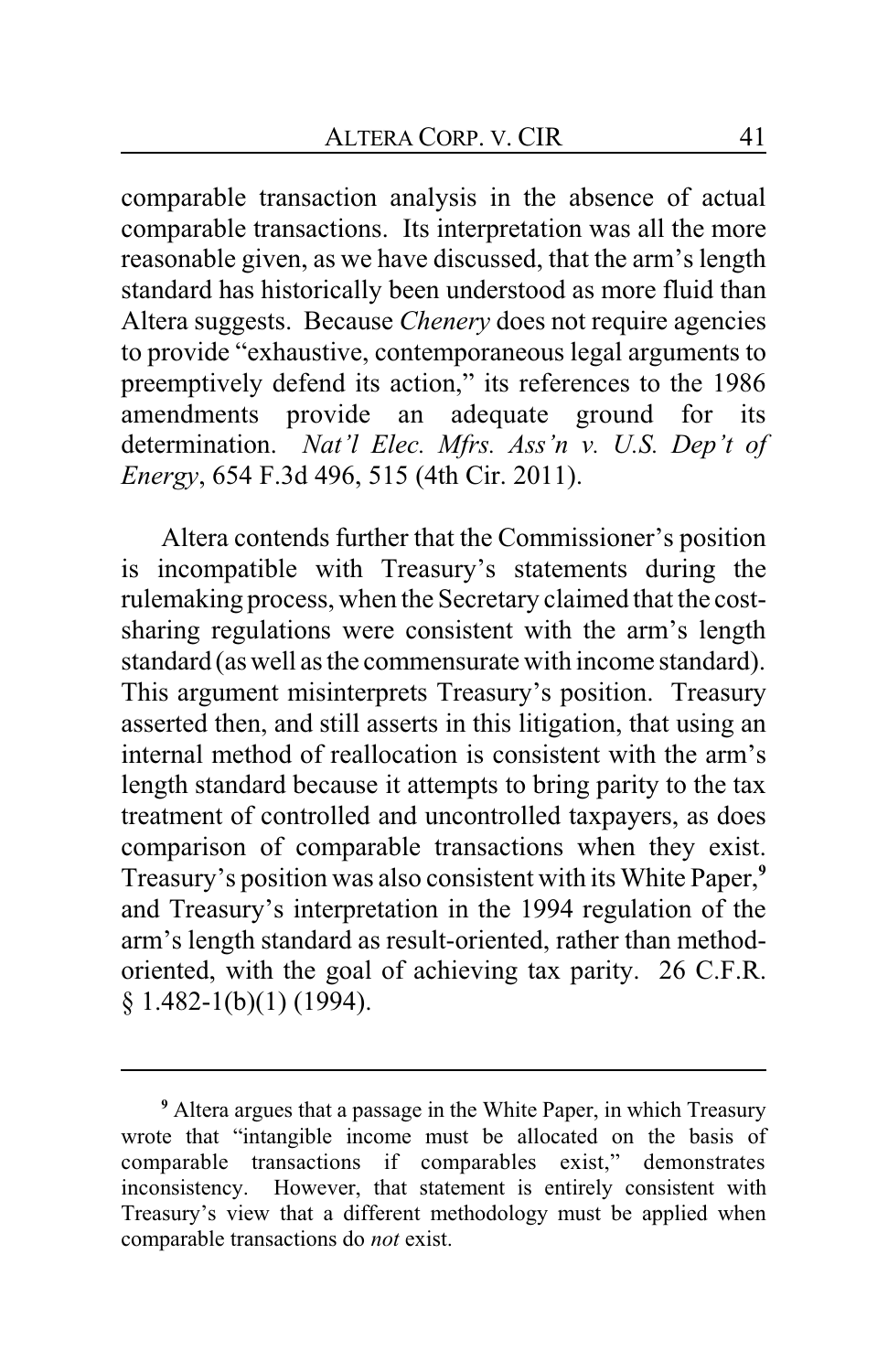Altera's argument is founded on its belief that an arm's length analysis always must be method-oriented, and rooted in actual transactional analysis. But the question before us is not which view is superior; it is whether Treasury's position in 2003 was incompatible with its prior position in promulgating the 1994 and 1995 regulations. As we have discussed, it was clear in 1994 and 1995 that, in implementing the commensurate with income amendment, Treasury was moving away from a purely method-based, comparable-transaction view of the arm's length standard in attempting to achieve tax parity. Treasury's citation to the amendment, and its legislative history, demonstrates that its position was not inconsistent, and there is no basis under *Chenery* to invalidate it.

#### 3

Altera also argues that Treasury did not adequately support its position that employee stock compensation is a cost, asserting that Treasury wrongfully ignored evidence that companies do not factor stock-based compensation into their pricing decisions. As an accounting matter in the past, this issue may have been disputed. Indeed, at one point, "[t]he debate on accounting for stock-based compensation . . . became so divisive that it threatened the [Financial Accounting Standards] Board's future working relationship with some of its constituents." FINANCIAL ACCOUNTING STANDARDS BOARD, FINANCIAL ACCOUNTING FOUNDATION, ACCOUNTING FOR STOCK-BASED COMPENSATION: STATEMENT OF FINANCIAL ACCOUNTING STANDARDS NO. 123, at 25 (1995). However, as we will discuss, it is uncontroversial today. Since 1995, the Financial Accounting Standards Board has supported treating stock options as costs. *Id.*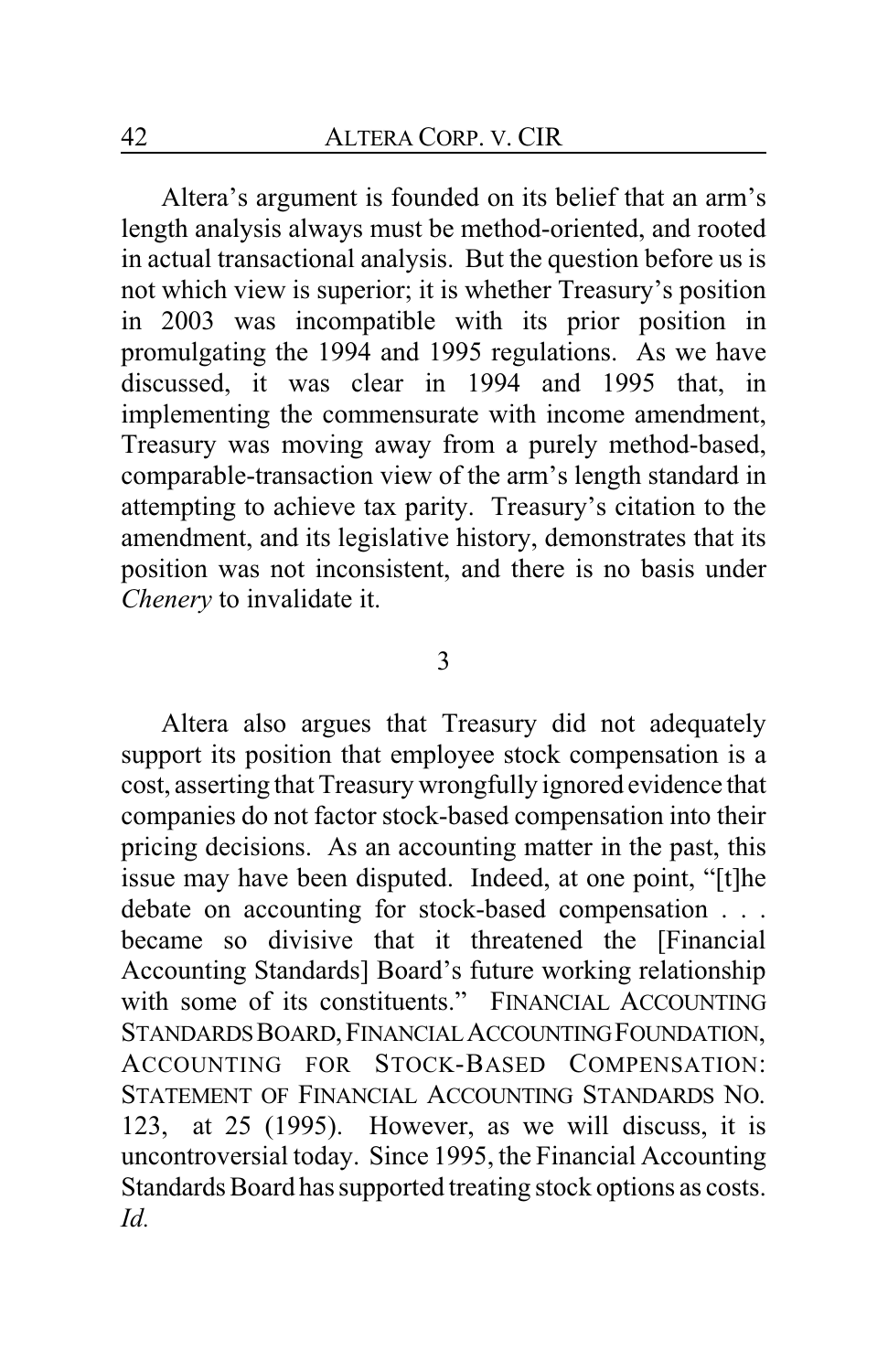Treasury's rulemaking process was sufficient. Treasury articulated why treating stock-based compensation as a cost led to arm's length results. It first noted that stock-based compensation is a "critical element" of R&D costs for parties to a QCSA and noted that such compensation is "clearly related to the intangible development area." Compensatory Stock Options Under Section 482 (Preamble to Final Rule), 68 Fed. Reg. at 51,173. Logic supports these conclusions. Parties dealing at arm's length, as Treasury explained, would not "ignore" stock-based compensation if such compensation were a "significant element" of the compensation costs one party incurs and another party agrees to reimburse when developing high-profit intangibles. *Id*. Rather, "through bargaining," each party would ensure that the cost-sharing agreement is in its best interest, meaning that the parties will consider the internal costs of stock compensation without requiring the other party to recognize those costs. *Id.*

Though commentators presented evidence of some transactions in which stock-based compensation was not a cost, this evidence provided little guidance because it did not concern parties to a QCSA developing high-profit intangibles. This out-of-context data did not require a different decision. In the absence of applicable evidence, Treasury's analysis provides a logical explanation of how treating stock-based compensation as a cost leads to arm's length results.

In addition, as we have noted, generally accepted accounting principles supported Treasury's conclusion, and Treasury cited generally to "tax and other accounting principles" for its determination that there is a "cost associated with stock-based compensation." Compensatory Stock Options Under Section 482 (Proposed), 67 Fed. Reg. at 48,999. One such principle is that a distinction exists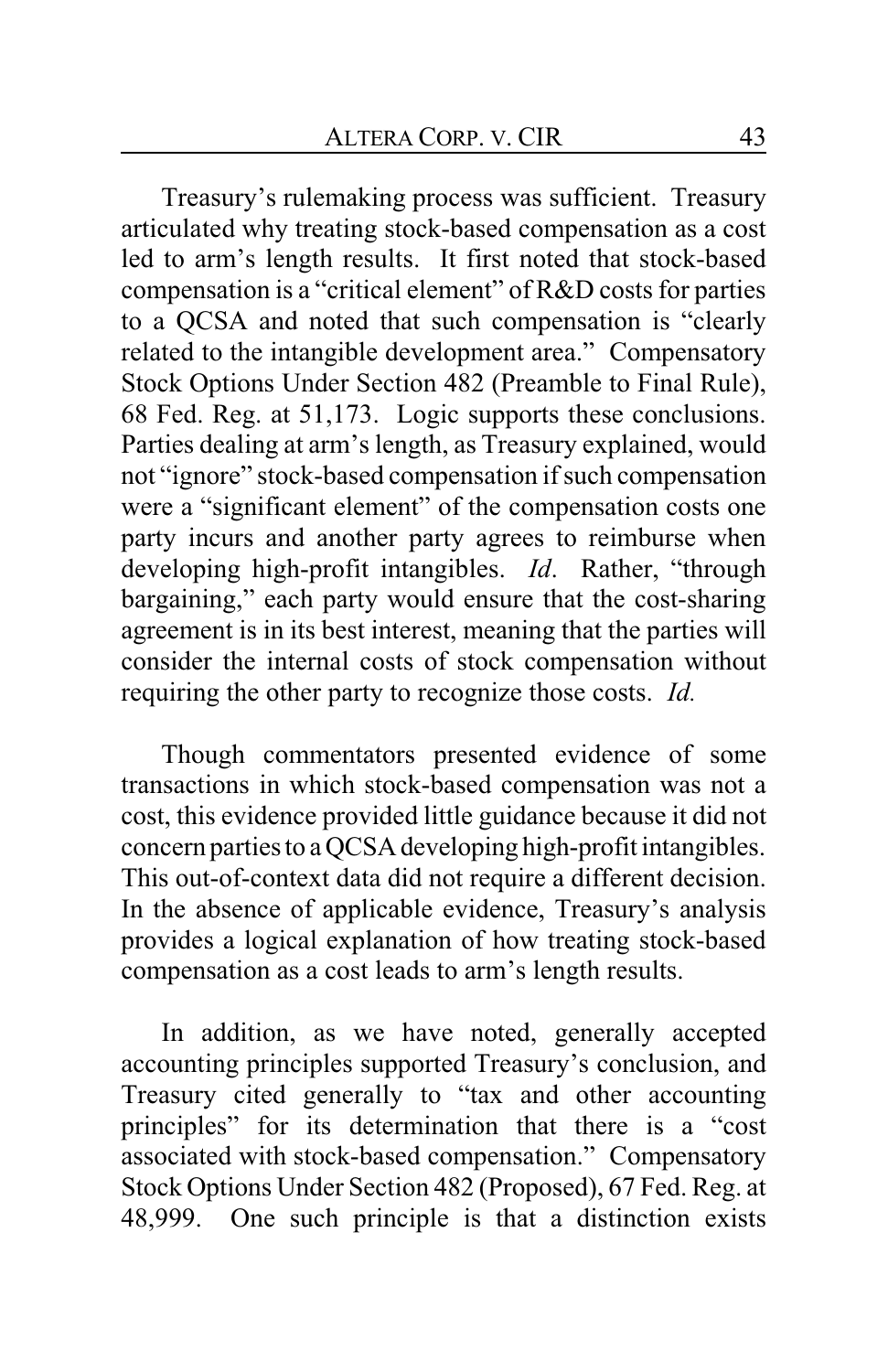between the economic costs of stock compensation—which are debatable—versus the accounting costs—which are not. Because entities account for the cost of providing employee stock options, it is reasonable for Treasury to allocate that cost. In light of these fundamental understandings, Treasury's reference to "tax and other accounting principles" provides a solid foundation for the Commissioner's interpretation.**<sup>10</sup>**

Most notably, the Tax Code classifies stock-based compensation as a trade or business "expense." 26 U.S.C.  $§$  162(a). And the challenged regulation cites the provision providing that this expense is a deductible expense.  $26$  C.F.R. § 1.482-7A(d)(2)(iii)(A) ("[T]he operating expense attributable to stock-based compensation is equal to the amount allowable . . . as a deduction for Federal income tax purposes . . . (for example, under [26 U.S.C. § 83(h)])."). The reference to the Tax Code's classifications in the regulation itself serves as yet another articulation of Treasury's reasoning, the reasonableness of which is made clear by the Tax Code's treatment of stock-based compensation as a cost.

Though it could have been more specific, Treasury "articulated a rational connection" between its decision and these industry standards. *County of Amador v. U.S. Dep't of Interior*, 872 F.3d 1012, 1027 (9th Cir. 2017) (internal

**<sup>10</sup>** *See, e.g.*, Andrew Barry, *How Much Do Silicon Valley Firms Really Earn?*, BARRON'S (June 27, 2015), http://www.barrons.com/articles/howmuch-do-silicon-valley-firms-really-earn-1435372718)) (noting that numerous companies, including Google and Qualcomm, reported stock compensation "total[ling] five percent or more of revenue in recent years").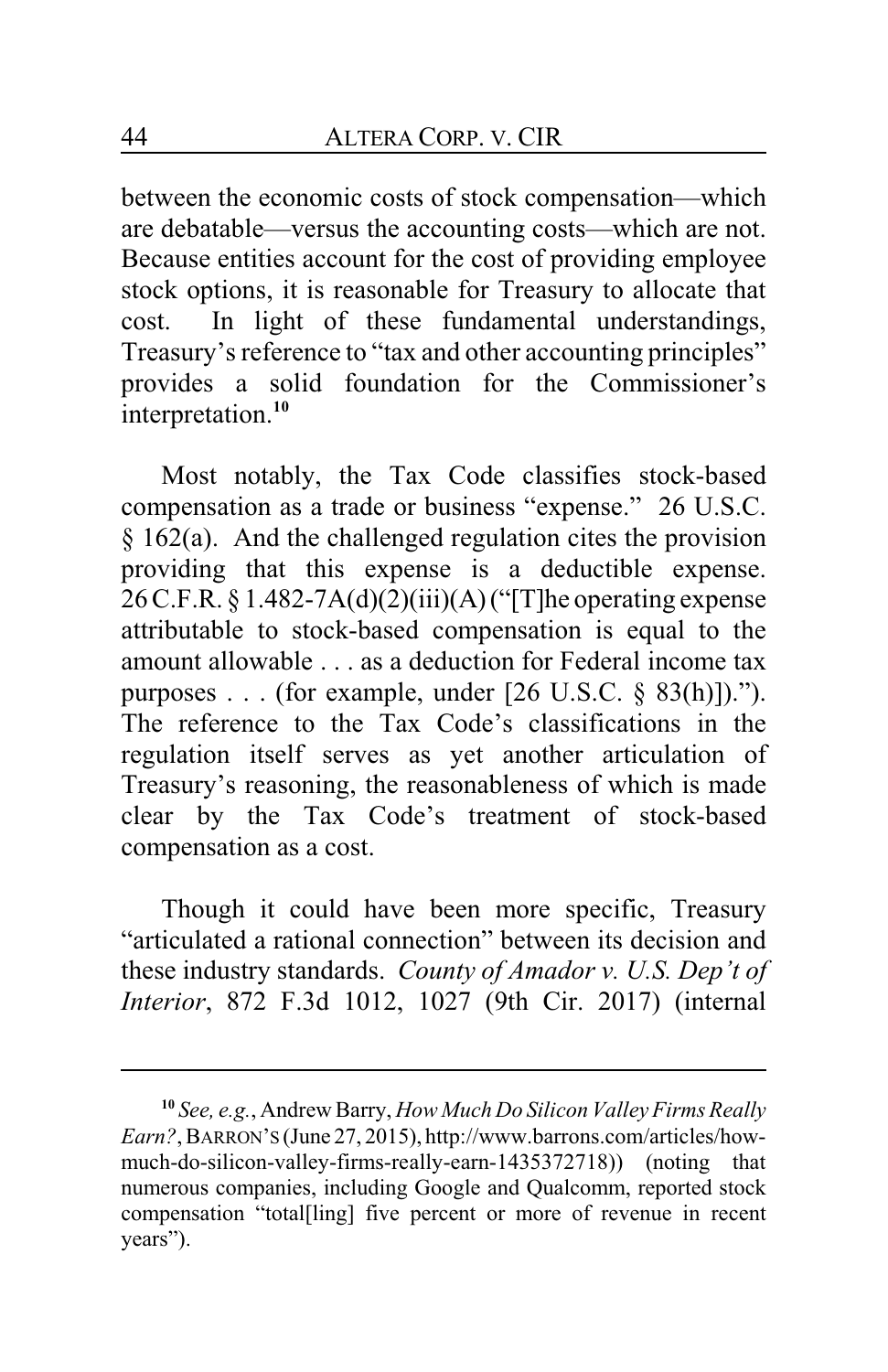quotation marks omitted), *cert. denied*, 139 S. Ct. 64 (2018). Presuming that Treasury was authorized to dispense with a comparability analysis, making the economic behavior of uncontrolled taxpayers irrelevant, Altera does not offer any compelling argument against the reasonableness of Treasury's determination.

4

Finally, in addition to its general *State Farm* argument, Altera asks for a more searching review under *Fox*. Altera claims that the cost-sharing amendments present a major shift in administrative policy such that Treasury could not issue the regulations without carefully considering and broadcasting its decision. Altera argues that "[t]he assertion that the commensurate with income clause supplants the arm's-length standard with a 'purely internal' analysis is a sharp—but unacknowledged—reversal from Treasury's long-standing prior policy."

"Agencies are free to change their existing policies as long as they provide a reasoned explanation for the change." *Encino Motorcars, LLC v. Navarro*, 136 S. Ct. 2117, 2125 (2016). Indeed, "[w]hen an agency changes its existing position, it 'need not always provide a more detailed justification than what would suffice for a new policy created on a blank slate.'" *Id.* at 2125–26 (quoting *Fox*, 556 U.S. at 515). However, an agency may not "depart from a prior policy *sub silentio* or simply disregard rules that are still on the books." *Fox*, 556 U.S. at 515.

> [A] policy change complies with the APA if the agency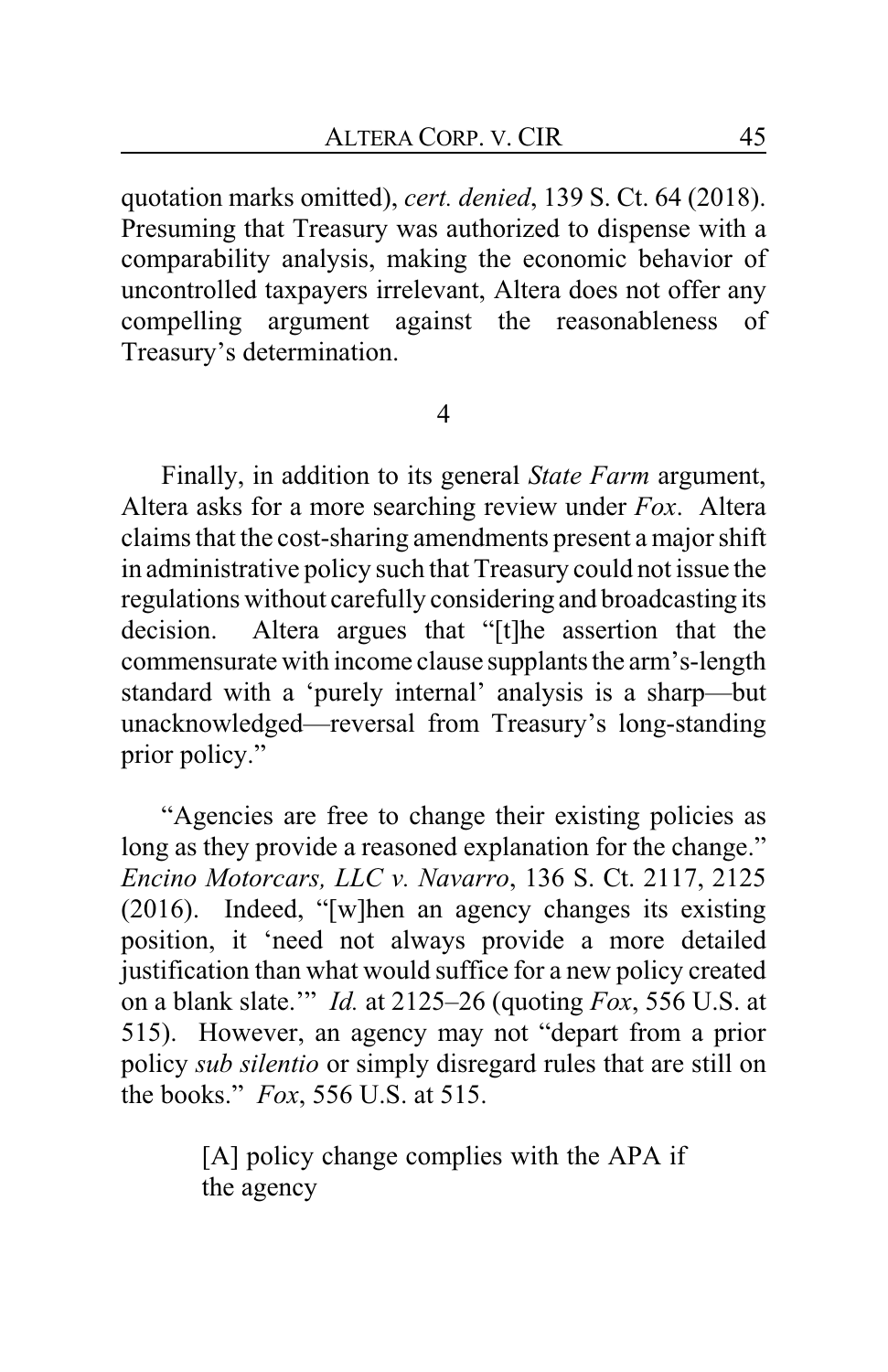(1) displays "awareness that it is changing position,"

(2) shows that "the new policy is permissible under the statute,"

(3) "believes" the new policy is better, and

(4) provides "good reasons" for the new policy, which, if the "new policy rests upon factual findings that contradict those which underlay its prior policy," must include "a reasoned explanation . . . for disregarding facts and circumstances that underlay or were engendered by the prior policy."

*Organized Vill. of Kake v. U.S. Dep't of Agric.*, 795 F.3d 956, 966 (9th Cir. 2015) (en banc) (format altered) (quoting *Fox*, 556 U.S. at 515–16).

At its core, this argument is not meaningfully different from Altera's general APA argument. If the arm's length standard allows the Commissioner to allocate costs between related parties without a comparability analysis, there is no policy change, merely a clarification of the same policy. Further, as we have discussed, the policy change was occasioned by the congressional addition of the "commensurate with income" sentence in the Tax Reform Act of 1984 and the 1994 and 1995 implementing regulations. Those changes occurred well before 2003. The 2003 regulations clarified, rather than altered, prior policy. And the enactment of a statutory amendment obviously makes a concomitant regulatory amendment appropriate.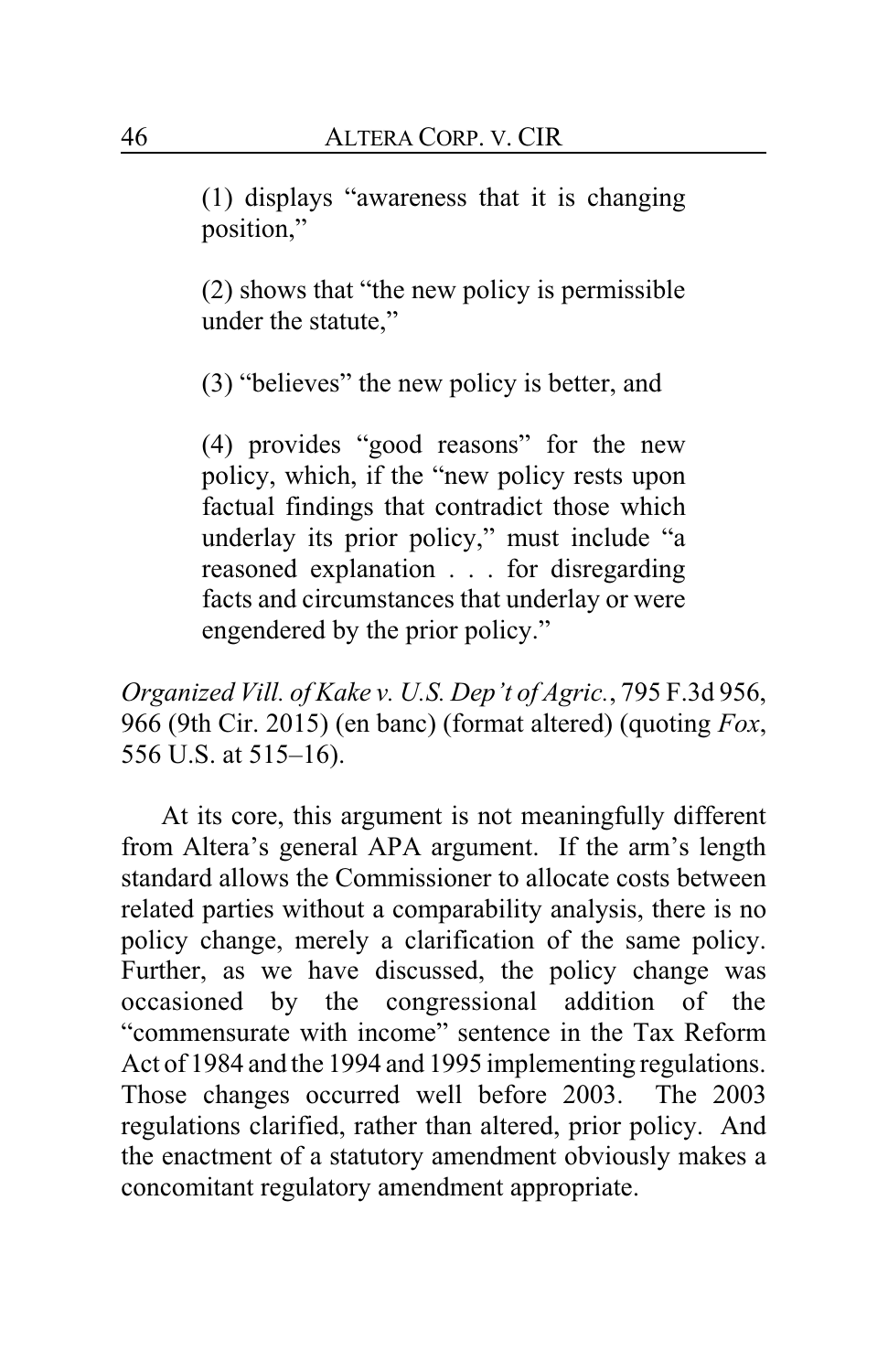5

Thus, the 2003 regulations are not arbitrary and capricious under the standard of review imposed by the APA. Treasury's regulatory path may be reasonably discerned. Treasury understood § 482 to authorize it to employ a purely internal, commensurate with income approach in dealing with related companies. It provided adequate notice of its intent and adequately considered the objections. Its conclusion that stock based compensation should be treated as a cost was adequately supported in the record, and its position did not represent a policy change under *Fox*.

## $\mathcal{C}$

Altera also argues that the outcome of this case is controlled by our court's decision in *Xilinx.* We disagree. Although the *Xilinx* panel could have reached a holding that would foreclose the Commissioner's current position, it did not.

In *Xilinx*, we considered the 1994 and 1995 cost-sharing regulations. The case involved a matter of regulatory interpretation, not executive authority. Xilinx, Inc., another maker of programmable logic devices, challenged the Commissioner's allocation of employee stock options between Xilinx and its Irish subsidiary. 598 F.3d at 1192. As framed by the panel, the issue was whether  $\S$  1.482-1 (1994)—which sets forth the arm's length standard—could be reconciled with  $\S 1.482-7(d)(1)(1995)$ —under which parties to a QCSA were required to share "all . . . costs" incurred in developing intangibles. *Id.* at 1195.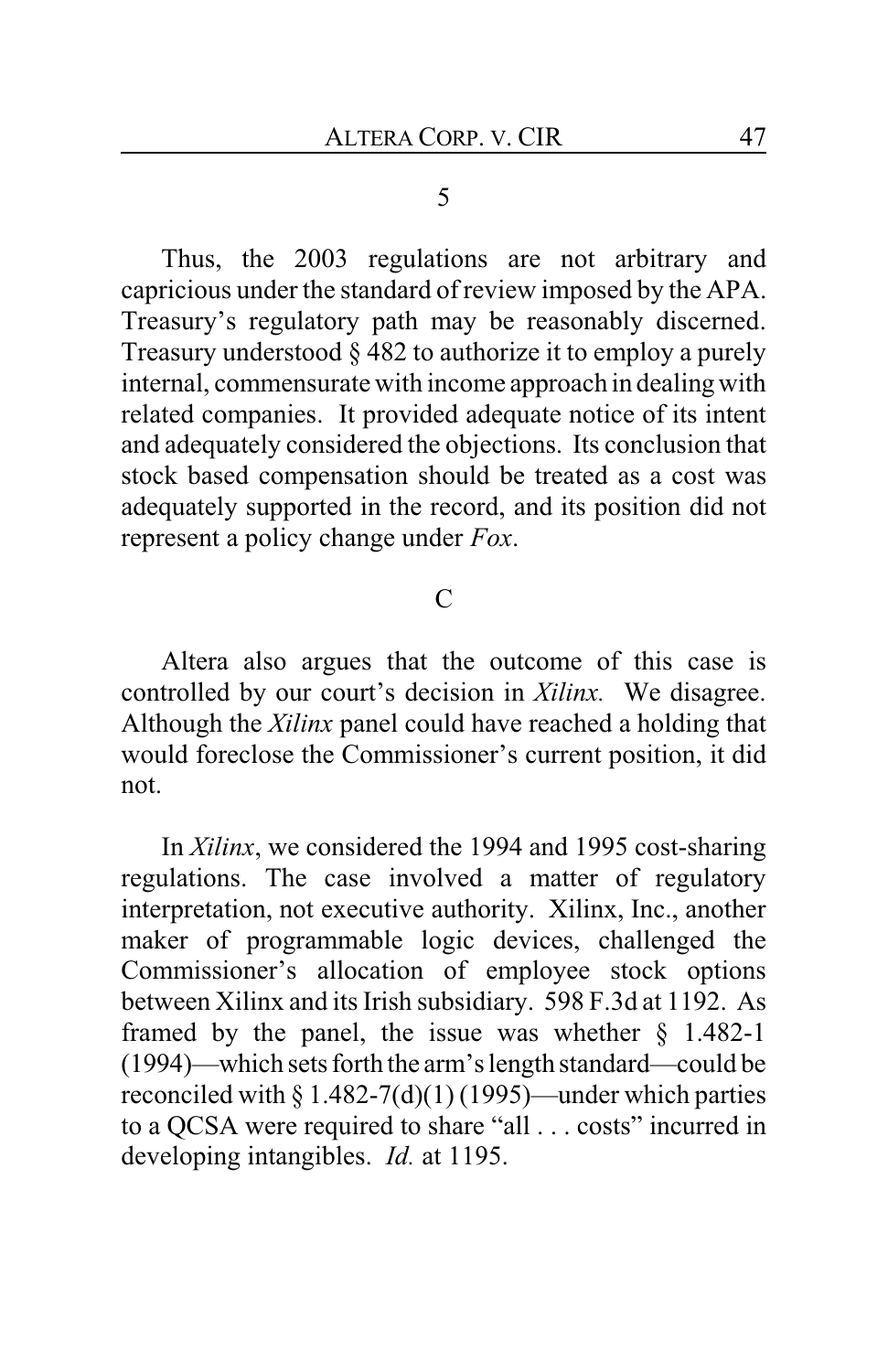*Xilinx* does not govern here. First, the parties in *Xilinx* were not debating administrative authority, and we did not consider the "commensurate with income" standard, which Congress itself did not see as inconsistent with the arm's length standard. Second, and more significantly, the *Xilinx* panel was faced with a conflict between two rules. If the rules were conceptually distinguishable, they were also in direct conflict. The arm's length rule,  $\frac{8}{1.482 - 1(b)(1)(1994)}$ , listed specific methods for calculating an arm's length result. The all-costs provision was not one of those methods, as the first *Xilinx* majority noted. 567 F.3d at 491. Treasury issued the coordinating amendment in 2003, *after* the tax years at issue in *Xilinx*, and the arm's length regulation now expressly references the cost-sharing provision that Altera challenges. The *Xilinx* panel did not address the "open question" of whether the 2003 regulations remedied the error identified in that decision. 598 F.3d at 1198 n.4 (Fisher, J., concurring). Today, there is no conflict in the regulations, and Altera does not challenge the regulations on the ground that a conflict exists.

*Xilinx* did not involve the question of statutory interpretation, the Commissioner's authority, or the regulation at issue in this appeal: 26 C.F.R. § 1.482-7A(d)(2). Accordingly, it does not assist Altera.

#### IV

The 1986 amendment focused specifically on intangibles, and it gave Treasury the ability to respond to rapid changes in the high tech industry. "The broad language of [§ 482] reflects an intentional effort to confer the flexibility necessary to forestall . . . obsolescence." *Massachusetts v. EPA*, 549 U.S. 497, 532 (2007). In the modern economy, employee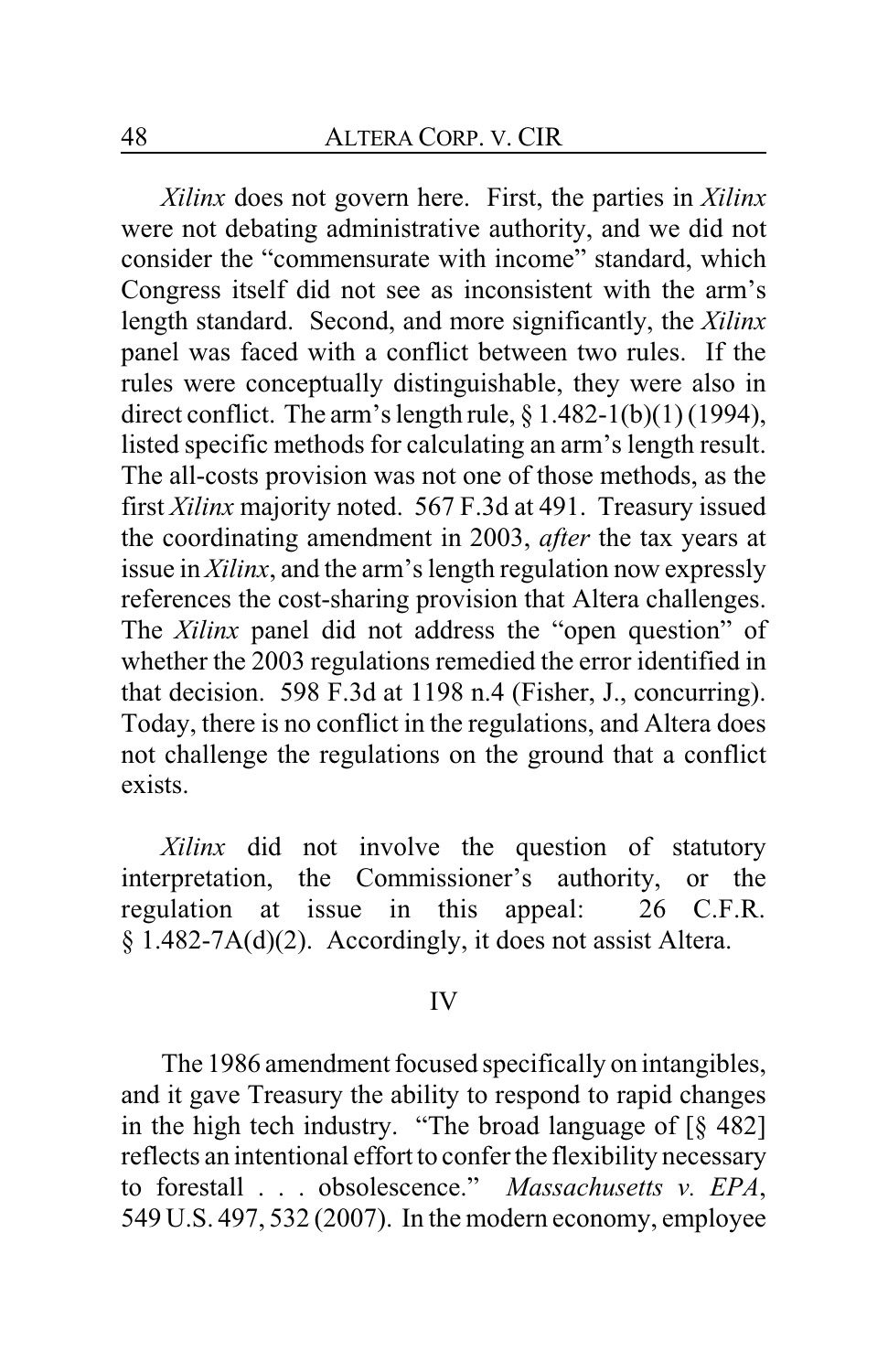stock options are integral to R&D arrangements. In fact, in Altera's 2015 annual report, its stock-based compensation cost equaled nearly five percent of total revenue. ALTERA CORP., ANNUAL REPORT FOR THE FISCAL YEAR ENDED DEC. 31, 2014 (FORM 10-K). Simply speaking, the rise in employee stock compensation is an economic development that Treasury cannot ignore without rejecting its obligations under § 482.

In sum, we disagree with the Tax Court that the 2003 regulations are arbitrary and capricious under the standard of review imposed by the APA. While the rulemaking process was less than ideal, the APA does not require perfection. We are able to reasonably discern Treasury's path—Treasury understood § 482 to authorize it to employ a purely internal, commensurate with income approach where comparable transactions are not comparable.

In light of the statute's plain text and the legislative history, Treasury also reasonably concluded that Congress intended to hone the definition of the arm's length standard so that it could work to achieve an arm's length *result*, instead of forcing application of a particular comparability *method*. Given the long history of the application of other methods, and the text and legislative history of the Tax Reform Act of 1984, Treasury's understanding of its power to use methodologies other than a pure transactional comparability analysis was reasonable, and we defer to its interpretation under *Chevron*. The Commissioner did not exceed the authority delegated to him by Congress in issuing the regulations.

### **REVERSED.**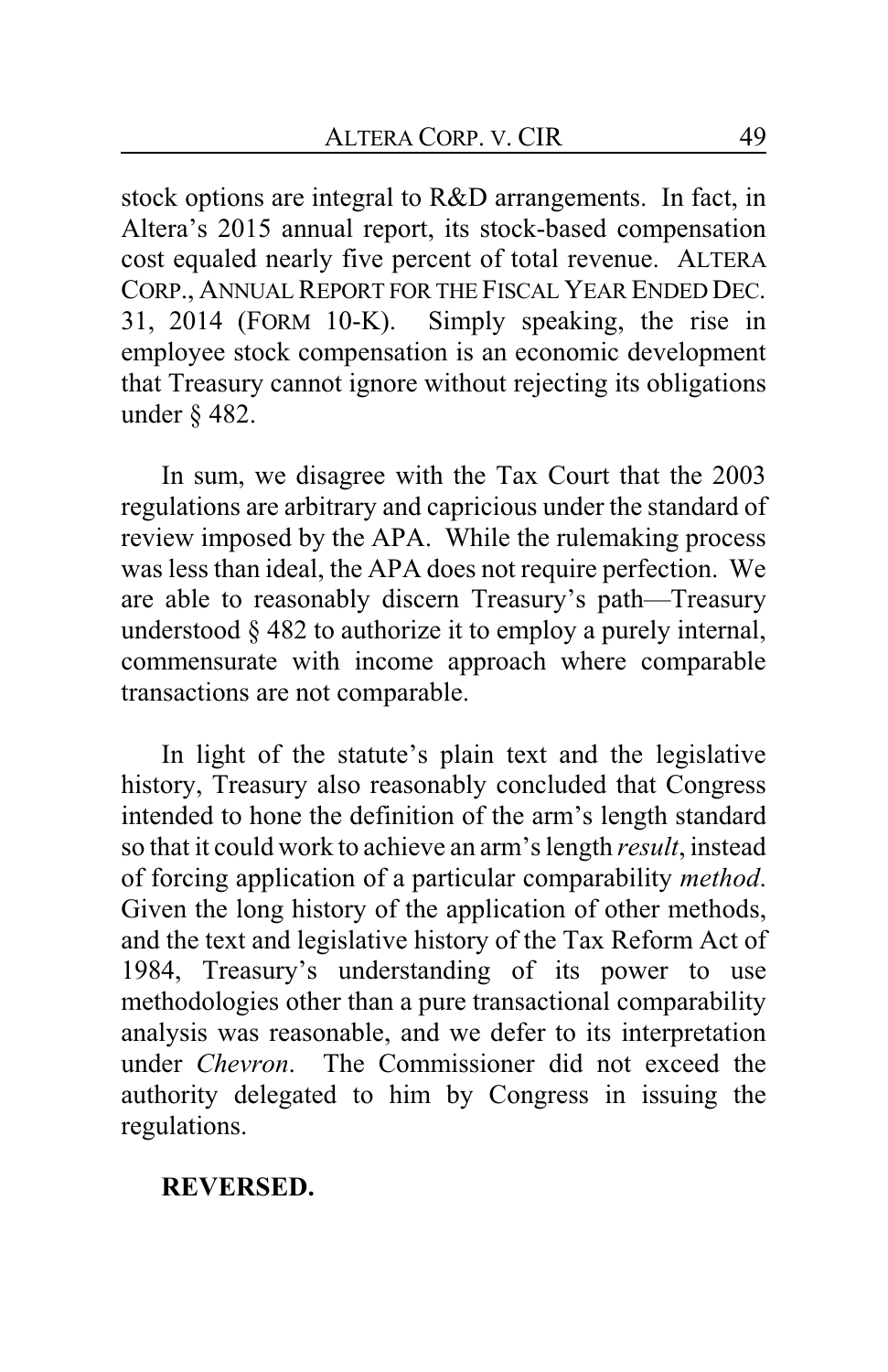O'MALLEY, Circuit Judge, dissenting:

"[T]he foundational principle of administrative law [is] that a court may uphold agency action only on the grounds that the agency invoked when it took the action." *Michigan v. EPA*, 135 S. Ct. 2699, 2710 (2015) (citing *SEC v. Chenery Corp.* ("*Chenery I*"), 318 U.S. 80, 87 (1943)). Prior to promulgating Treas. Reg. § 1.482-7A(d)(2), whose validity we consider here, Treasury repeatedly recognized that 26 U.S.C. § 482 requires application of an arm's length standard when determining the true taxable income of a controlled taxpayer—i.e., it requires Treasury to assess what a taxpayer dealing with an uncontrolled taxpayer would do in the same circumstances. And, Treasury just as consistently asserted that a comparability analysis is the only way to determine the arm's length standard; indeed, Treasury made clear that a comparability analysis is the cornerstone of the arm's length standard. Despite these consistent practices and declarations, in its preamble to  $\S$  1.482-7A(d)(2), Treasury stated, for the first time and with no explanation, that it may, *instead*, employ the "commensurate with income" standard to reach the required arm's length result.

Today, the majority justifies Treasury's about-face in three steps: (1) it finds that, by citing to the legislative history surrounding the enactment of the Tax Reform Act of 1986 in the preamble to  $\S 1.482-7A(d)(2)$ , Treasury implicitly communicated its understanding that Congress "permitt[ed] it to dispense with a comparable transaction analysis," Op. 40–41; (2) it finds that, by including that same cryptic citation to legislative history in its proposed notice of rulemaking, Treasury made it "clear enough" to interested parties that Treasury was changing its longstanding practice of applying a comparability analysis, Op. 38–39; and (3) it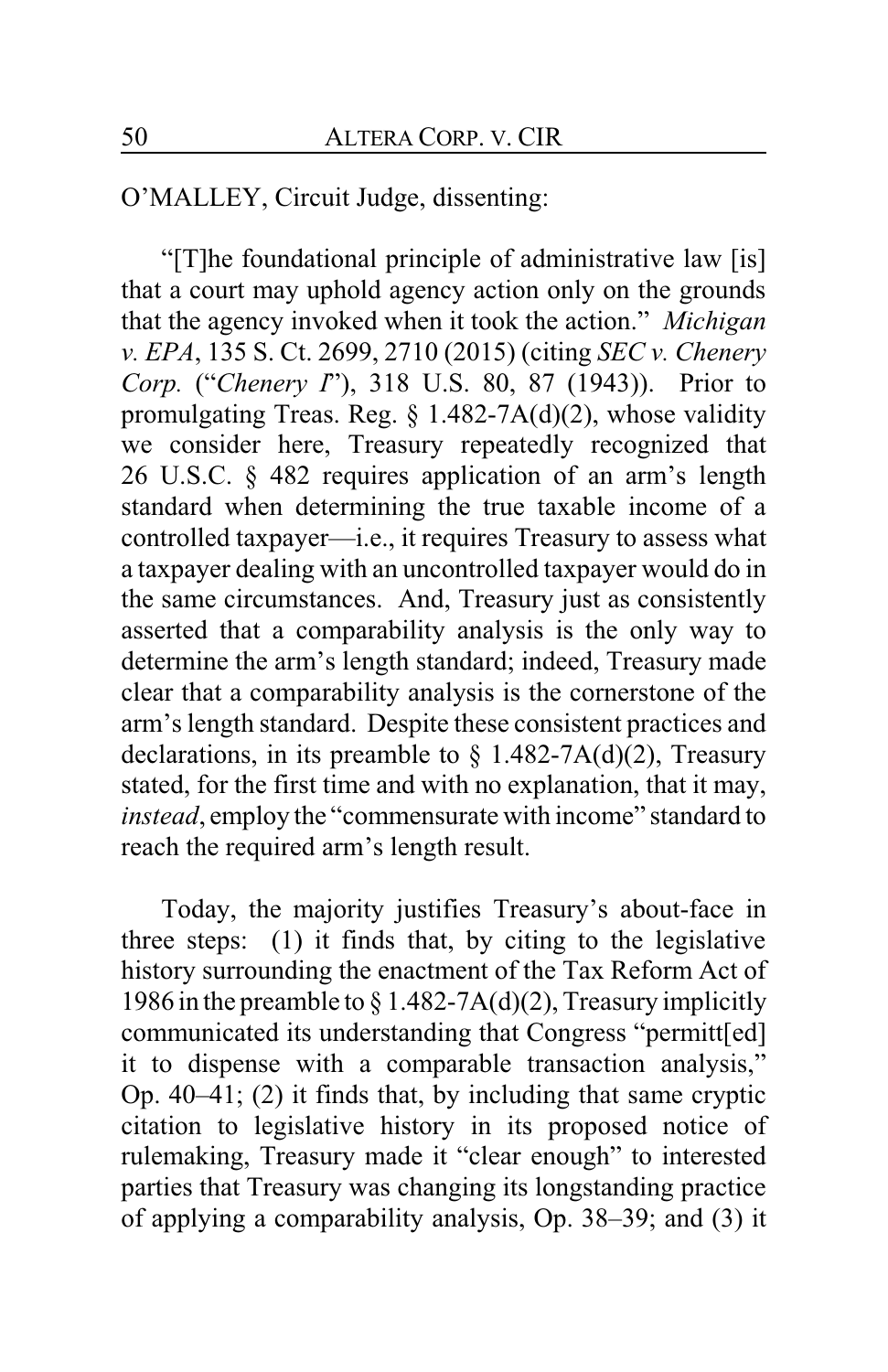justifies Treasury's resort to the commensurate with income standard by invoking the second sentence of § 482 to conclude that Treasury may jettison the arm's length standard altogether—a justification Treasury never provided and one which does not withstand careful scrutiny.

The majority, thus, "suppl[ies] a reasoned basis for the agency's action that the agency itself has not given," *Motor Vehicle Mfrs. Ass'n of U.S., Inc. v. State Farm Mut. Auto. Ins. Co.*, 463 U.S. 29, 43 (1983) (citing *SEC v. Chenery Corp.* ("*Chenery II*"), 332 U.S. 194, 196 (1947)), encourages "executive agencies' penchant for changing their views about the law's meaning almost as often as they change administrations," *BNSF Ry. Co. v. Loos*, 586 U.S. \_\_\_, No. 17-1042, slip op. at 9 (2019) (Gorsuch, J., dissenting), and endorses a practice of requiring interested parties to engage in a scavenger hunt to understand an agency's rulemaking proposals. That practice is inconsistent with another fundamental Administrative Procedure Act ("APA") principle: that a notice of proposed rulemaking "should be sufficiently descriptive of the 'subjects and issues involved' so that interested parties may offer informed criticism and comments." *Am. Mining Cong. v. U.S. EPA*, 965 F.2d 759, 770 (9th Cir. 1992) (quoting *Ethyl Corp. v. EPA*, 541 F.2d 1, 48 (D.C. Cir. 1976) (en banc)). In so doing, the majority stretches "highly deferential" review, *Providence Yakima Med. Ctr. v. Sebelius*, 611 F.3d 1181, 1190 (9th Cir. 2010) (quoting *J & G Sales Ltd. v. Truscott*, 473 F.3d 1043, 1051 (9th Cir. 2007)), beyond its breaking point.

I would instead find, as the Tax Court did, that Treasury's explanation of its rule (to the extent any was provided) failed to satisfy the *State Farm* standard, that Treasury did not provide adequate notice of its intent to change its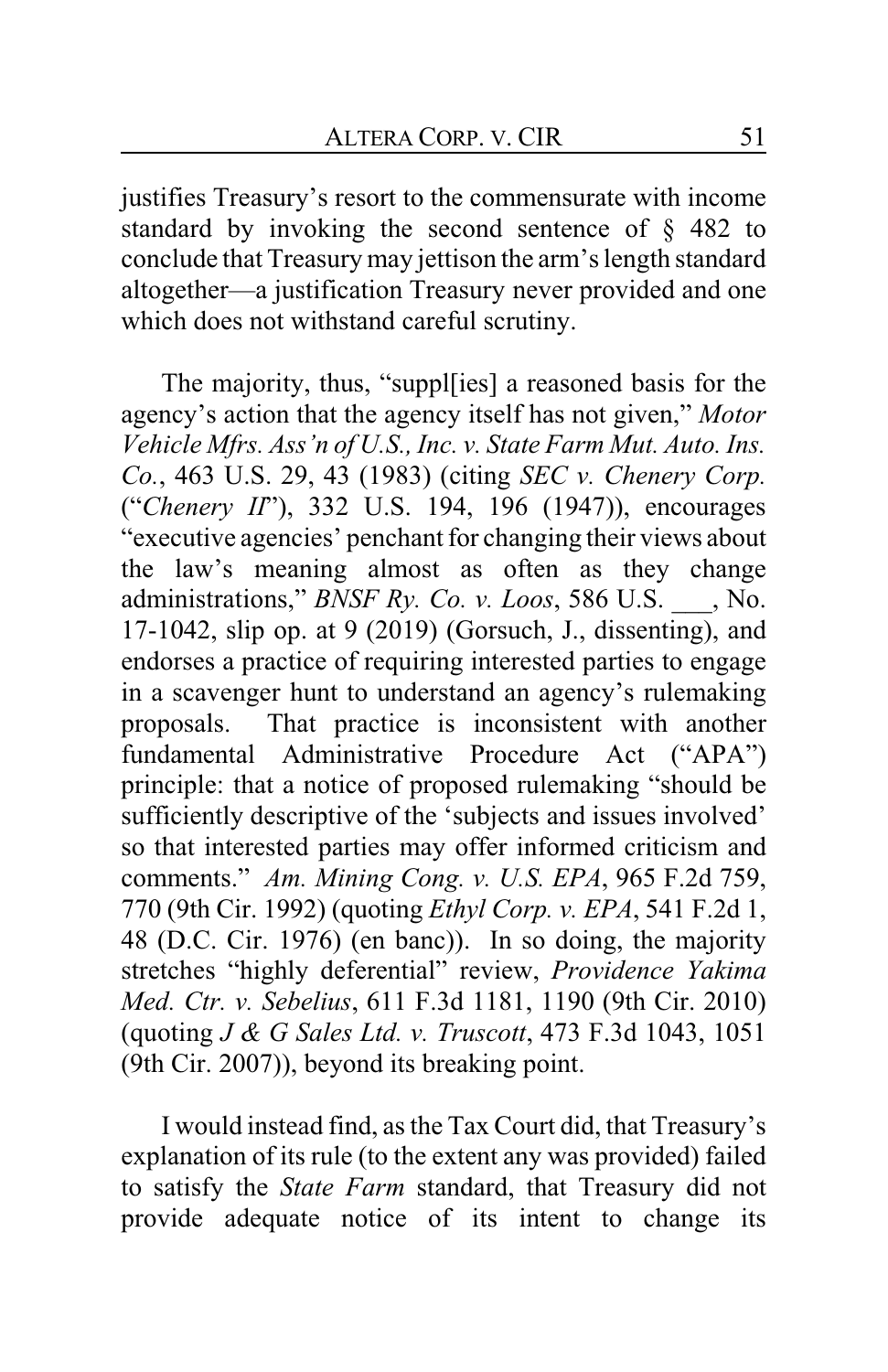longstanding practice of employing the arm's length standard and using a comparability analysis to get there, and that its new rule is invalid as arbitrary and capricious. I would also hold that this court's previous decision in *Xilinx, Inc. v. Commissioner of Internal Revenue* ("*Xilinx II*"), 598 F.3d 1191 (9th Cir. 2010), controls and mandates an order affirming the Tax Court's decision. I therefore would affirm the judgment of the Tax Court that expenses related to stockbased compensation are not among the costs to be shared in qualified cost sharing arrangements ("QCSAs") under Treas. Reg. § 1.482-7(d)(1) (as amended in 2013). *See Altera Corp. v. Comm'r*, 145 T.C. 91, 92 (2015). For these reasons, I respectfully dissent.

### **I. BACKGROUND**

# **A. The Arm's Length Standard**

### **1. Before 1986**

"The purpose of section 482 is to place a controlled taxpayer on a tax parity with an uncontrolled taxpayer, by determining according to the standard of an uncontrolled taxpayer, the true taxable income from the property and business of a controlled taxpayer." *Comm'r v. First Sec. Bank of Utah*, 405 U.S. 394, 400 (1972) (quoting Treas. Reg.  $§$  1.482-1(b)(1) (1971)). The "touchstone" of this tax parity inquiry is the arm's length standard. *Xilinx II*, 598 F.3d at 1198 n.1 (Fisher, J., concurring). Indeed, the first sentence of § 482 states that, "[i]n any case of two or more organizations, trades, or businesses . . . owned or controlled directly or indirectly by the same interests, the Secretary may . . . allocate gross income . . . if he determines that such . . . allocation is necessary in order to prevent evasion of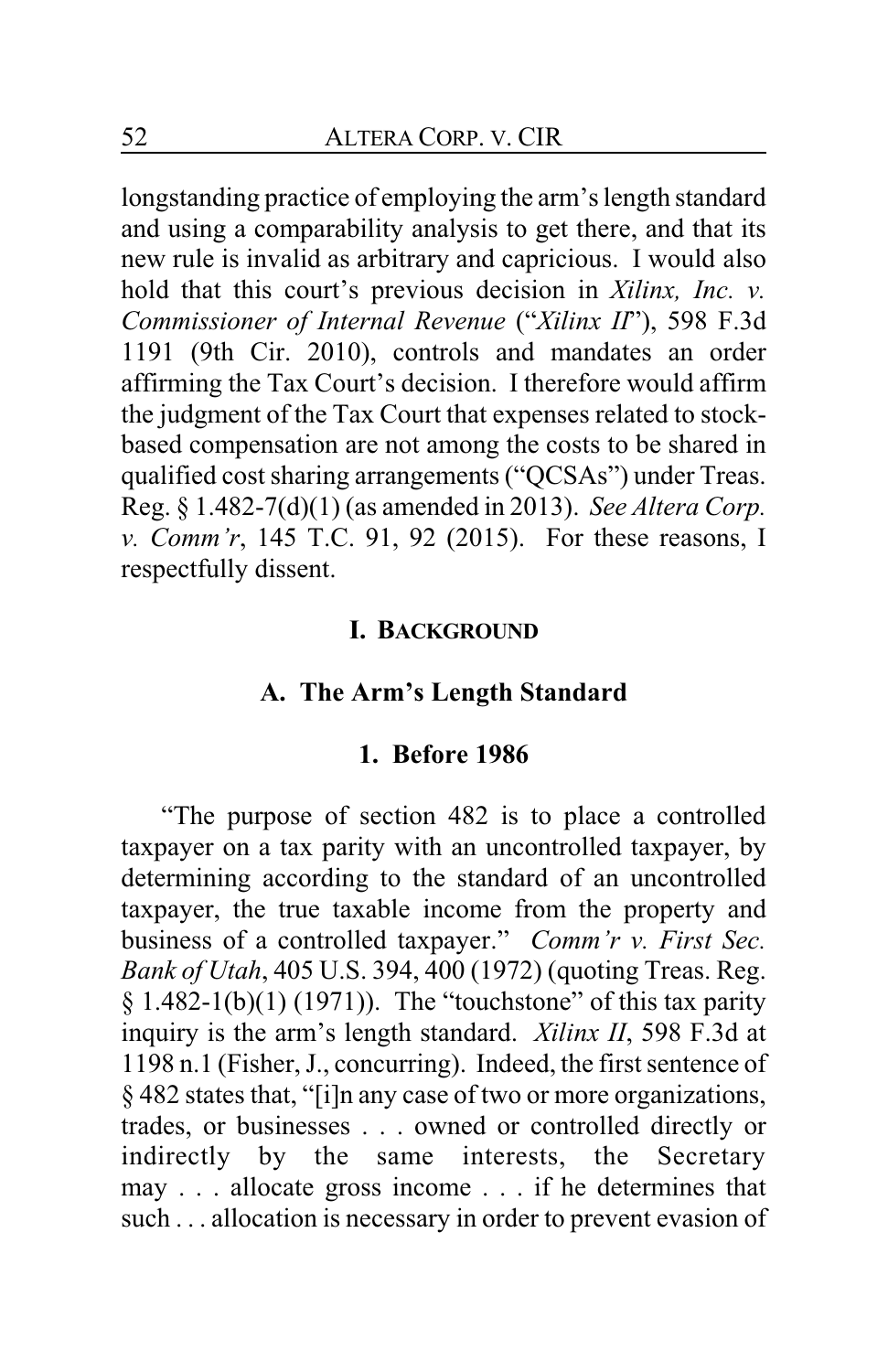taxes or clearly to reflect the income of any of such organizations, trades, or businesses." This sentence has always been viewed as requiring an arm's length standard. *See First Sec. Bank of Utah*, 405 U.S. at 400; *Barclays Bank PLC v. Franchise Tax Bd. of Cal.*, 512 U.S. 298, 305 (1994).

Since the 1930s, Treasury regulations consistently have explained that, "[i]n determining the true taxable income of a controlled taxpayer, the standard to be applied *in every case* is that of a taxpayer dealing at arm's length with an uncontrolled taxpayer." Treas. Reg.  $\S$  1.482-1(b)(1) (2003) (emphasis added). That is, income and deductions are to be allocated among related companies in the same way that unrelated companies negotiating at arm's length would allocate income and deductions. As far back as 1968, Treasury's regulations also required that, "[i]n order for the sharing of costs and risks to be considered on an arm's length basis, the terms and conditions *must be comparable* to those which would have been adopted by unrelated parties similarly situated had they entered into such an arrangement." Allocation of Income and Deductions Among Taxpayers, 33 Fed. Reg. 5848, 5854 (April 16, 1968) (emphasis added). That same regulation provided that Treasury may not allocate income with respect to QCSAs involving the development of intangible property unless doing so would be consistent with the arm's length standard. *Id.* (providing that, in "a bona fide cost sharing arrangement with respect to the development of intangible property, the district director shall not make allocations with respect to such acquisition except as may be appropriate to reflect each participant's arm's length share of the costs and risks of developing the property."). Therefore, at the time Congress enacted the 1986 amendment, Treasury's own regulations explicitly required a determination of what an arm's length result would show *and*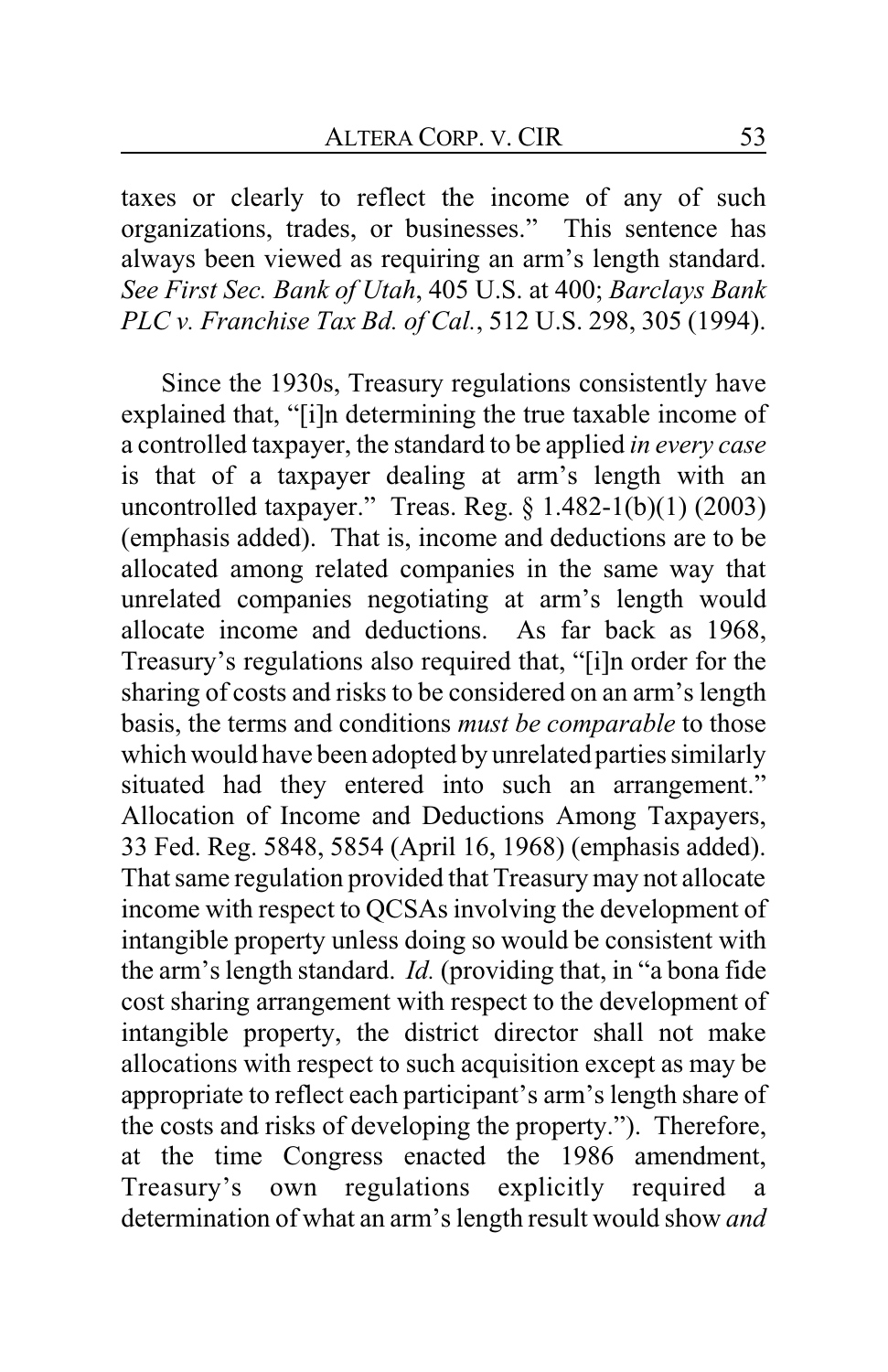required a comparability analysis to reach that result where comparable transactions exist.

The majority attempts to water down the text of Treasury's own regulations at the time. It contends that, "[a]lthough the Secretary adopted the arm's length standard, courts did not hold related parties to the standard by exclusively requiring the examination of comparable transactions." Op. 9. To support its position, the majority cites this court's decision in *Frank v. Int'l Canadian Corp.*, 308 F.2d 520, 528–29 (9th Cir. 1962), which disagreed that ""arm's length bargaining' is the sole criterion for applying the statutory language of  $\lceil \S 482 \rceil$  in determining what the 'true net income' is of each 'controlled taxpayer.'" But, in *Oil Base, Inc. v. Commissioner of Internal Revenue*, 362 F.2d 212, 214 n.5 (9th Cir. 1966), this court clarified that the holding in *Frank* was an outlier, limited only to the peculiar facts of that case. *Frank*'s departure from the arm's length analysis, the court held, was justified, in part, because "there was no evidence that arm's-length bargaining upon the specific commodities sold had produced a higher return" and because "the complexity of the circumstances surrounding the services rendered by the subsidiary" made it "difficult for the court to hypothesize an arm's-length transaction." *Id.*  Significantly, the parties in *Frank* had stipulated to applying a standard other than the arm's length standard. *Id.*

There really can be no doubt that, prior to the 1986 amendment, this Circuit believed that an arm's length standard based on comparable transactions was the sole basis for allocating costs and income under the statute in all but the narrow circumstances outlined in *Frank*—including the presence of the stipulation therein. The majority's attempt to breathe life back into *Frank* is, simply, unpersuasive.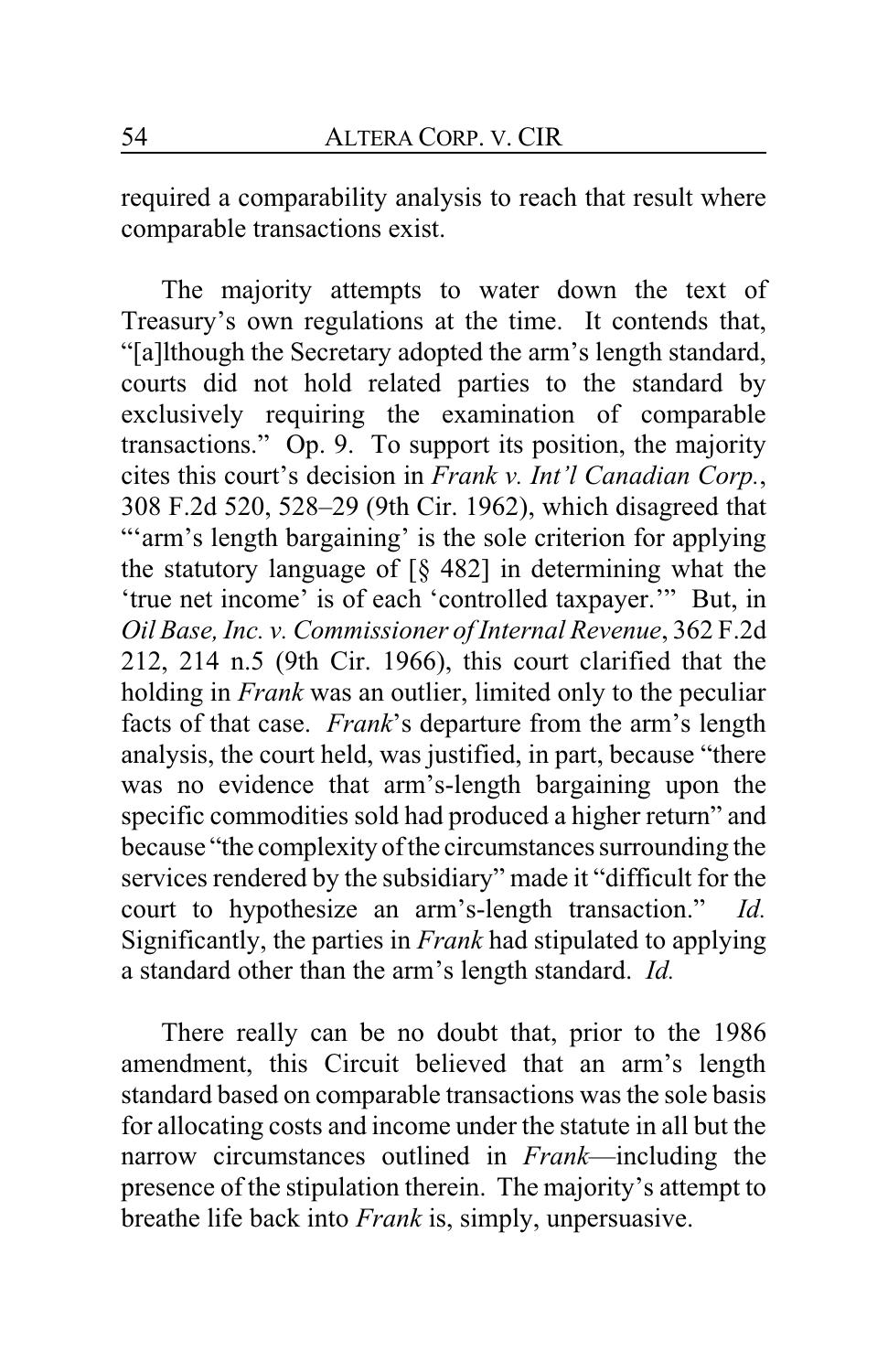# **2. The 1986 Amendment**

The 1986 amendment passed against the backdrop of Treasury's own longstanding practices did not change the obligation to employ an arm's length standard. Indeed, Congress left the first sentence of § 482—the sentence that undisputedly incorporates the arm's length standard—intact. It merely added a second sentence providing that, "[i]n the case of any transfer (or license) of intangible property . . . , the income with respect to such transfer or license shall be commensurate with the income attributable to the intangible." Tax Reform Act of 1986, Pub. L. No. 99-514, § 1231(e)(1), 100 Stat. 2085, 2562 (1986) (codified as amended at 26 U.S.C. § 482). The plain text of the statute limits the application of the commensurate with income standard to only *transfers* or *licenses* of intangible property.

This is consistent with the underlying purpose of the 1986 amendment. Congress explained in the committee report that it was introducing the commensurate with income standard to address a "recurrent problem" with transfers of highly valuable intangible property: "the absence of comparable arm's length transactions between unrelated parties, and the inconsistent results of attempting to impose an arm's length concept in the absence of comparables." H.R. REP. NO. 99-426, at 423–24 (1985). Congress noted that "[i]ndustry norms for transfers to unrelated parties of less profitable intangibles frequently are not realistic comparables in these cases," and that "[t]here are extreme difficulties in determining whether the arm's length transfers between unrelated parties are comparable." *Id.* at 424–25. To address this *specific* gap, Congress found it "appropriate to require that the payment made on a transfer of intangibles to a related foreign corporation . . . be commensurate with the income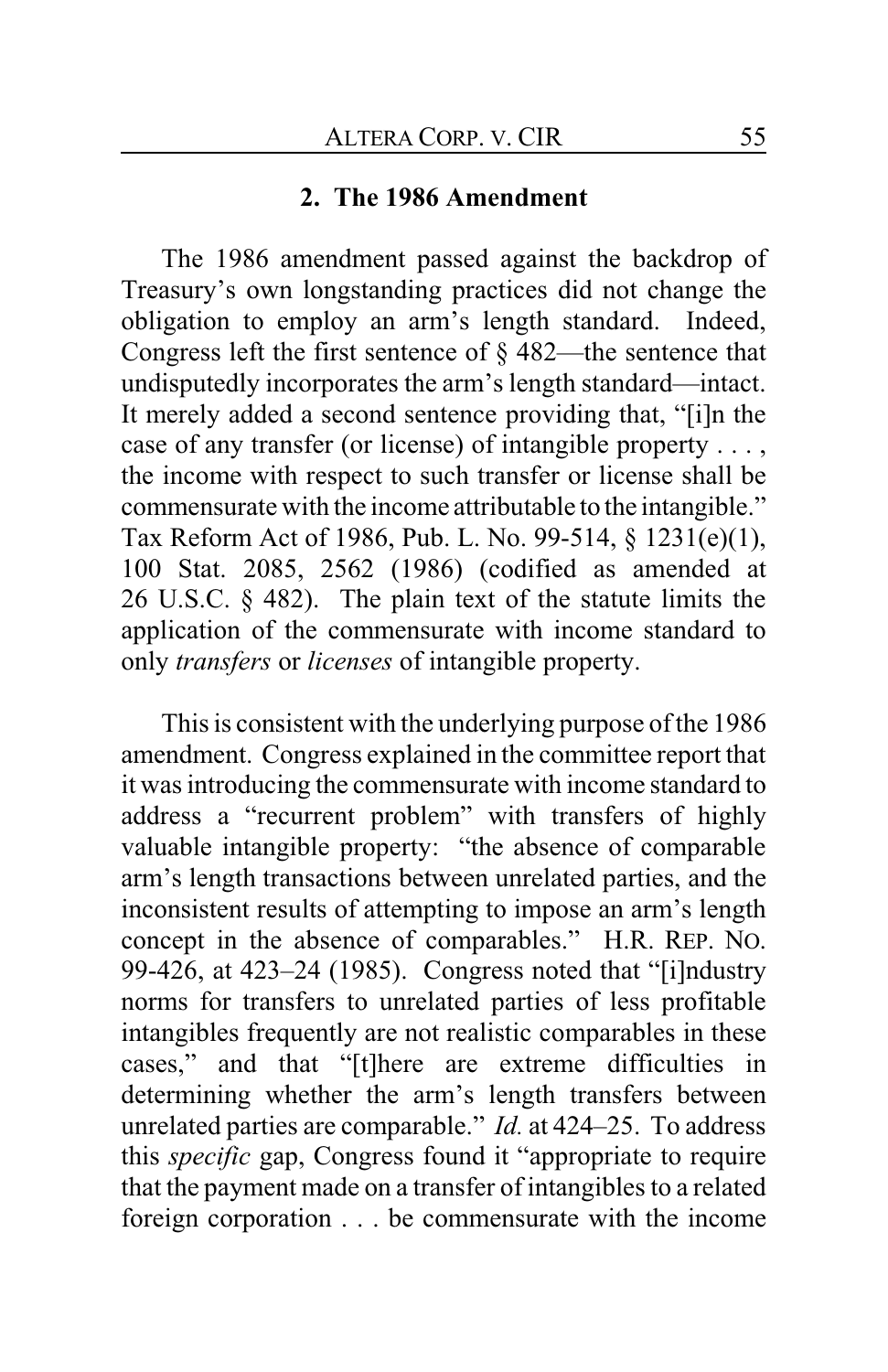attributable to the intangible." *Id.* at 425. Congress did not make any other findings regarding the use of the commensurate with income standard for any transactions other than transfers or licenses of intangible property. Thus, the statute—read in light of this legislative history—did not grant Treasury the flexibility to depart from a comparability analysis whenever it sees fit; rather, it permitted a departure in the limited context of "any transfer (or license) of intangible property" because it had found that comparable transactions in such cases are frequently unrealistic.

Treasury reiterated the limited circumstances inwhich the commensurate with income standard applies in its 1988 "White Paper." It stated there that, even in the context of transfers or licenses of intangible property, the "intangible income must be allocated on the basis of comparable transactions if comparables exist." *A Study of Intercompany Pricing under Section 482 of the Code* ("White Paper"), I.R.S. Notice 88-123, 1988-1 C.B. 458, 474; *see also id.* at 473 (noting that, where "there is a true comparable for" the licensing of a "high profit potential intangible," the royalty rate for the license "must be set on the basis of the comparable because that remains the best measure of how third parties would allocate intangible income"). Only "in situations in which comparables do not exist" for transfers of intangible property would the commensurate with income standard apply. *Id.* at 474. Indeed, the United States continued to insist in tax treaties, and in documents that Treasury issued to explain these treaties, that § 482 mandated the arm's length principle, in all but this narrow category of intangible transfers. *See Xilinx II*, 598 F.3d at 1196–97 (citing tax treaty explanations); *see also id.* at 1198 n.1 (Fisher, J., concurring) (noting that "the 1997 United States–Ireland Tax Treaty, . . . and others like it, reinforce the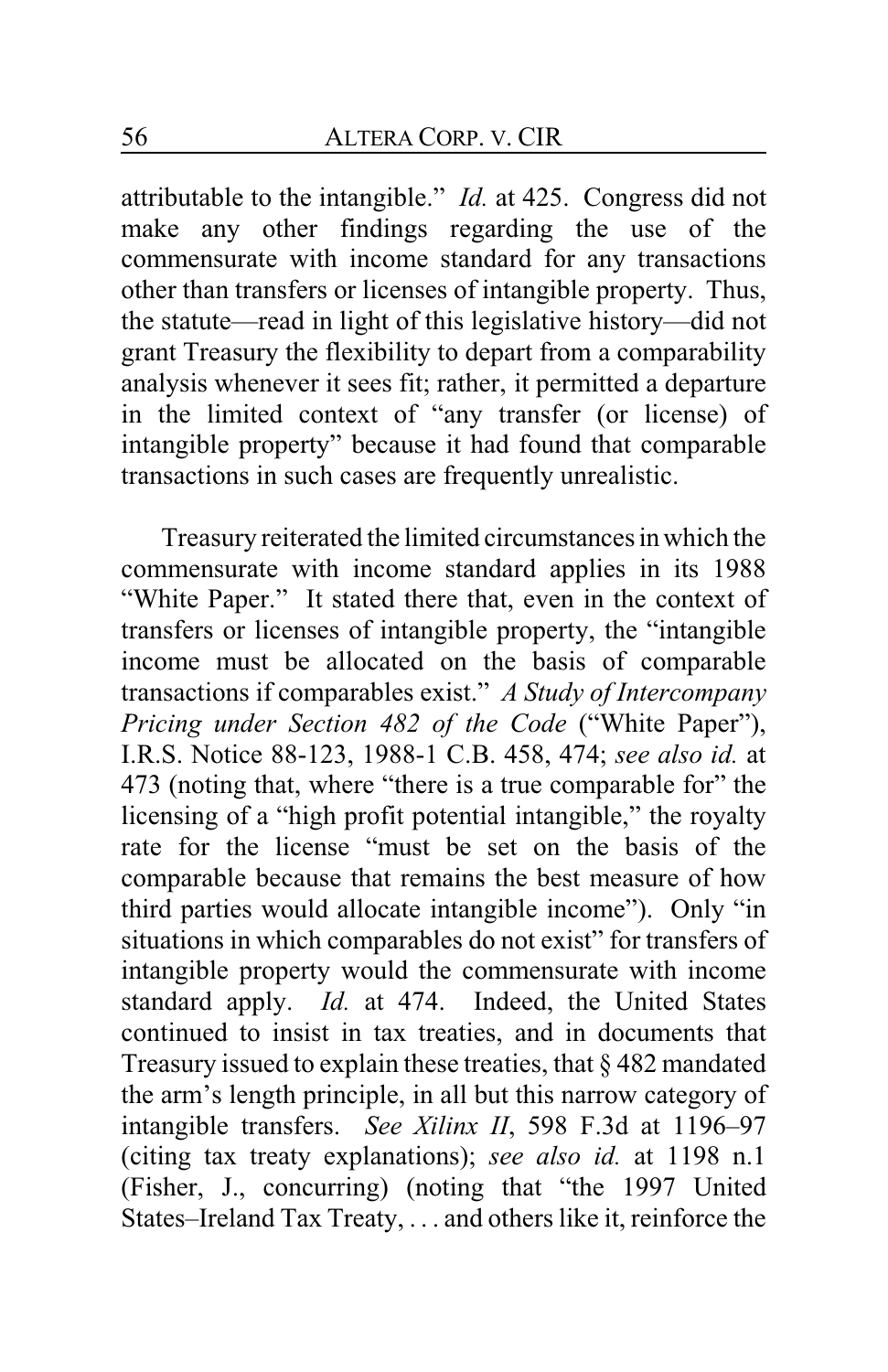arm's length standard as Congress' intended touchstone for § 482").**<sup>1</sup>**

## **B. Treatment of Stock-Based Compensation**

In the early 1990s, related companies began to compensate certain employees who performed research and development activities pursuant to QCSAs by granting stock options and other stock-based compensation. *See id.* at 1192–93. This manner of compensation allowed companies to avoid the income reallocation mechanisms available under § 482 by including only the employees' cash compensation in the cost pool under the agreement, but not their stockbased compensation.

To address this loophole, Treasury promulgated new regulations governing the tax treatment of controlled transactions in 1994 and 1995. These regulations affirmed that "the standard to be applied in every case" was the arm's length standard and that "an arm's length result generally will be determined by reference to the results of comparable transactions" because "identical transactions can rarely be located." Treas. Reg. § 1.482-1(b)(1) (as amended in 1994). They also provided that intangible development costs included "all of the costs incurred by . . . [an uncontrolled] participant related to the intangible development area."

<sup>&</sup>lt;sup>1</sup> As the majority observes, more recent tax treaty explanations have also cited the alternative commensurate with income standard. Op. 32–33 (citing Technical Explanation of the US-Poland Tax Treaty, at 31 (Feb. 13, 2013)). Even these explanations, however, emphasize the primacy of the arm's length standard, and they assure the reader that the commensurate with income standard "operates consistently with the arm's-length standard." Technical Explanation of the US-Poland Tax Treaty, at 30–31 (Feb. 13, 2013).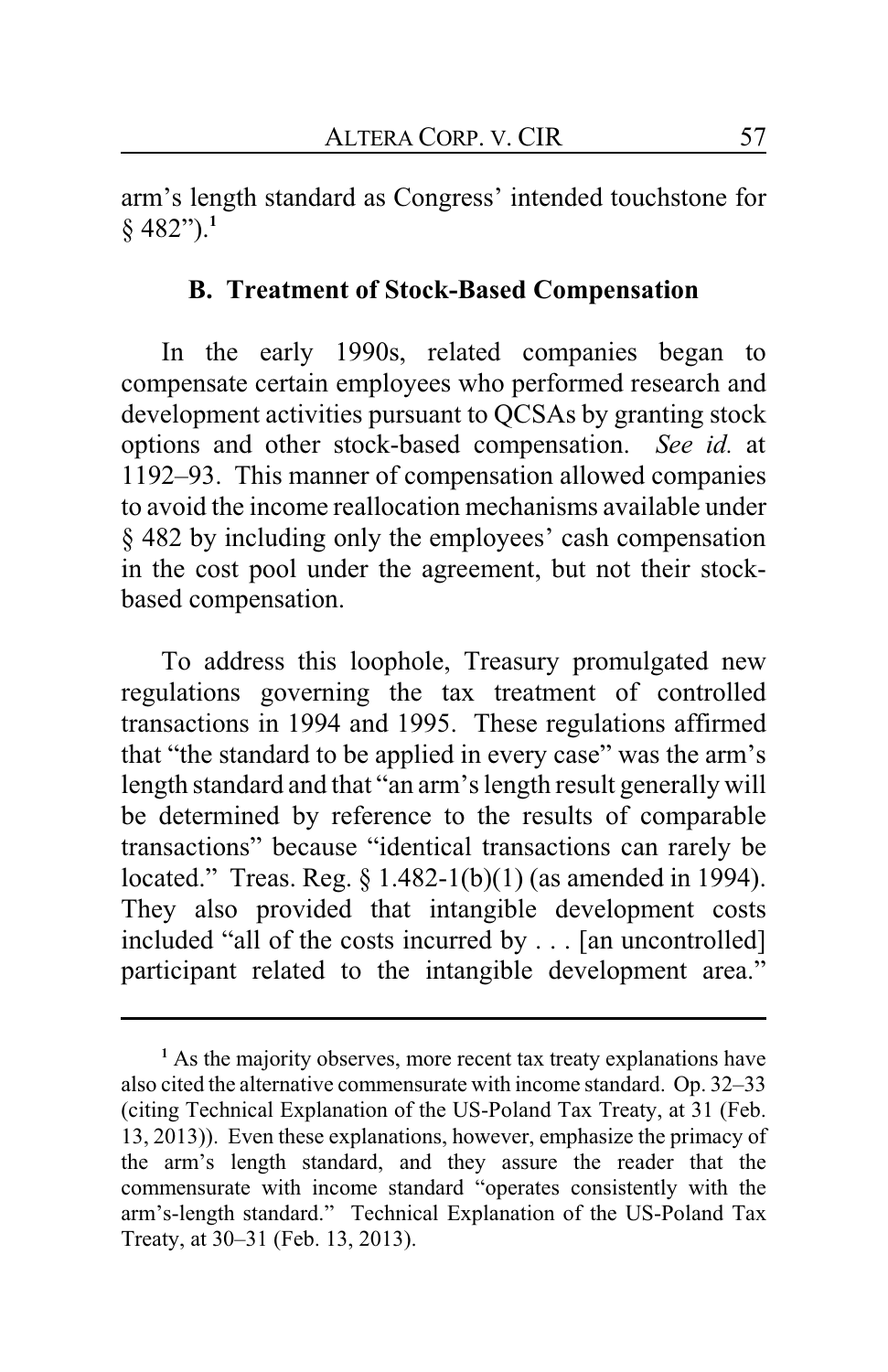Treas. Reg.  $\S 1.482-7(d)(1)$  (as amended in 1995). The IRS interpreted this latter "all costs" provision to include stockbased compensation, so that related companies in cost-sharing agreements would have to share costs of providing such compensation. *Xilinx II*, 598 F.3d at 1193–94.

When Xilinx, Inc. ("Xilinx") challenged the IRS's interpretation, the Tax Court decided that the agency's interpretation was inconsistent with Treas. Reg. § 1.482-1 because the IRS had not adduced evidence sufficient to show that unrelated parties transacting at arm's length would, in fact, share expenses related to stock-based compensation. *Xilinx v. Commissioner* ("*Xilinx I*"), 125 T.C. 37, 53 (2005). The Commissioner did not appeal this underlying factual finding and, instead, argued on appeal to this court that Treas. Reg. § 1.482-7 superseded the arm's length requirement of Treas. Reg. § 1.482-1. All three members of the divided panel therefore assumed that sharing expenses related to stock-based compensation would be inconsistent with the arm's length standard. *Xilinx II*, 598 F.3d at 1194 ("The Commissioner does not dispute the tax court's factual finding that unrelated parties would not share [employee stock options] as a cost."); *id.* at 1199 (Reinhardt, J., dissenting) (assuming that the Tax Court "correctly resolved" the issue of whether sharing stock-based compensation costs would constitute an arm's length result). The panel also assumed that Treas. Reg. § 1.482-7 required stock-based compensation expenses to be shared. *Id.* at 1196 (majority opinion) (noting that the "all costs" provision "does not permit any exceptions, even for costs that unrelated parties would not share"); *id.* at 1199 (Reinhardt, J., dissenting) (assuming that the "all costs" provision includes "employee stock option costs"). But a majority of the panel ultimately held that the arm's length standard, which it described as the fundamental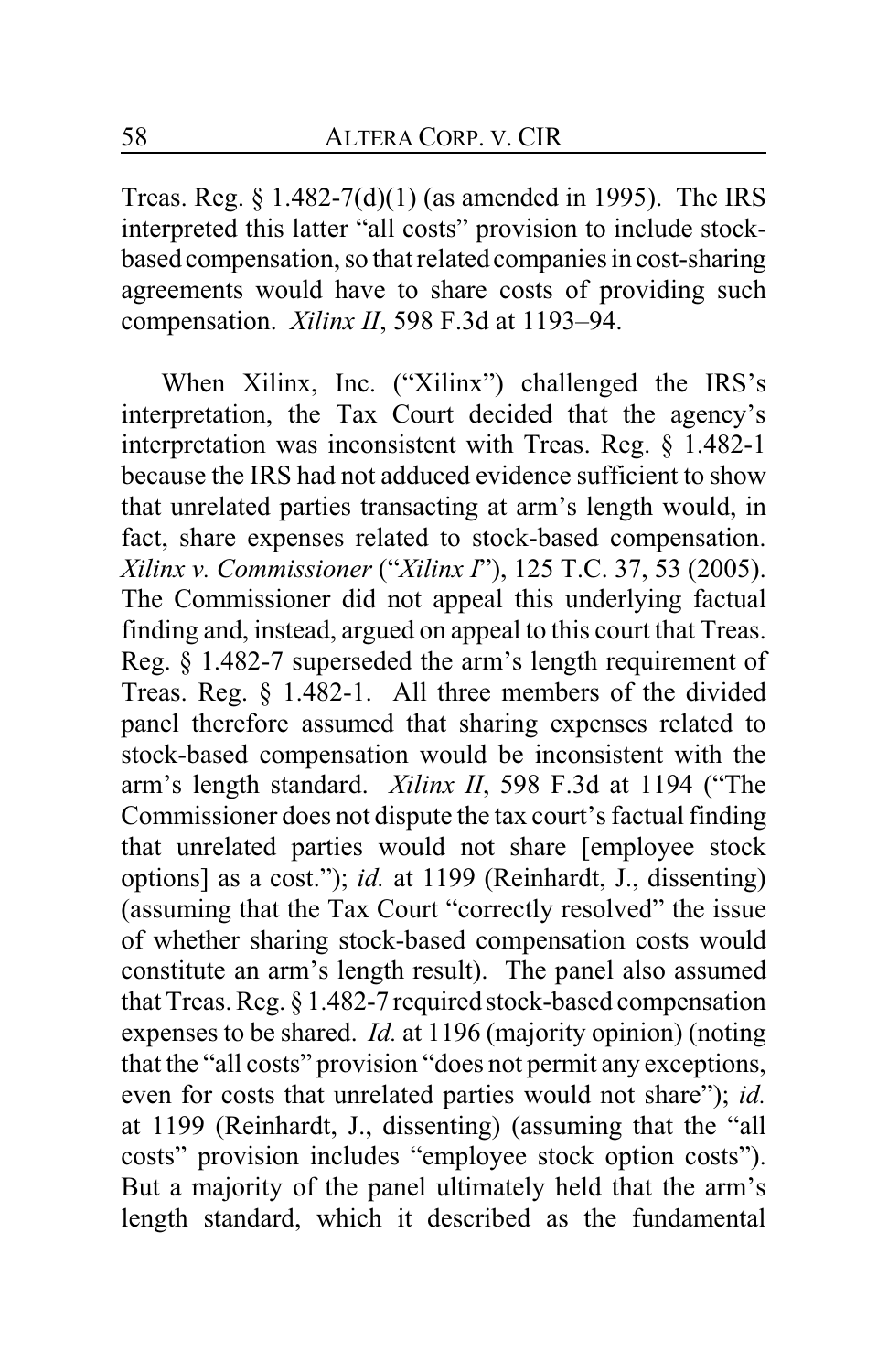"purpose" of the regulations, trumped Treas. Reg. § 1.482-7, and that stock-based compensation expenses could not be shared in the absence of evidence that unrelated parties would share such costs. *Id.* at 1196 (majority opinion); *see also id.* at 1198 n.1 (Fisher, J., concurring) (finding "the arm's length standard" to be "Congress' intended touchstone for § 482"). On that ground, this court affirmed the Tax Court's judgment in favor of Xilinx. *Id.* at 1196 (majority opinion).

# **C. The Regulations at Issue**

While *Xilinx II* was pending before this court, Treasury promulgated the regulations at issue here. Compensatory Stock Options Under Section 482, 68 Fed. Reg. 51,171, 51,172 (Aug. 26, 2003) (codified at 26 C.F.R. pts. 1 and 602). The amended regulations sought to reconcile the apparent contradiction between the arm's length standard in Treas. Reg. § 1.482-1 and the requirement that stock-based compensation expenses be shared under Treas. Reg. § 1.482-7. The former provision now specifies that § 1.482-7 "provides the specific methods to be used to evaluate whether a [QCSA] produces results consistent with an arm's length result." Treas. Reg. § 1.482-1(b)(2)(i) (2003). And § 1.482-7, in turn, now provides that a QCSA produces an arm's length result "if, and only if," the participants share all of the costs of intangible development—explicitly including costs associated with stock-based compensation—in proportion to their shares of reasonably anticipated benefits attributable to such development. Treas. Reg. § 1.482-7(d)(2) (2003).

Altera Corp. ("Altera U.S."), a Delaware corporation, and its subsidiary Altera International, a Cayman Islands corporation, (collectively "Altera") entered into a technology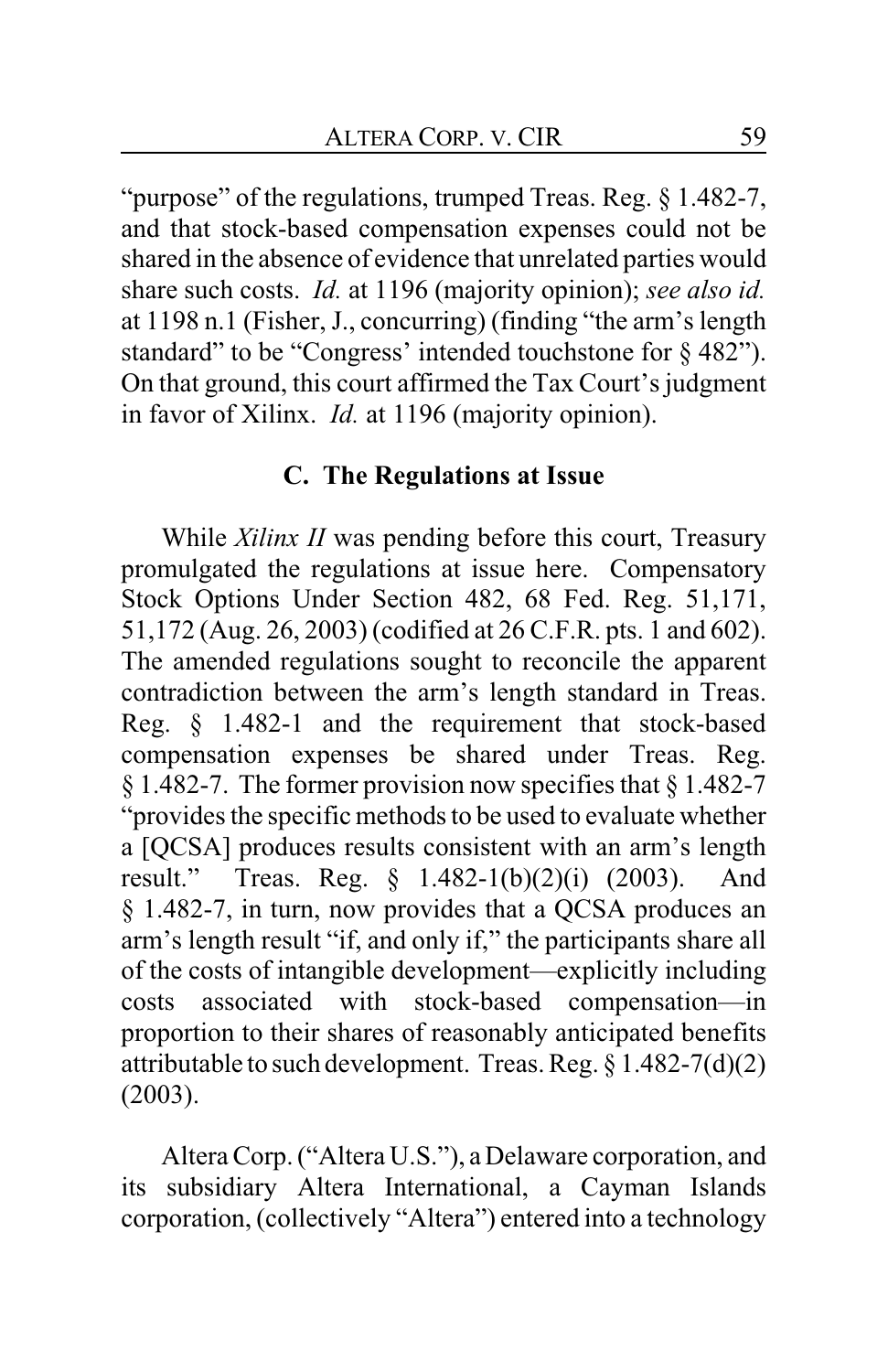research and development cost-sharing agreement under which the related participants "agreed to pool their respective resources to conduct research and development using the precost-sharing intangible property" and "to share the risks and costs of research and development activities they performed on or after May 23, 1997." *Altera*, 145 T.C. at 93. This agreement was effective from May 23, 1997 through 2007. *Id.* During the 2004–2007 taxable years, Altera U.S. granted stock options and other stock-based compensation to certain employees who performed research and development activities pursuant to the agreement. *Id.* The employees' cash compensation was included in the cost pool under the agreement, but their stock-based compensation was not. *Id*.

Altera timely filed an income tax return for its 2004–2007 taxable years. *Id.* at 94. Treasury responded by mailing notices of deficiency for those years, allocating income from Altera International to Altera U.S. by increasing Altera International's cost-sharing payments. *Id.* Treasury claimed its cost-sharing adjustments were for the purpose of bringing Altera in compliance with  $\S$  1.482-7(d)(2), now § 1.482-7A(d)(2). *Id.* Altera challenged the validity of  $§ 1.482-7A(d)(2)$  in Tax Court, arguing that the new rule is arbitrary and capricious. *Id.* at 92. The Tax Court unanimously held, as discussed in more detail below, that the explanation Treasury offered in the preamble accompanying the new regulations was insufficient to justify those regulations under *State Farm*. *Id.* at 120–33. The Commissioner appeals that decision.

### **II. Discussion**

The Tax Court considered and rejected Treasury's plainly stated explanation for its regulation—that Treasury applied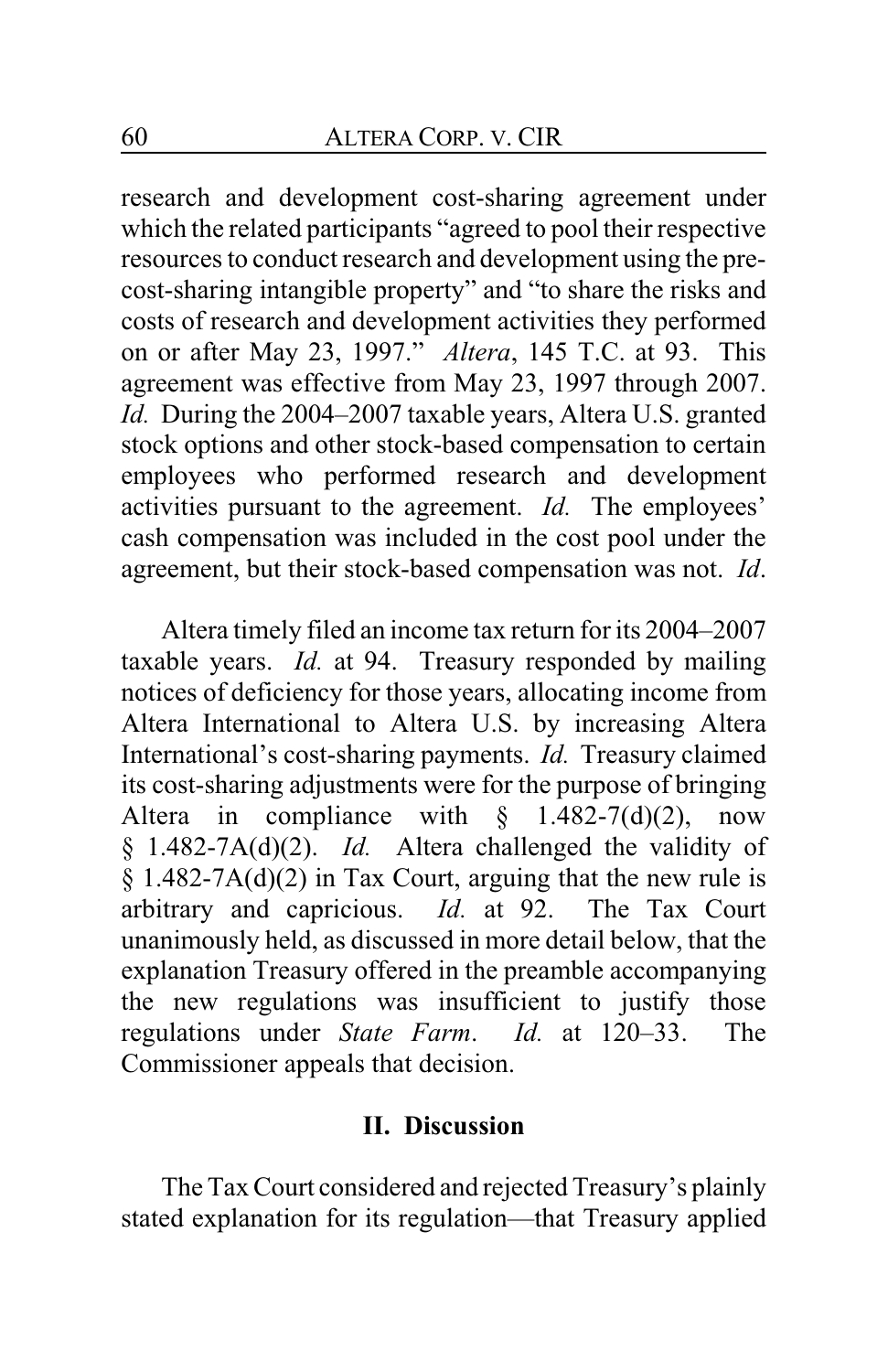the commensurate with income test because it could find no transactions comparable to the QCSAs at issue and that Treasury's analysis was actually *consistent* with the arm's length standard. The Commissioner now argues on appeal, however—and the majority accepts its new claim—that what Treasury was *actually* saying is that § 482 no longer requires a comparability analysis when Treasury concludes that any comparable transactions are imperfect and that the methodology for arriving at an arm's length result is, and always has been, fluid. I disagree. Specifically, as explained below, I believe that: (1) Treasury's rule is procedurally invalid and the majority's attempt to recreate the record surrounding its adoption cannot cure that flaw; (2) Treasury's purported interpretation of § 482 is wrong; and (3) related companies may not be required to share the cost of stockbased compensation under current law because comparable uncontrolled taxpayers would not do so.

# **A. The New Rule is Procedurally Invalid**

Under the Administrative Procedure Act, we must "hold unlawful and set aside agency action . . . found to be . . . arbitrary, capricious, an abuse of discretion, or otherwise not in accordance with law." 5 U.S.C. § 706(2)(A). Our review of an agency regulation is "highly deferential, presuming the agency action to be valid and affirming the agency action if a reasonable basis exists for its decision." *Crickon v. Thomas*, 579 F.3d 978, 982 (9th Cir. 2009) (quoting *Nw. Ecosystem All. v. U.S. Fish & Wildlife Serv.*, 475 F.3d 1136, 1140 (9th Cir. 2007)). But "an agency's action must be upheld, if at all, on the basis articulated by the agency itself." *State Farm*, 463 U.S. at 50 (citing *Burlington Truck Lines v. United States*, 371 U.S. 156, 168 (1962)). For that reason, "[w]e may not supply a reasoned basis for the agency's action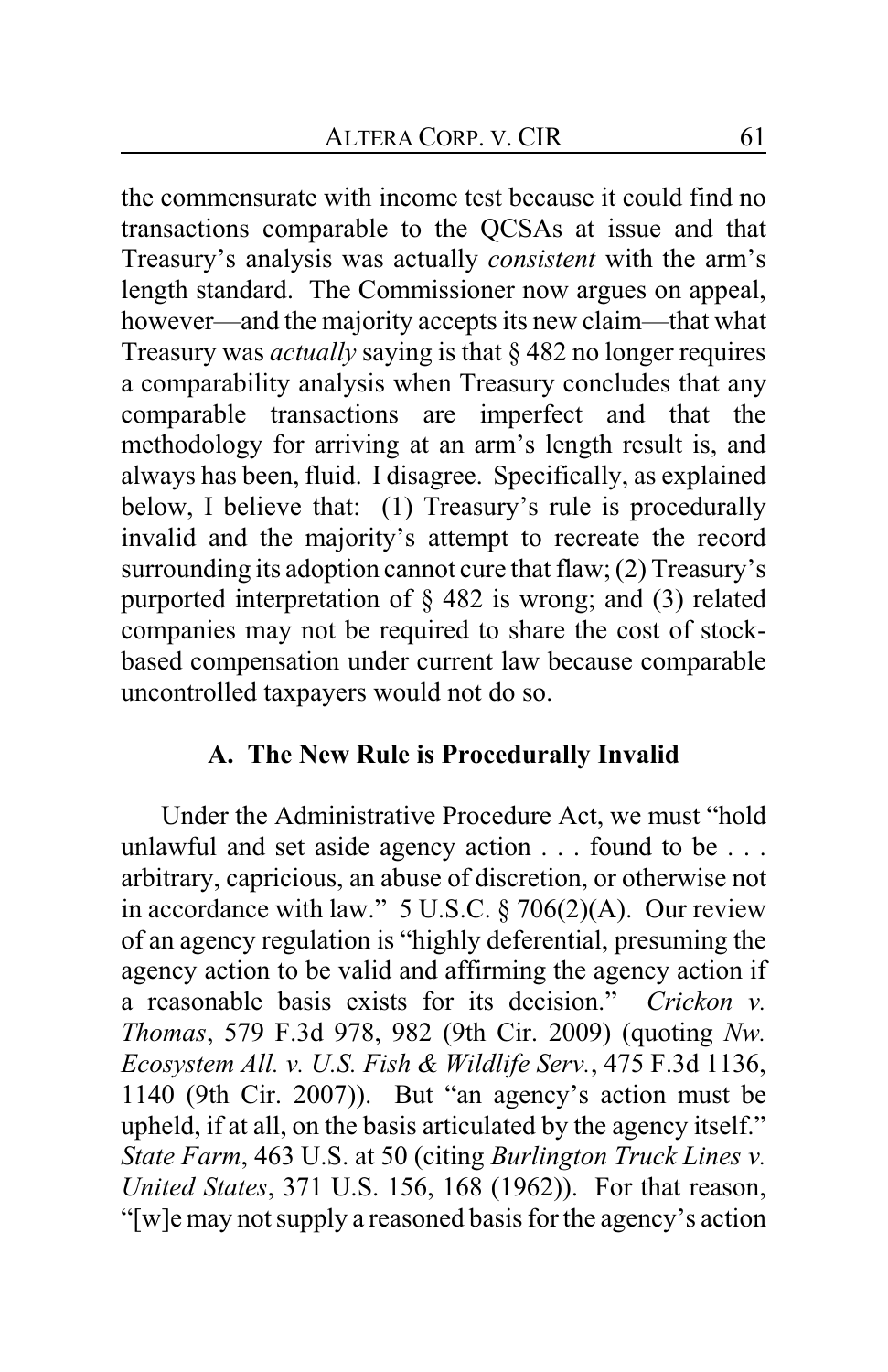that the agency itself has not given." *Id.* at 43 (quoting *Chenery II*, 332 U.S. at 196).

I start, therefore, with what Treasury said when it promulgated the regulation at issue. In Treasury's notice of proposed rulemaking, the agency explained the origins of the commensurate with income standard and discussed the White Paper. Compensatory Stock Options Under Section 482, 67 Fed. Reg. 48,997, 48,998 (proposed July 29, 2002) (to be codified at 26 C.F.R. pt. 1). Treasury noted, in particular, the White Paper's observation "that Congress intended that Treasury and the IRS apply and interpret the commensurate with income standard consistently with the arm's length standard." *Id.* (citing White Paper, 1988-1 C.B. at 458, 477).

Treasury then detailed how the proposed rules would function, including that the new rules required stock-based compensation costs to be included among the costs shared in a QCSA to produce "results consistent with an arm's length result." *Id.* at 49,000–01. It acknowledged that "[t]he Tax Reform Act of 1986 . . . amended section 482 to require that consideration for intangible property *transferred* in a controlled transaction be commensurate with the income attributable to the intangible" property. *Id.* at 48,998 (emphasis added). But it then conclusively stated, based on a vague reference to the "legislative history of the Act," that parties may continue to enter into bona fide *research and development* cost sharing arrangements so long as "the income allocated among the parties reasonably reflect actual economic activity undertaken by each"—i.e., so long as these agreements to develop intangible property survive the commensurate with income standard. *Id.* (emphasis added). Not once did Treasury justify its application of the commensurate with income standard by stating that QCSAs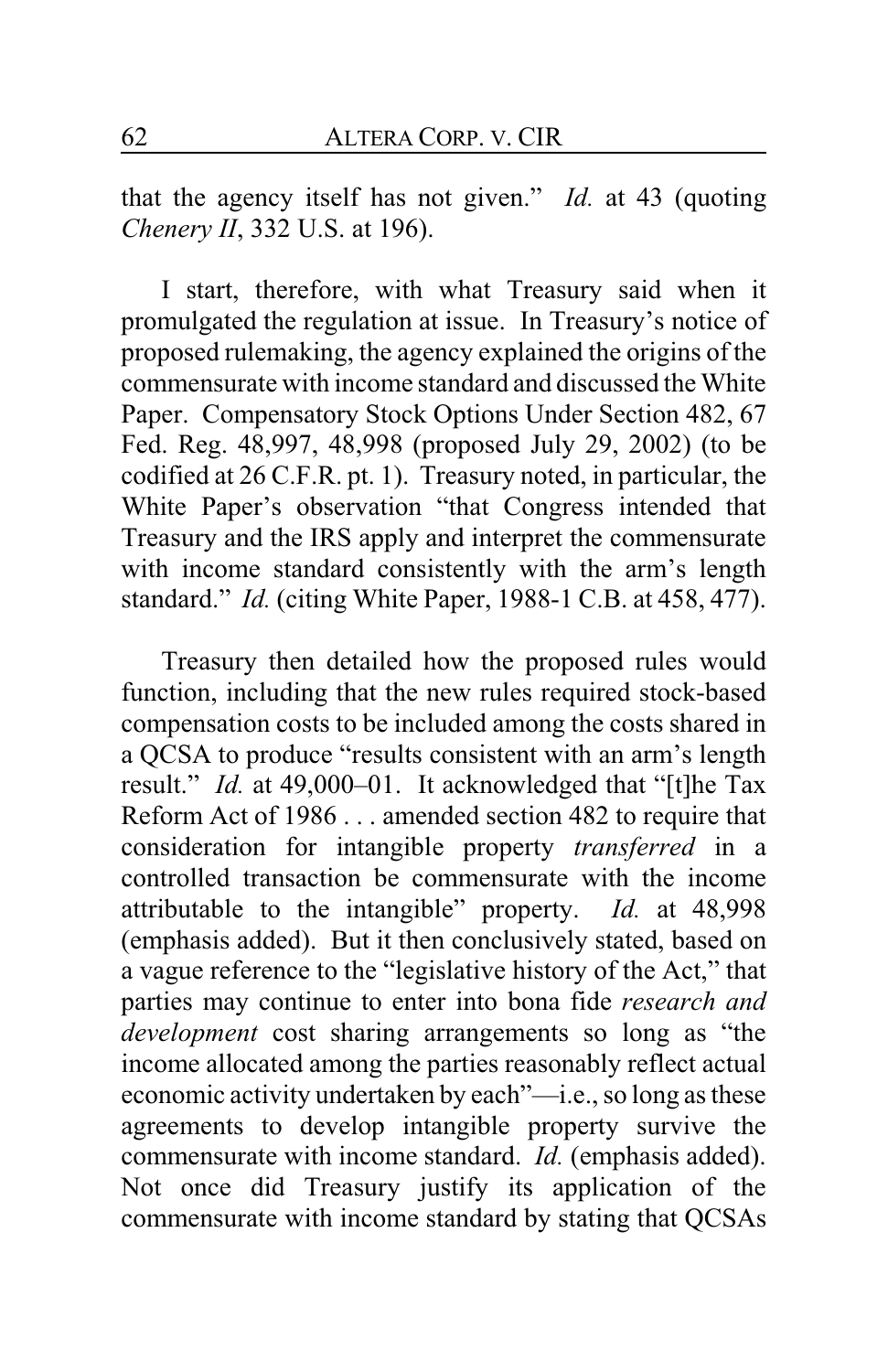ofthis kind constitute "transfers" of intangible property under the Tax Reform Act. And, while it generally cited to the legislative history of the 1986 amendments to § 482—a fact on which the majority places great weight—it did not explain what portions of the legislative history it found pertinent or how any of that history factored into its thinking.

Treasury expanded on its reasoning in the preamble to the final rule. It explained that the tax treatment of stock-based compensation in QCSAs would have to be consistent "with the arm's length standard (and therefore with the obligations of the United States under its income tax treaties and with the OECD transfer pricing guidelines)." 68 Fed. Reg. at 51,172. Treasury observed, however, that the legislative history of the 1986 amendment to § 482 "expressed Congress's intent to respect cost sharing arrangements as consistent with the commensurate with income standard, and therefore consistent with the arm's length standard, if and to the extent that participants' shares of income 'reasonably reflect the actual economic activity undertaken by each.'" *Id.* (quoting H.R. REP. NO. 99-481, at II-638 (1986) (Conf. Rep.)). Again, Treasury never explained why QCSAs in which controlled parties share costs to develop intangibles would constitute "transfers" of intangibles sufficient to trigger the commensurate with income standard in the first place. Instead, it simply declared that, "in order for a QCSA to reach an arm's length result consistent with legislative intent," the QCSA must include stock-based compensation among the costs shared. *Id.*

Throughout the preamble, Treasury repeatedly emphasized that it was continuing to apply the arm's length standard. Treasury explained, for example, that "[t]he regulations relating to QCSAs *have as their focus* reaching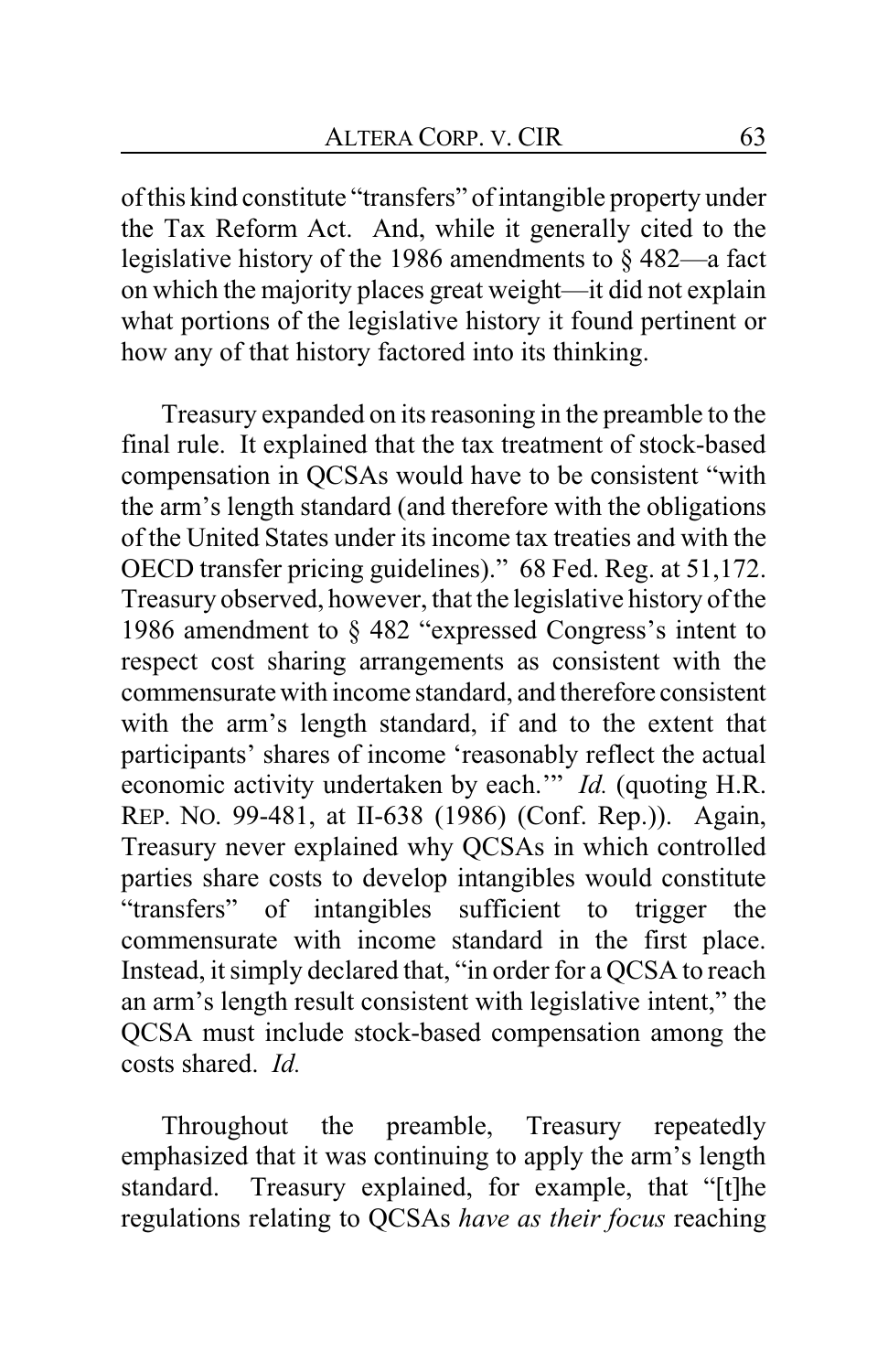results consistent with what parties at arm's length generally would do if they entered into cost sharing arrangements for the development of high-profit intangibles." *Id.* (emphasis added). Treasury determined that "[p]arties *dealing at arm's length* in [a cost-sharing] arrangement based on the sharing of costs and benefits generally would not distinguish between stock-based compensation and other forms of compensation." *Id.* (emphasis added). And Treasury concluded that "[t]he final regulations provide that stock-based compensation must be taken into account in the context of QCSAs *because* such a result is consistent with the arm's length standard." *Id.* (emphasis added).

Yet, Treasury failed to consider comparable transactions submitted by commentators demonstrating that unrelated companies would never share the cost of stock-based compensation. Treasury responded to these comments invoking the arm's length standard. *See id.* (rejecting "comments that assert that taking stock-based compensation into account in the QCSA context would be inconsistent with the arm's length standard in the absence of evidence that parties at arm's length take stock-based compensation into account in similar circumstances"). Treasury acknowledged that these comparable arm's-length transactions are typically relevant, but it determined that there were no comparable transactions available for QCSAs for the development of high-profit intangibles:

> While the results actually realized in similar transactions under similar circumstances ordinarily provide significant evidence in determining whether a controlled transaction meets the arm's length standard, in the case of QCSAs such data may not be available. As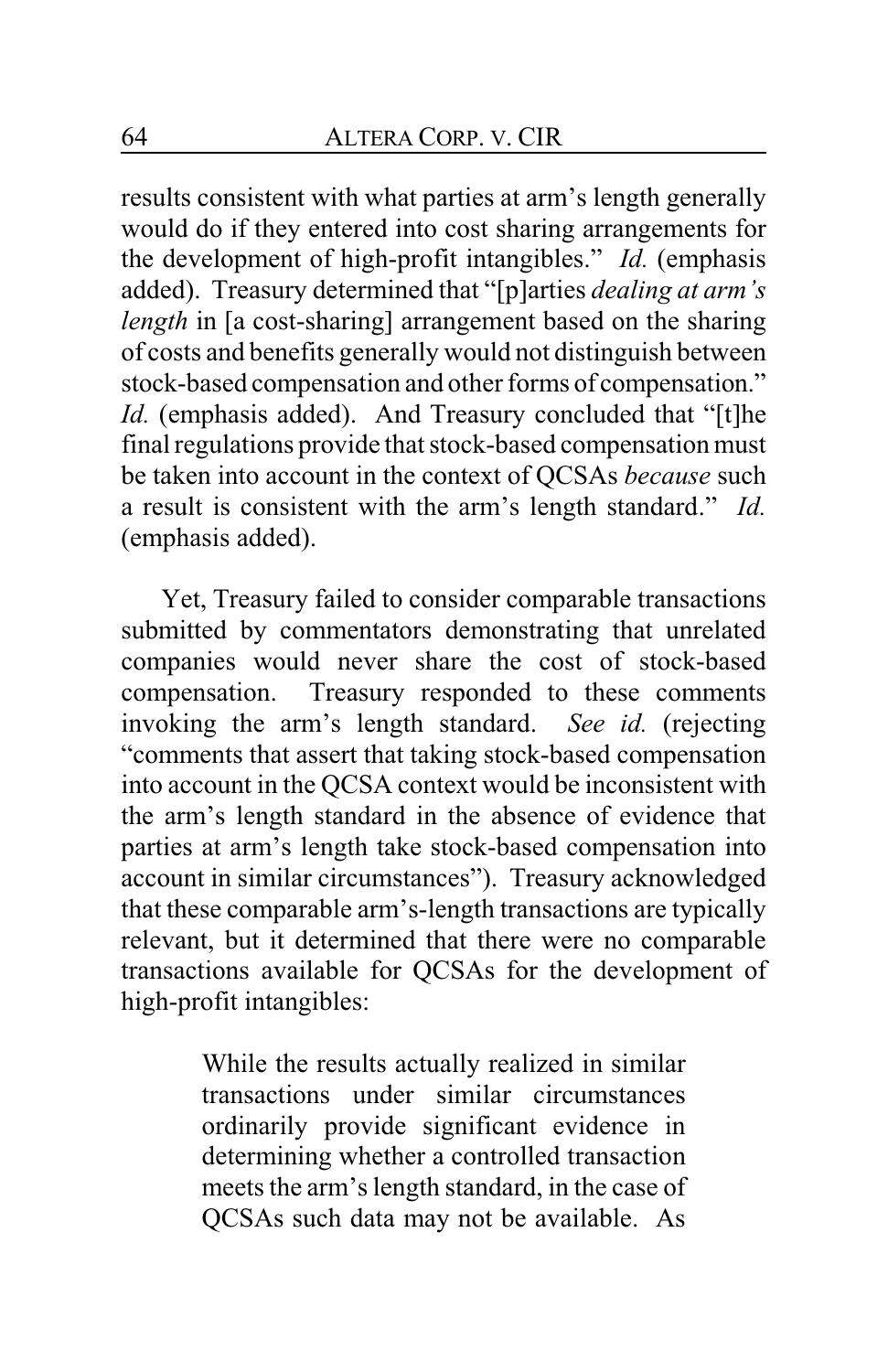recognized in the legislative history of the Tax Reform Act of 1986, there is little, if any, public data regarding transactions involving high-profit intangibles. The uncontrolled transactions cited by commentators do not share enough characteristics of QCSAs involving the development of high-profit intangibles to establish that parties at arm's length would not take stock options into account in the context of an arrangement similar to a QCSA.

*Id.* at 51,172–73 (internal citation omitted).

The Tax Court held that Treasury's explanation for its regulation was insufficient under *State Farm*. *Altera*, 145 T.C. at 120–33. It found that Treasury "failed to provide a reasoned basis" for its "belief that unrelated parties entering into QCSAs would generally share stock-based compensation costs." *Id.* at 123. The court acknowledged that agencies need not gather empirical evidence for *some* policy-based propositions, but it held that "the belief that unrelated parties would share stock-based compensation costs in the context of a QCSA" was not such a proposition. *Id.* In reaching this conclusion, the court observed that commentators submitted significant evidence during the rulemaking process indicating that unrelated parties would not share stock-based compensation costs in QCSAs; that the Tax Court itself had made a factual determination on that issue in *Xilinx I*—concluding they would not; and, that Treasury was required at least to attempt to gather empirical evidence before declaring that no such evidence was available. *Id.* at 123–24.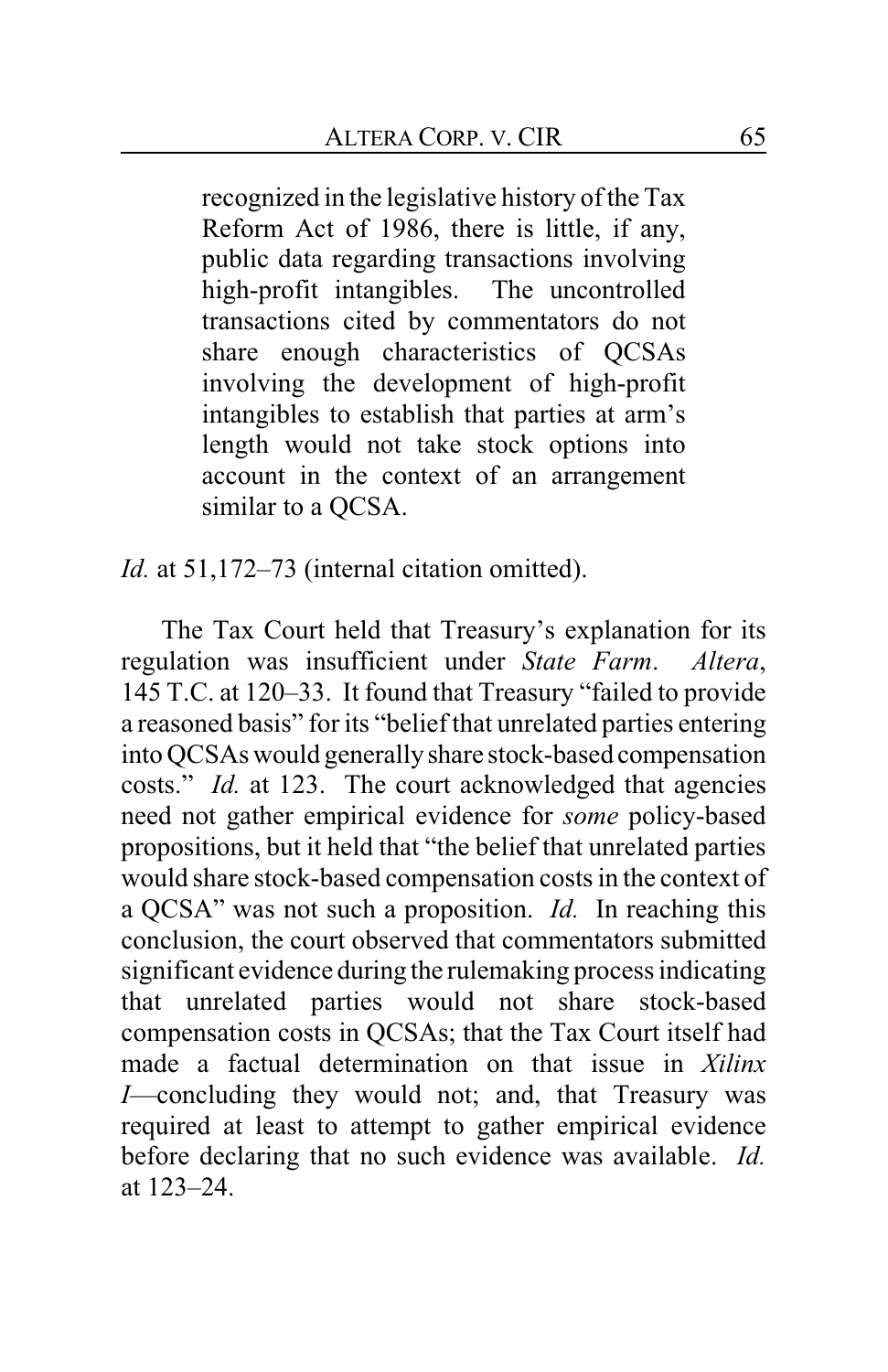The Tax Court then detailed why Treasury's explanation for the regulations was insufficient. The court noted that only some QCSAs involved high-profit intangibles or included stock-based compensation as a significant element of compensation, yet Treasury failed to distinguish between QCSAs with and without those characteristics. *Id.* at 125–27. And the court found that Treasury responded only in conclusory fashion to a number of comments identifying comparable transactions or explaining why unrelated parties would not share stock-based compensation costs in QCSAs. *Id.* at 127–30. On these grounds, the Tax Court struck down the regulation. *Id.* at 133–34.

On appeal, the Commissioner does not meaningfully dispute the Tax Court's determination that Treasury's analysis under the arm's length standard was inadequate and unsupported. In its opening brief, it contends, instead, "that, in the context of a QCSA, the arm's-length standard does *not* require an analysis of what unrelated entities do under comparable circumstances." Appellant's Br. 57 (internal quotation marks omitted). In the Commissioner's view, Treasury's detailed explanations regarding its comparability analysis were merely "extraneous observations"—"since Treasury reasonably determined that it was statutorily authorized to dispense with comparability analysis in this narrow context, there was no need for it to establish that the uncontrolled transactions cited by commentators were insufficiently comparable." Appellant's Br. 64.

In its supplemental brief, the Commissioner reiterates that—despite its own earlier machinations to the contrary one should not conflate comparability analysis with the arm's length standard. Appellant's Suppl. Br. 29–31. It also argues for the first time that Treasury's passing reference to the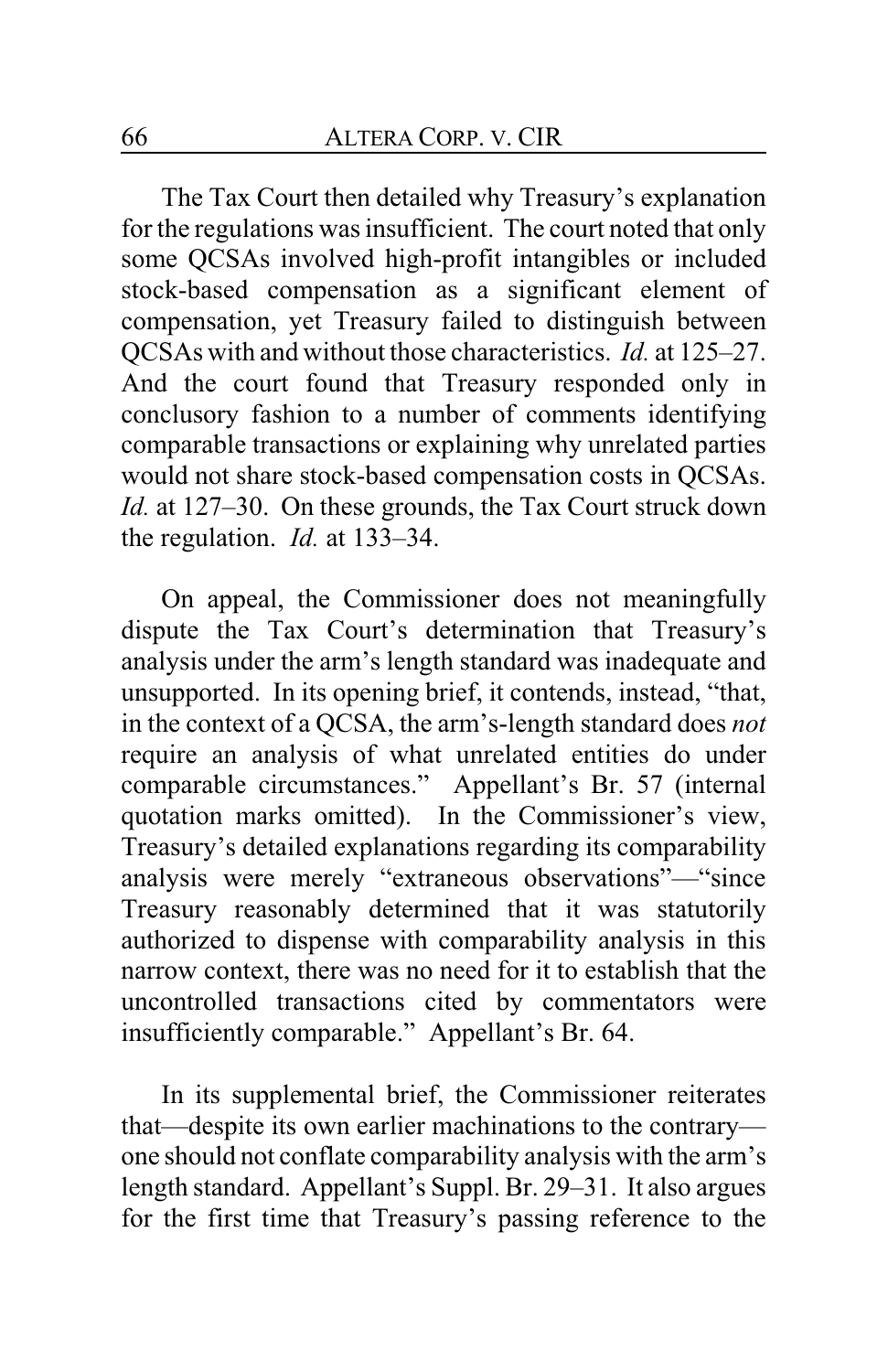legislative history of § 482 not only justified its departure froma comparability analysis, but also explained that QCSAs to *develop* intangibles constitute *transfers* of intangibles under the second sentence of § 482.

The majority accepts the latest of the Commissioner's ever-evolving post-hoc rationalizations and then, amazingly, goes even further to justify what Treasury did here. First, it accepts the Commissioner's new explanation that the taxpayer's agreement to "divide beneficial ownership of any Developed Technology" constitutes a transfer of intangibles. E.R. 145. Second, it holds that Treasury's reference to the legislative history communicated its understanding that, when Congress enacted the 1986 amendment, it "delegate[d] to Treasury the choice of a specific methodology to" "ensure that income follows economic activity." Op. 27. The majority finds that Treasury implicitly communicated its understanding that Congress called upon it to move away from a comparability analysis and "to develop methods that [d]o not rely on analysis of" what it deems "problematic comparable transactions" when it sees fit. Op. 28–29. The majority finds that Treasury was therefore entitled to ignore the comparable transactions submitted by commentators because they purportedly did not "bear[] on 'relevant factors' to the rulemaking." Op. 39–40 (quoting *Am. Mining Cong.*, 965 F.2d at 771). As to Altera's rejoinder that Treasury never suggested that it had the authority to "dispense with" the comparability analysis entirely, Appellee's Br. 43, the majority dismisses this argument, stating that, "historically[,] the definition of the arm's length standard has been a more fluid one." Op. 29. Finally, the majority concludes that the second sentence of § 482 not only allowed Treasury to dispense with a comparability analysis *but also allowed it to ignore the arm's length test altogether*.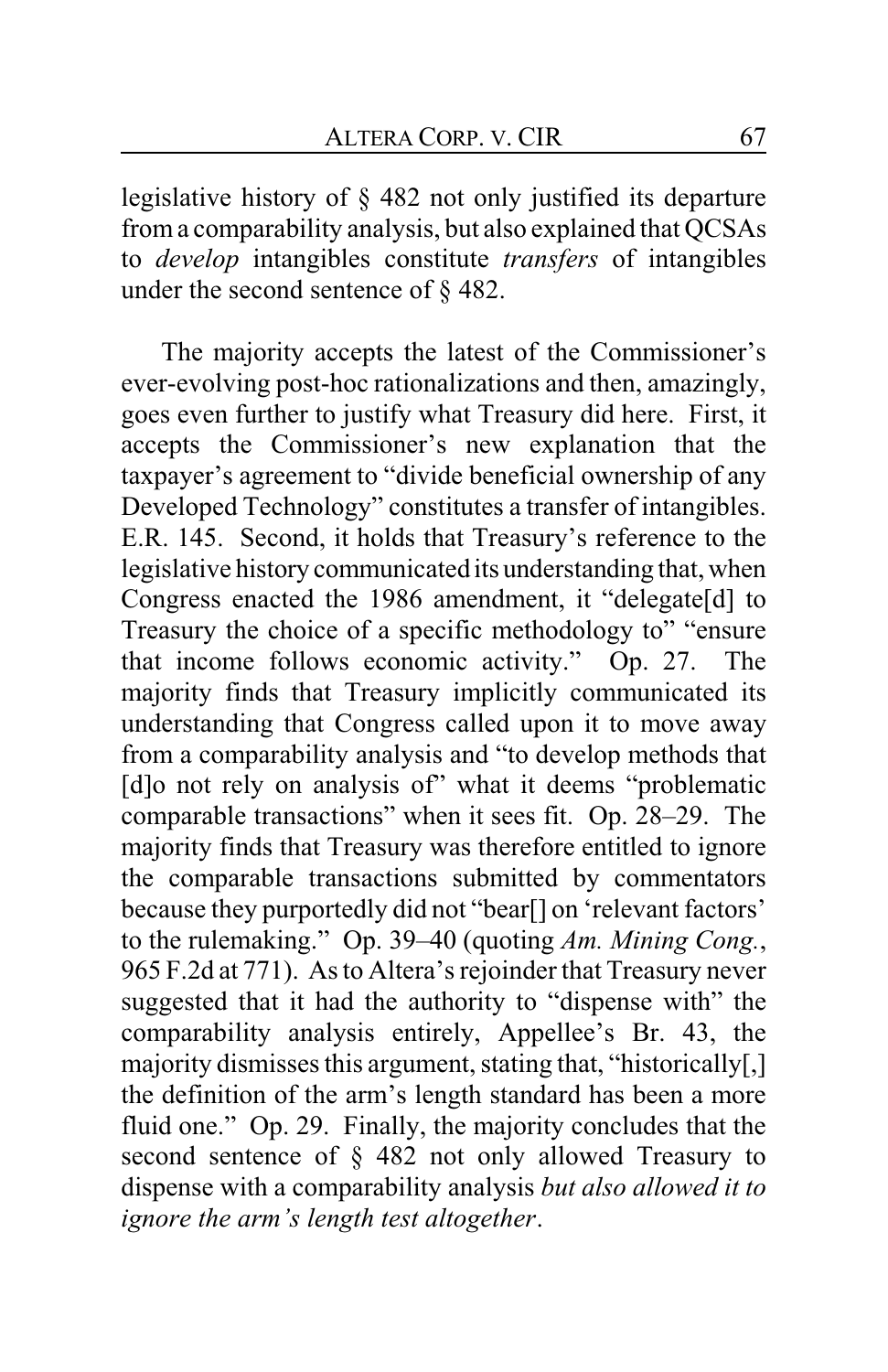I do not share the majority's views. Treasury may well have thought—incorrectly, I believe—that QCSAs involving the development of high-profit intangibles constitute transfers of intellectual property under the second sentence of § 482. It may also have believed that, given the fundamental characteristics of stock-based compensation in QCSAs and what the majority here calls the "fluid" definition of the arm's length standard, it could dispense with a comparability analysis entirely, regardless of whether QCSAs constitute transfers. *Cf. Xilinx II*, 598 F.3d at 1197 (Fisher, J., concurring) (hypothesizing why unrelated companies may not share stock-based compensation costs). It may—despite never taking this position before rehearing in this appeal—have even believed that the arm's length standard was not required at all in these circumstances by virtue of the second sentence of § 482. But the APA required Treasury to *say* that it was taking these positions, which depart starkly from Treasury's previous regulations. *See FCC v. Fox Television Stations, Inc.*, 556 U.S. 502, 515 (2009) ("[T]he requirement that an agency provide reasoned explanation for its action would ordinarily demand that it display awareness that it *is* changing position.").

The APA's safeguards ensure that those regulated do not have to guess at the regulator's reasoning; just as importantly, they afford regulated parties a meaningful opportunity to respond to that reasoning. Treasury's notice of proposed rulemaking ran afoul of these safeguards by failing to put the relevant public on notice of its intention to depart from a traditional arm's length analysis. **2** *See CSX Transp., Inc. v.*

**<sup>2</sup>** The majority also glosses over the Tax Court's criticism that the final rule applied to all QCSAs but was based only on Treasury's beliefs about the subset of QCSAs involving "high-profit intangibles" where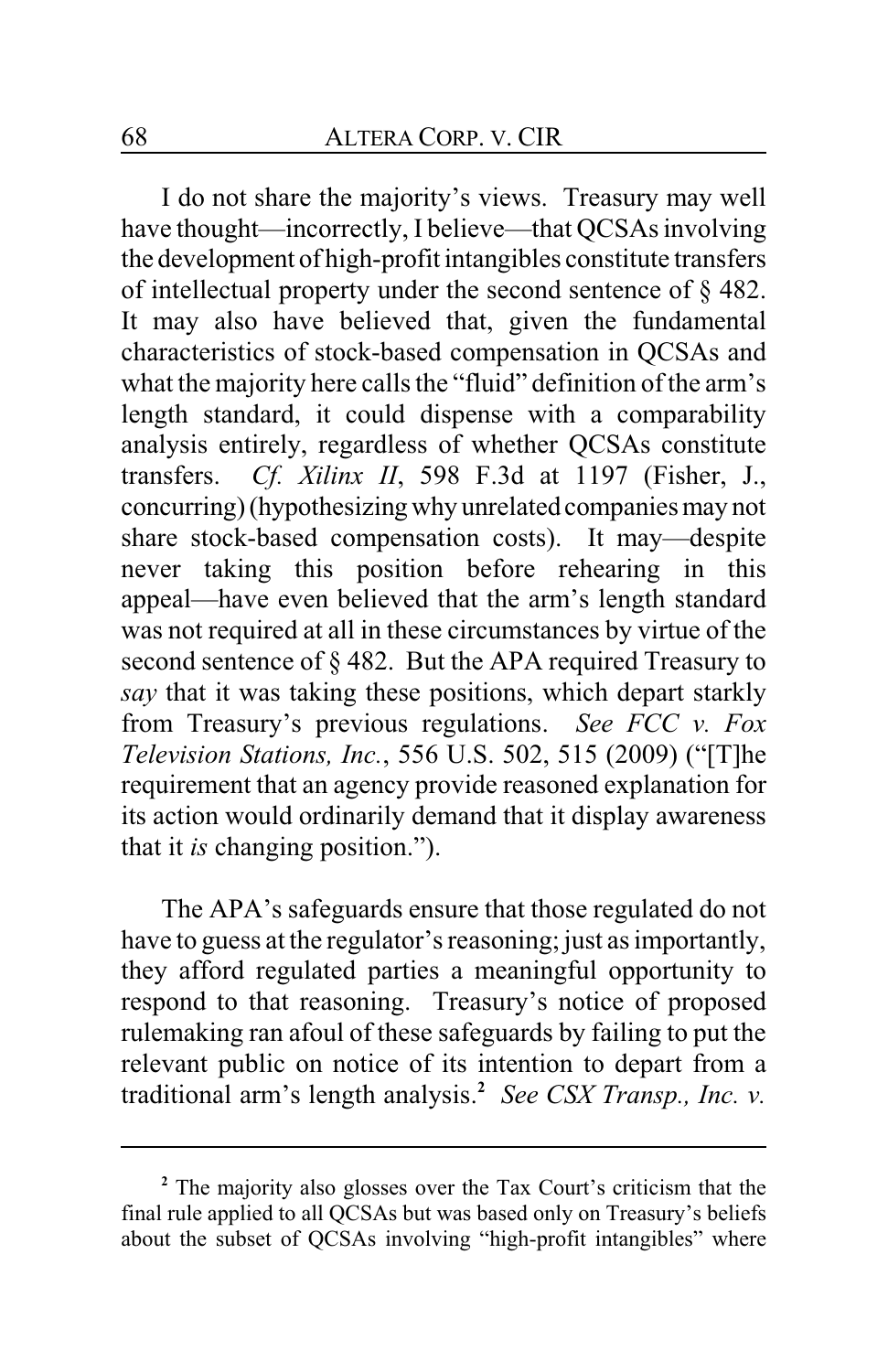*Surface Transp. Bd.*, 584 F.3d 1076, 1080 (D.C. Cir. 2009) (holding that a final rule "violates the APA's notice requirement where 'interested parties would have had to divine [the agency's] unspoken thoughts'" (alteration in original) (quoting *Int'l Union, United Mine Workers of Am. v. Mine Safety & Health Admin.*, 407 F.3d 1250, 1259–60 (D.C. Cir. 2005))). Asking Treasury to show its work in the preamble to its final rule—that is, to set forth when and why the agency believed that a comparability analysis is not required or even why an arm's length analysis can be eschewed—does not, as the majority states, "require agencies to provide 'exhaustive, contemporaneous legal arguments to preemptively defend its action.'" Op. 41 (quoting *Nat'l Elec. Mfrs. Ass'n v. U.S. Dep't of Energy*, 654 F.3d 496, 515 (4th Cir. 2011)). It is the essence of the review that the APA demands.

When the Tax Court conducted that review, it considered the explanation that Treasury offered, and it found that Treasury "failed to provide a reasoned basis" for its "belief that unrelated parties entering into QCSAs would generally share stock-based compensation costs." *Altera*, 145 T.C. at 123. The Tax Court set forth in detail why Treasury's explanation for the regulations was insufficient. *Id.* at 125–30. Treasury offers no response to these findings; it simply invites this court to recreate the record and interpret § 482 in a way it never asked the Tax Court to do in order to supply a post-hoc justification for its decisionmaking. I

stock-based compensation is a "significant element" of compensation. *Altera*, 145 T.C. at 125–26 (quoting Compensatory Stock Options Under Section 482, 68 Fed. Reg. at 51,173). Treasury's failure to explain this leap and the Commissioner's failure to defend it provide another reason that Treasury failed to comply with the APA.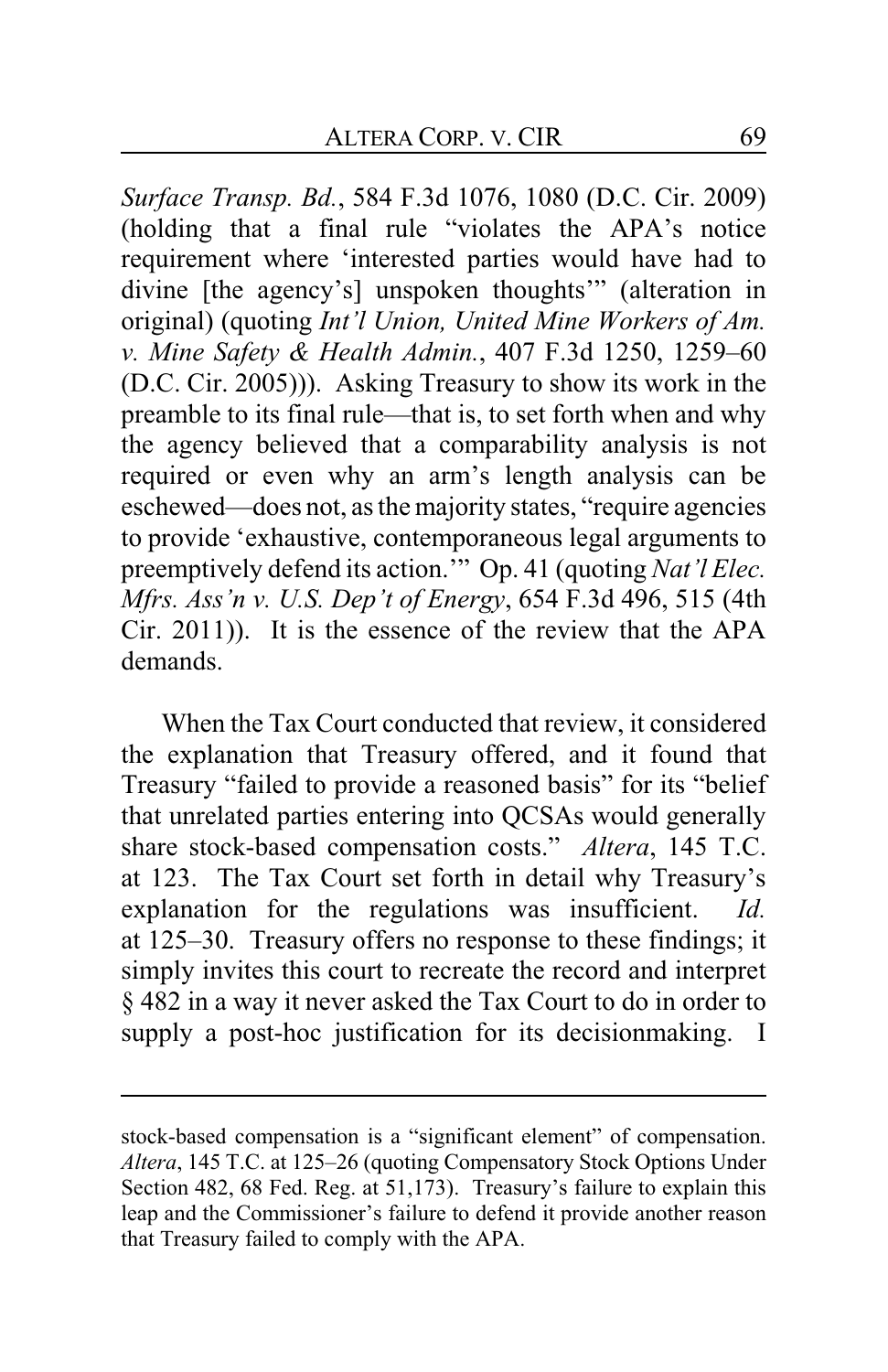would hold, as the Tax Court did, that Treasury's belated arguments are insufficient to justify the 2003 regulations and that those regulations are, thus, are procedurally invalid.

# **B.** *Chevron* **Does Not Save Treasury's Flawed Interpretation of Section 482**

Even if Treasury did not err procedurally, I would still find that the regulations are impermissible under *Chevron*. The Commissioner does not argue that its interpretation of § 482 is compelled by the unambiguous text of the statute at step one of *Chevron*. Rather, he contends that § 482 does not directly resolve the question of whether Treasury may allocate the cost of stock-based compensation between related parties. The majority similarly reasons that "[§] 482 does not speak directly to whether the Commissioner may require parties to a QCSA to share employee stock compensation costs in order to receive the tax benefits associated with entering into a QSCA." Op. 25. It thus concludes that "there is no question that the statute remains ambiguous regarding the method by which Treasury is to make allocations based on stock-based compensation." Op. 25.

While I agree with the majority and the Commissioner that the statute is silent as to the precise question of whether the Commissioner may require parties to a QCSA to share the cost of stock-based compensation, I believe that the statute unambiguously communicates the types of cases in which each methodology applies. Specifically, § 482 dictates that the status quo—i.e, the arm's length standard—controls in "any case of two or more organizations, trades, or businesses owned or controlled directly or indirectly by the same interests." It also allows Treasury to employ the commensurate with income standard, but only "[i]n the case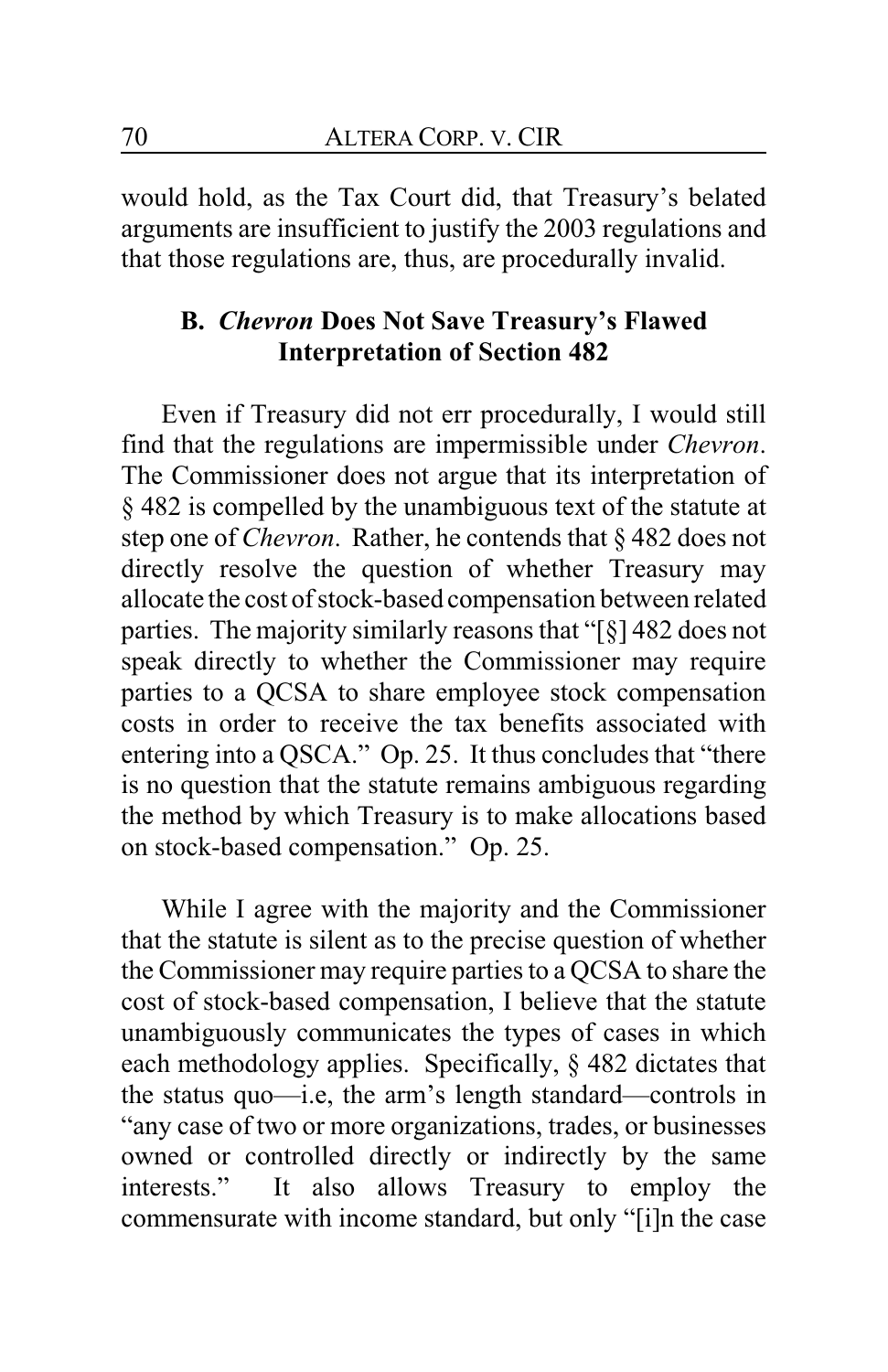of any transfer (or license) of intangible property." Accordingly, the precise gap left by Congress in this case is the question of whether QCSAs constitute a "transfer" of "intangible property" under the second sentence of the statute. If yes, then Treasury may employ the commensurate with income standard to determine if related parties to a QCSAs would share the cost of stock-based compensation. If no, then Treasury must make that determination by employing a comparability analysis to reach an arm's length result. Because the statute does not expressly state that QCSAs for the development intangibles constitute "transfers" of intangibles, I would proceed to step two of *Chevron*.

At step two, we consider whether Treasury's interpretation is "arbitrary or capricious in substance, or manifestly contrary to the statute." *Mayo Found. for Med. Educ. & Research v. United States*, 562 U.S. 44, 53 (2011) (internal citations omitted). The agency's interpretation is not arbitrary and capricious if it is "rationally related to the goals of the Act." *AT&T Corp. v. Iowa Utils. Bd.*, 525 U.S. 366, 388 (1999). "If the [agency]'s interpretation is permissible in light of the statute's text, structure and purpose, we must defer under *Chevron*." *Miguel-Miguel v. Gonzales*, 500 F.3d 941, 949 (9th Cir. 2007). Accordingly, I begin with the text of the statute.

The statutory text provides in relevant part:

In any case of two or more organizations, trades, or businesses . . . owned or controlled directly or indirectly by the same interests, the Secretary may distribute, apportion, or allocate gross income, deductions, credits, or allowances between or among such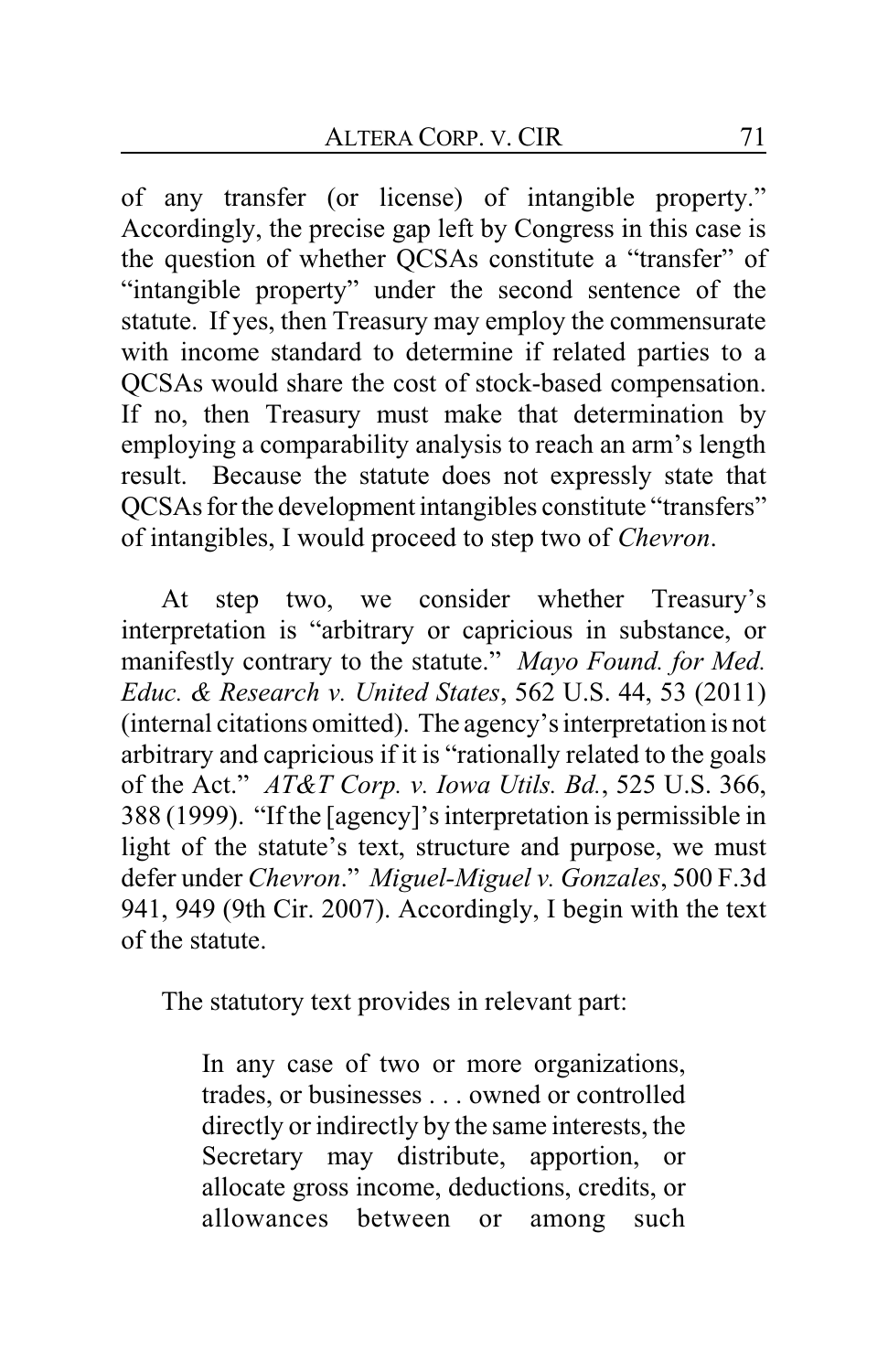organizations . . . *if he determines that such distribution, apportionment, or allocation is necessary in order to prevent evasion of taxes or clearly to reflect the income of any of such organizations, trades, or businesses*. In the case of any *transfer (or license) of intangible property* (within the meaning of section  $367(d)(4)$ , the income with respect to such transfer or license shall be commensurate with the income attributable to the intangible.

Section 482 (emphases added). It is undisputed that the first sentence of the statute requires an arm's length analysis; even the majority agrees with that longstanding principle. As previously explained, moreover, at the time Congress amended § 482, the arm's length standard was understood to require a comparability analysis. But, because transfers of intangible property oftentimes lacked comparable transactions, Congress added a second sentence to the statute. This sentence allows the Secretaryto apply the commensurate with income standard to reach an arm's length result in the case of any *transfer* of intangible property.

The Commissioner contends, based on Treasury's purported belief that QCSAs are transfers of intangible property, that Treasury correctly interpreted § 482 to require that controlled companies share the cost of stock-based compensation. But, as noted above, Treasury never made, much less supported, a finding that QCSAs constitute transfers of intangible property. We cannot and should not conclude that the Commissioner's post-hoc interpretation would be permissible when Treasury never articulated such an interpretation. Even if it had, Treasury's own characterization of QCSAs as arrangements "for the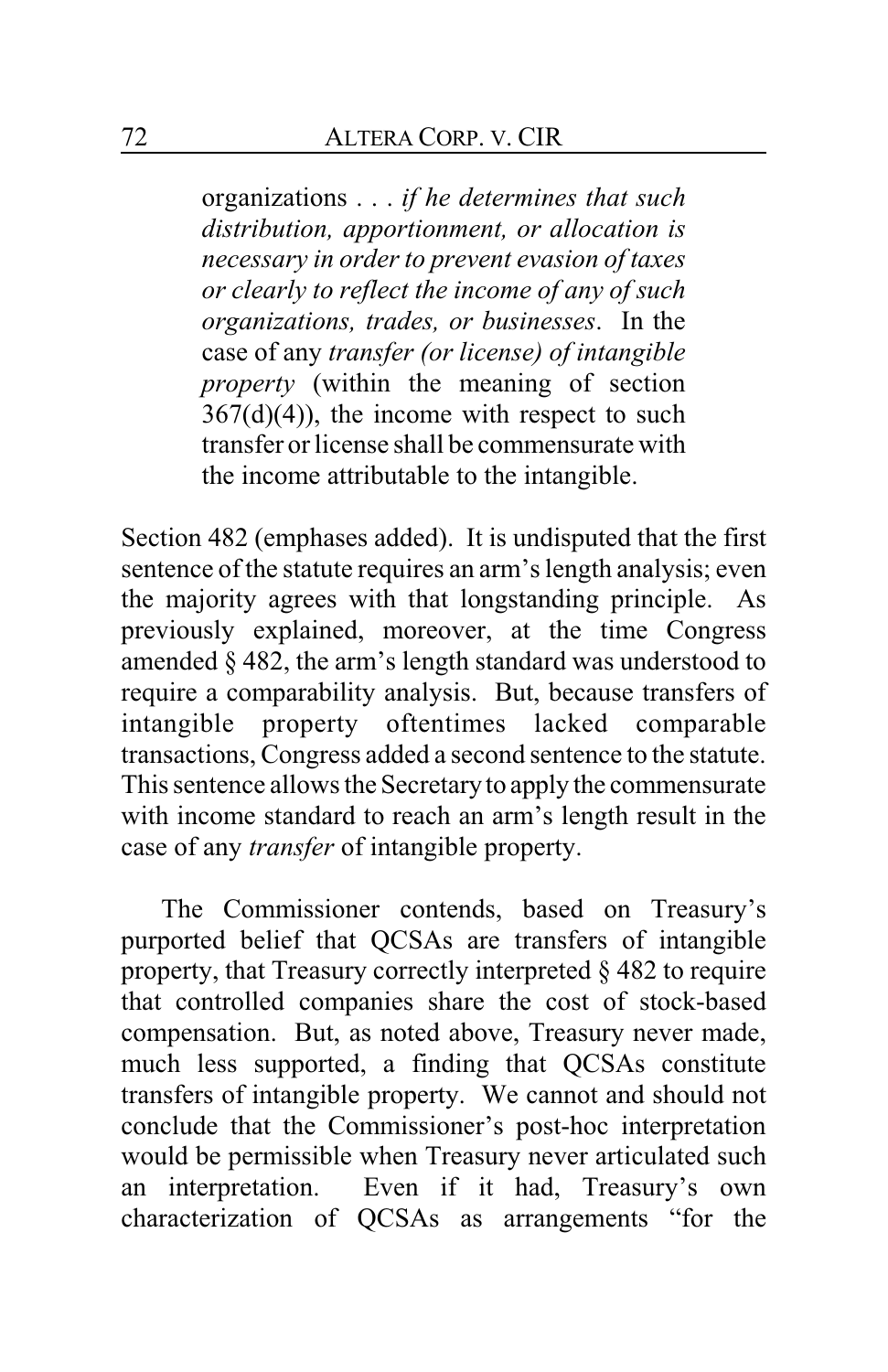*development* of high-profit intangibles" contradicts any conclusion that QCSAs constitute *transfers* of already existing intangible property. 68 Fed. Reg. at 51,173 (emphasis added). No rights are transferred when parties enter into an agreement to *develop* intangibles; this is because the rights to later-developed intangible property would spring *ab initio* to the parties who shared the development costs without any need to transfer the property. And, there is no guarantee when the cost-sharing arrangements are entered into that any intangible will, in fact, be developed. In such circumstances, Treasury should not have employed the commensurate with income standard.

The majority attempts to justify Treasury's departure from the comparability analysis in these circumstances by stating it was reasonable for Treasury to "determin[e] that uncontrolled cost-sharing arrangements," such as those submitted by the commentators, "do not provide helpful guidance regarding allocations of employee stock compensation." Op. 28. According to the majority, the legislative history "makes clear" that Congress "intended the commensurate with income standard to displace a comparability analysis where comparable transactions cannot be found." Op. 13. This reasoning fails for several reasons.

As noted, the text of the statute provides that Treasury may employ the commensurate with income standard only in the case of a transfer or license of intangible property—not whenever Treasury finds that uncontrolled transactions fail to provide helpful guidance. Congress did not leave a gap in the statute allowing Treasury to choose when one methodology displaces the other. Rather, it made its own findings regarding the relative helpfulness of comparable uncontrolled transactions in the case of a transfer or license of intangible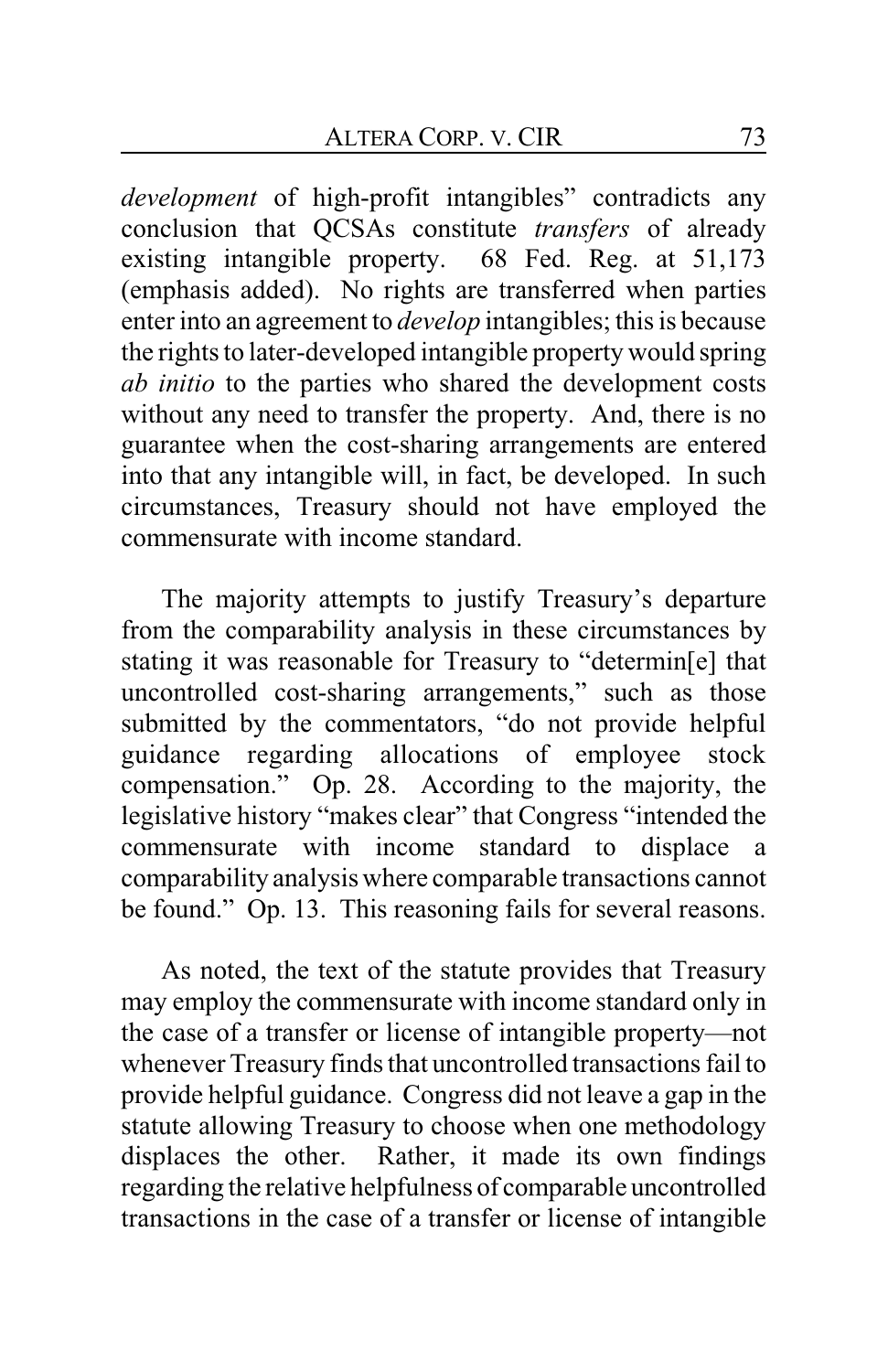property. It then amended § 482 to allow for the use of the commensurate with income methodology in those specific cases, but not in others. Congress's findings in the legislative history do not invite Treasury to make its own determinations regarding the helpfulness of other uncontrolled transactions. Nor do they allow Treasury to expand the category of cases in which the commensurate with income standard would apply when the statutory text states otherwise. Here, Treasury's only justification for eschewing the comparability analysis was its insistence that the legislative history allows it to disregard comparable transactions that it deems imperfect. This rationale is inconsistent with the plain text of the statute and thus, is impermissible under *Chevron*.

Even if Treasury could dispense with a comparability analysis whenever it believed no comparables exist, that interpretation would still fail step two of *Chevron* because uncontrolled comparable transactions do exist here. Even the majority acknowledges Treasury's view that a different methodology may only be applied "*when comparable transactions do not exist*." Op. 41 n.9 (emphasis added). Treasury itself explained, in effect, that a precondition for the applicability of the commensurate with income standard is the lack of real-world comparable transactions with which to make an arm's length comparison. Such transactions, as Treasury admitted, would "ordinarily provide significant evidence in determining whether a controlled transaction meets the arm's length standard." 68 Fed. Reg. at 51,173. According to the majority, however, imperfect comparables are tantamount to the absence of comparables.

But the arm's length standard of § 482 does not require perfectly identical transactions—only comparable ones. As Altera notes, the Commissioner cannot "avoid the statutory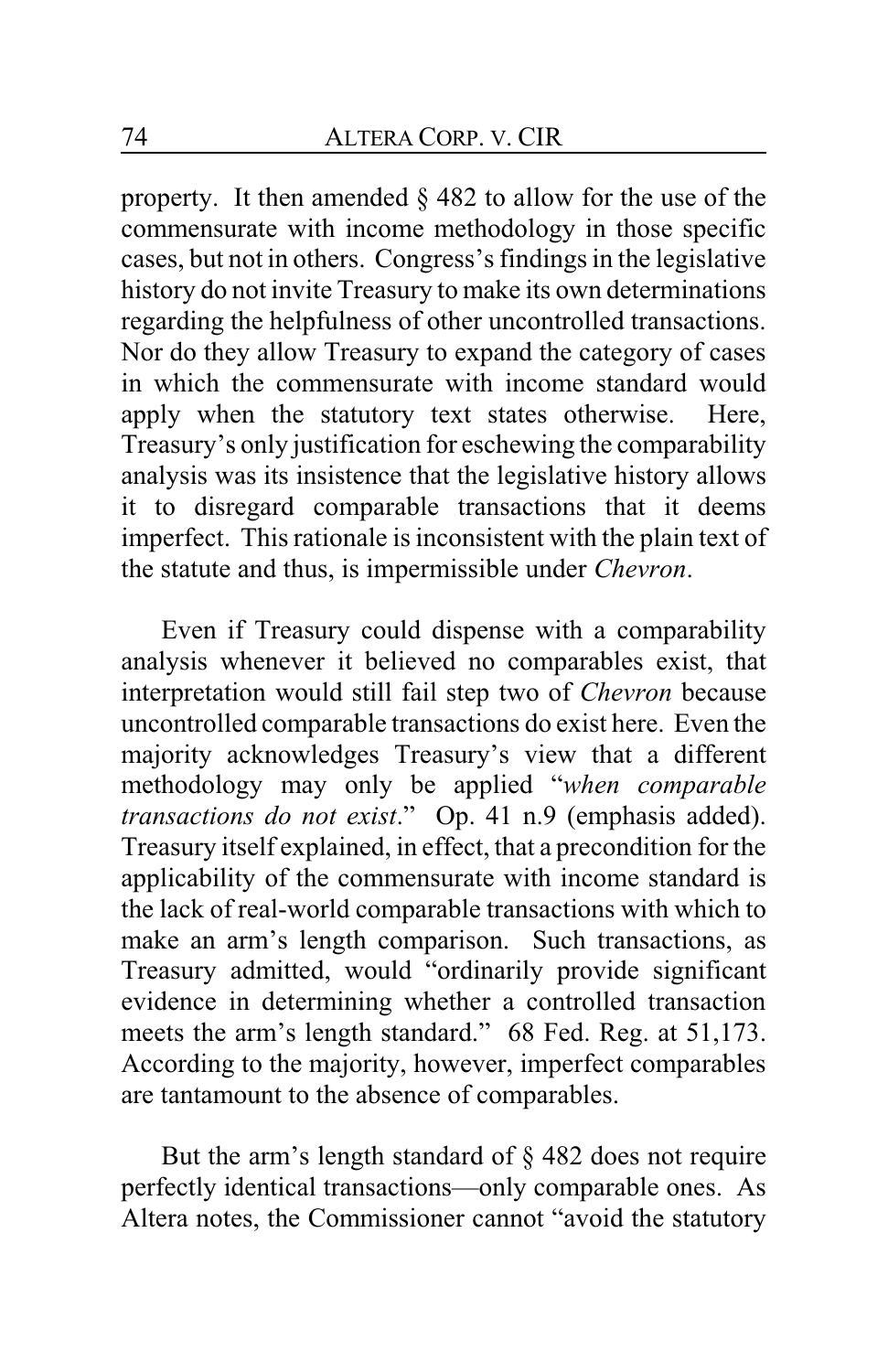limits on his ability to reallocate income by asserting that a related-party transaction is fundamentally different from all similar transactions between unrelated parties by virtue of the very fact that the parties are related." Appellee's Suppl. Br. 33. Such an interpretation would allow Treasury to dispense with the comparability analysis altogether because related parties, by virtue of common ownership, are always positioned differently than unrelated parties. Legislative history can only do so much—if any—work, and it certainly cannot set out an exception that swallows a rule codified by statute.

Even if Treasury were correct that no comparable transactions exist, Treasury's reasoning would still fail. Treasury concluded that it could allocate costs because there were no transactions in which parties at arm's length would even consider taking stock options into account in the context of an arrangement similar to a QCSA. *See* 68 Fed. Reg. at 51,173. But the absence of evidence is not evidence of absence. Indeed, the absence of any comparable transactions could itself mean that uncontrolled taxpayers would not share the costs of stock-based compensation. Treasury believes, however, that uncontrolled taxpayers would not enter into such transactions, and, rather than find the absence of such transactions meaningful to a comparison, believes it is justified in using different methodologies to assess income. But the fact that evidence of the absence of comparable transactions might support more favorable tax treatment does not mean that no comparison can be made.

Finally, while Treasury's interpretation of § 482 is "entitled to no less deference . . . simply because it has changed over time, . . . the agency must nevertheless engage in reasoned analysis sufficient to command our deference."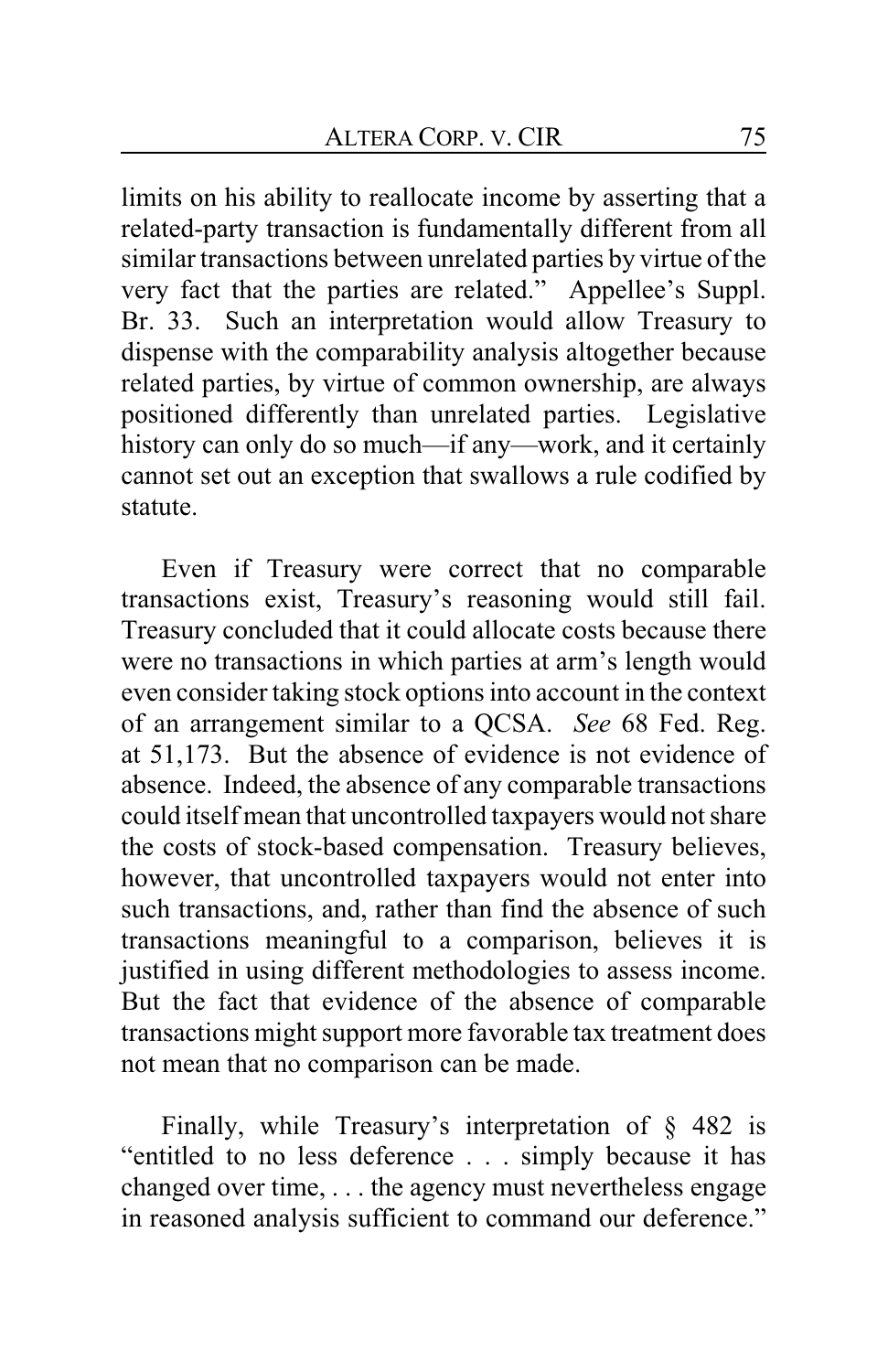*Good Fortune Shipping SA v. Comm'r of Internal Rev. Serv.*, 897 F.3d 256, 263 (D.C. Cir. 2018) (internal quotations and citations omitted); *Judalang v. Holder*, 132 S. Ct. 476, 483 n.7 (2011) (clarifying that the court's analysis of whether an agency provided a reasoned explanation under *State Farm* and its analysis of whether an agency's interpretation is permissible under *Chevron* step two is "the same, because under *Chevron* step two, we ask whether an agency interpretation is 'arbitrary or capricious in substance'"). Such a reasoned explanation, at a minimum, requires Treasury to "display awareness that it *is* changing position." *Good Fortune Shipping*, 897 F.3d at 263 (quoting *Fox*, 556 U.S. at 515). "An agency may not, for example, depart from a prior policy *sub silentio* or simply disregard rules that are still on the books." *Fox*, 556 U.S. at 515. And an agency may need to "provide a more detailed justification than what would suffice for a new policy created on a blank slate . . . when, for example, . . . its prior policy has engendered serious reliance interests that must be taken into account." *Id.* (citing *Smiley v. Citibank (S.D.), N.A.*, 517 U.S. 736, 742 (1996)). "'Unexplained inconsistency' between agency actions is 'a reason for holding an interpretation to be an arbitrary and capricious change.'" *Organized Vill. of Kake v. USDA*, 795 F.3d 956, 966 (9th Cir. 2015) (en banc) (quoting *Nat'l Cable & Telecomms. Ass'n v. Brand X Internet Servs.*, 545 U.S. 967, 981 (2005)).

As this court held in *Xilinx II*, the previous regulations preserved the primacy of the arm's length standard and its requirement of comparability analysis. *See Xilinx II*, 598 F.3d at 1195–96 (explaining the then-operative version of Treas. Reg. § 1.482-1). In amending those regulations, however, Treasury never indicated—either in the notice of proposed rulemaking or in the preamble accompanying the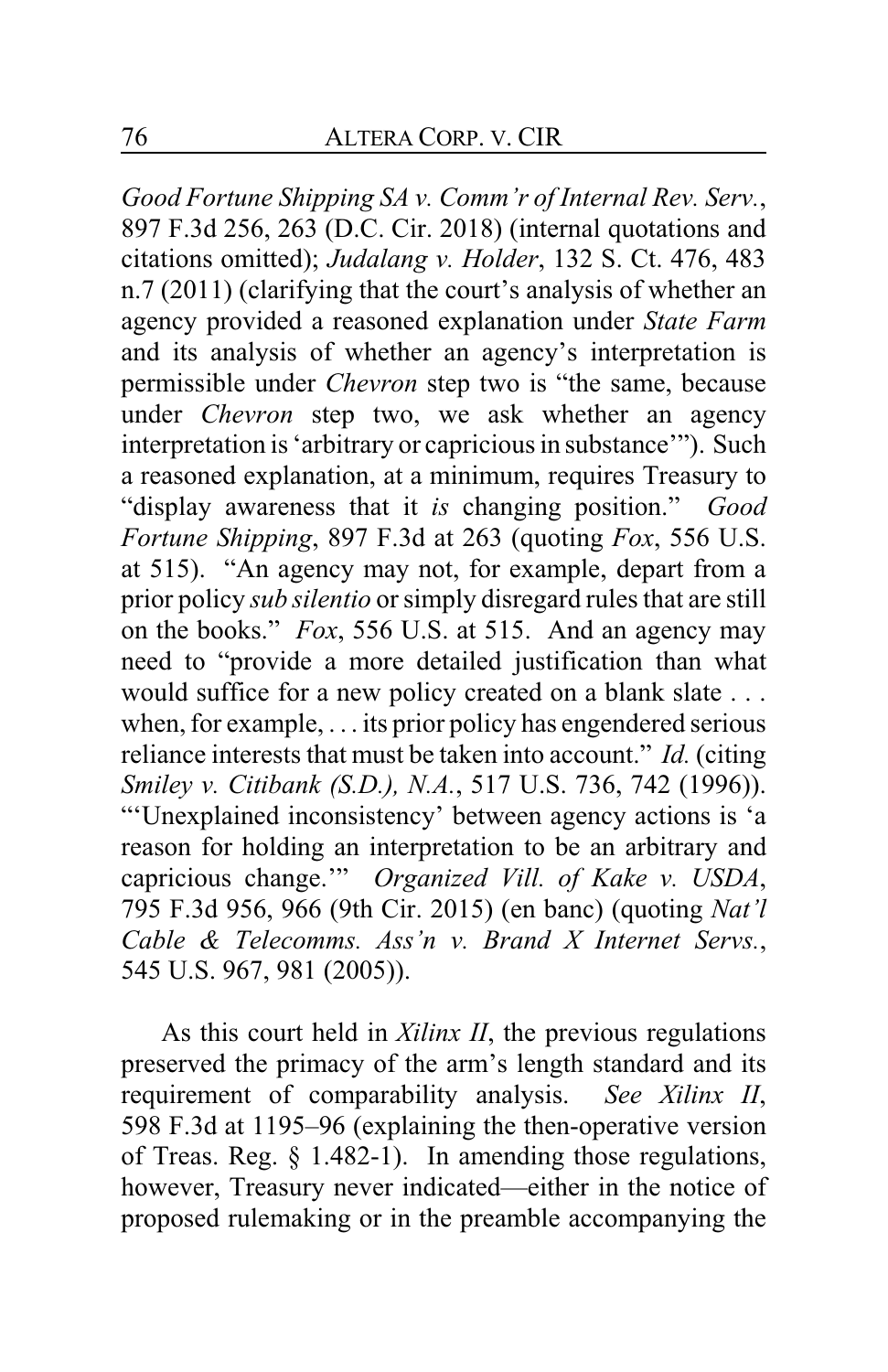final rule—any awareness that it was changing course. Treasury instead repeated its previous policy that it need not conduct a comparability analysis where no comparable transactions can be found. *See* 68 Fed. Reg. at 51,172–73. It then ignored existing comparable transactions to reach what it claimed was "an arm's length result." *Id.*

The majority contends that this does not constitute a change because, "historically[,] the definition of the arm's length standard has been a more fluid one." Op. 29. But, as explained above, the comparability analysis has always been a defining aspect of the arm's length standard. The mere fact that Treasury may have been inconsistent in the way it has applied the arm's length standard, as the majority contends, does not mean that the statute permits a fluid definition of the standard. *City of Arlington v. FCC*, 569 U.S. 290, 327 (2013) (Roberts, C.J., dissenting) ("We do not leave it to the agency to decide when it is in charge."). Because Treasury departed from the comparability analysis and failed to provide a reasoned explanation for why the commensurate with income standard is permissible under the statute, I would find that Treasury's regulations constitute an impermissible interpretation of the statute at *Chevron* step two.

## **C. Stock-based Compensation Is Not a Shared Cost Under Section 482**

Because I would find that Treasury's regulations are procedurally and substantively defective, I would interpret the statute in the first instance, without deference. *Encino Motorcars, LLC v. Navarro*, 136 S. Ct. 2117, 2125 (2016) ("*Chevron* deference is not warranted where the regulation is procedurally defective—that is, where the agency errs by failing to follow the correct procedures in issuing the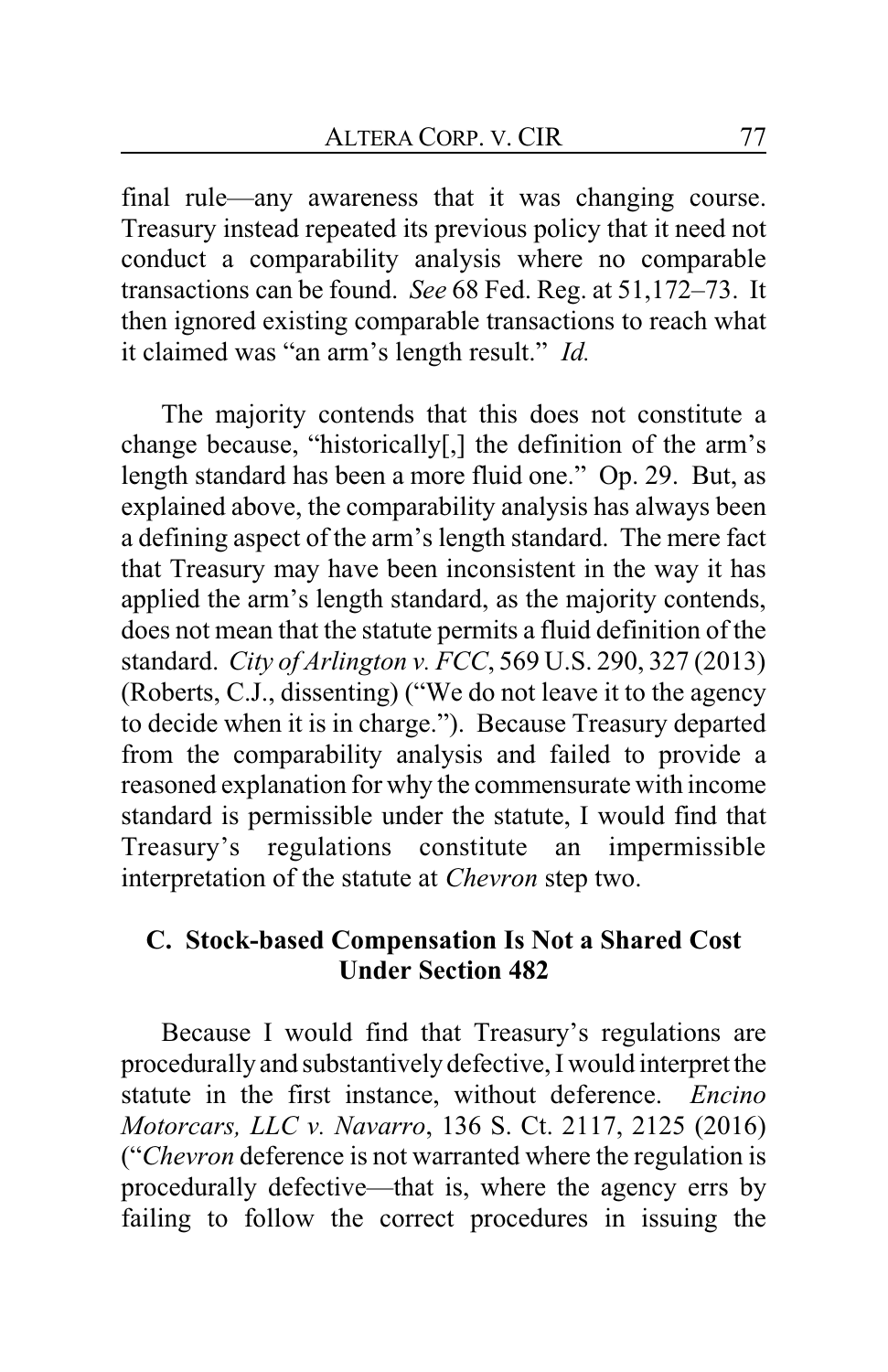regulation." (internal quotations and citations omitted)); *Util. Air Regulatory Grp. v. EPA*, 573 U.S. 302, 321 (2014) ("[A]n agency interpretation that is inconsistent with the design and structure of the statute as a whole does not merit deference." (internal citations and quotations omitted)).

Because I would find the 2003 regulations were invalid, I believe that this court's decision in *Xilinx II* controls, and that the Tax Court properly entered judgment in favor of Altera. *Altera*, 145 T.C. at 134. Even if *Xilinx II* did not control, I would hold that related parties in QCSAs need not share costs associated with stock-based compensation.

I agree with the majority that  $\S$  482 does not address this issue expressly. But I agree with *amicus curiae* Cisco Systems, Inc. ("Cisco"), that, under the best reading of § 482, QCSAs are not subject to the commensurate with income standard. As Cisco points out, the commensurate with income standard applies only to a "transfer (or license) of intangible property," § 482, which is distinct from a cost sharing agreement for the joint development of intangibles, *see* White Paper, 1988-1 C.B. at 474 (noting that "bona fide research and development cost sharing arrangements" provide a way to "avoid[] section 482 transfer pricing issues related to the licensing or other transfer of intangibles"). The plain meaning of "transfer" indicates shifting ownership of an existing right from one party to another. But under a costsharing arrangement, parties agree to develop intangibles together. Because the intangible does not exist at the time the cost sharing arrangement is entered into, there can be no transfer either.

The majority contends that Congress's choice to use the word "any" is significant. It reasons that, because "§ 482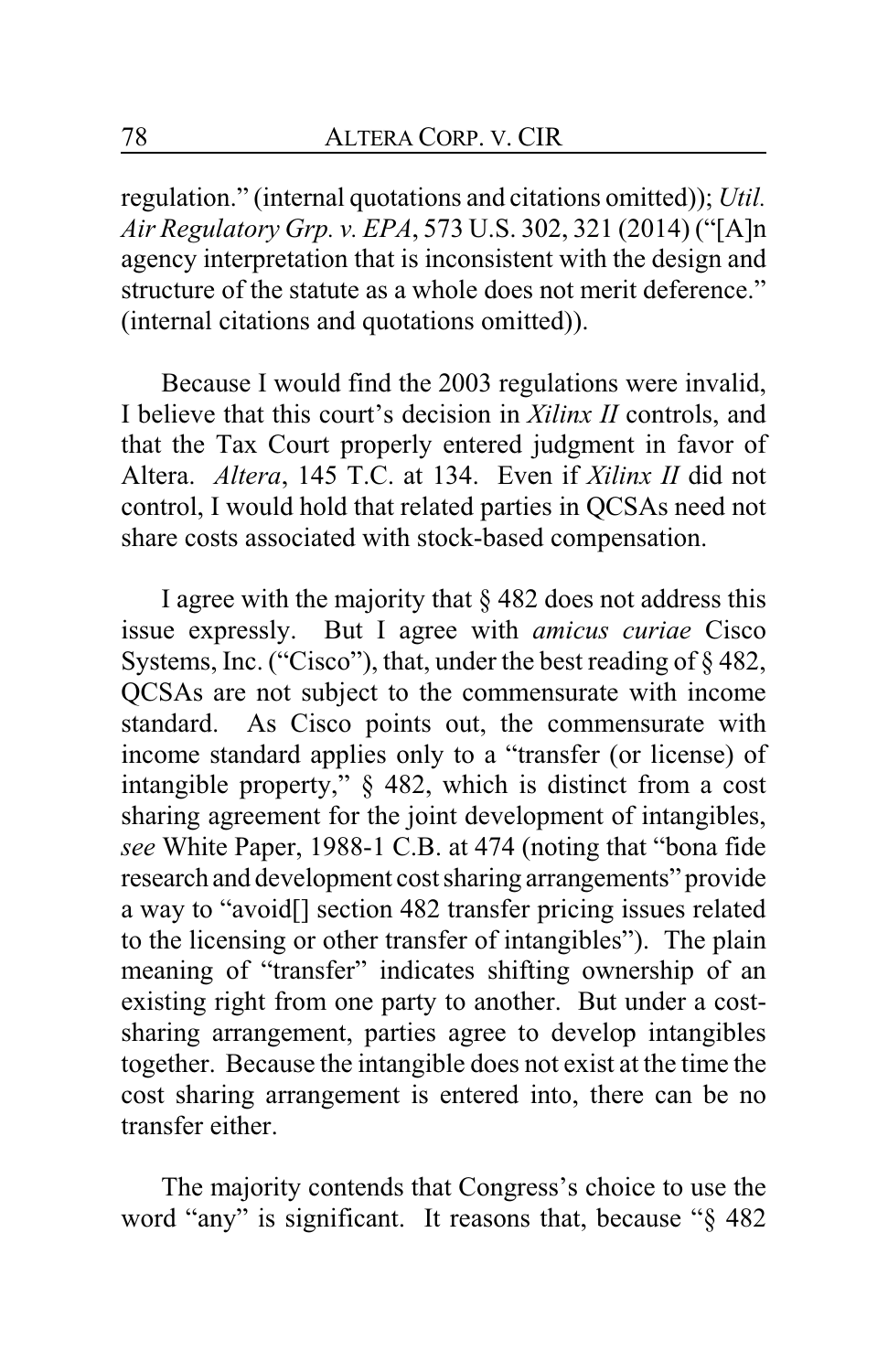applies '[i]n the case of *any* transfer . . . of intangible property,'" the statute "cannot reasonably be read to exclude the transfers of expected intangible property." Op. 26. But, while "any" can be a broadening modifier, it must be read in the context of its surrounding text. *Cf. United States v. Gonzales*, 520 U.S. 1, 5 (1997) (finding that use of "any" modifies the term it precedes.); *see Ali v. Fed. Bureau of Prisons*, 552 U.S. 214, 226 (2008) (narrowing the effect of "any" based on the context in which it appears because "a word is known by the company it keeps." (internal citations and quotations omitted)).

Here, "any" does not modify "intangible property." Rather, it precedes and thus, applies only to "transfer." This indicates that, while the statutory text may cover any kind of transfer, including expected transfers, it does not cover any kind of intangible property—say, for example, intangible property that does not yet exist. Indeed, § 482 expressly defines the term "intangible property" by referencing the definition provided in  $\zeta$  367(d)(4). *See*  $\zeta$  482 ("... any transfer (or license) of intangible property (*within the meaning of section 367(d)(4)*)." (emphasis added)). We need not guess at whether Congress intended a broad reading of the term because  $\S 367(d)(4)$  enumerates specific categories of intangible property covered under the statute, and none of those categories contemplates the mere possibility that intangible property may someday exist.

While "any" may modify "transfer," moreover, QCSAs do not provide for future transfers; rather, as noted above, rights to later-developed intangible property—if ever developed—would spring *ab initio* to the parties who shared the development costs and would thereby dispense with any need to transfer those rights at some time in the future. I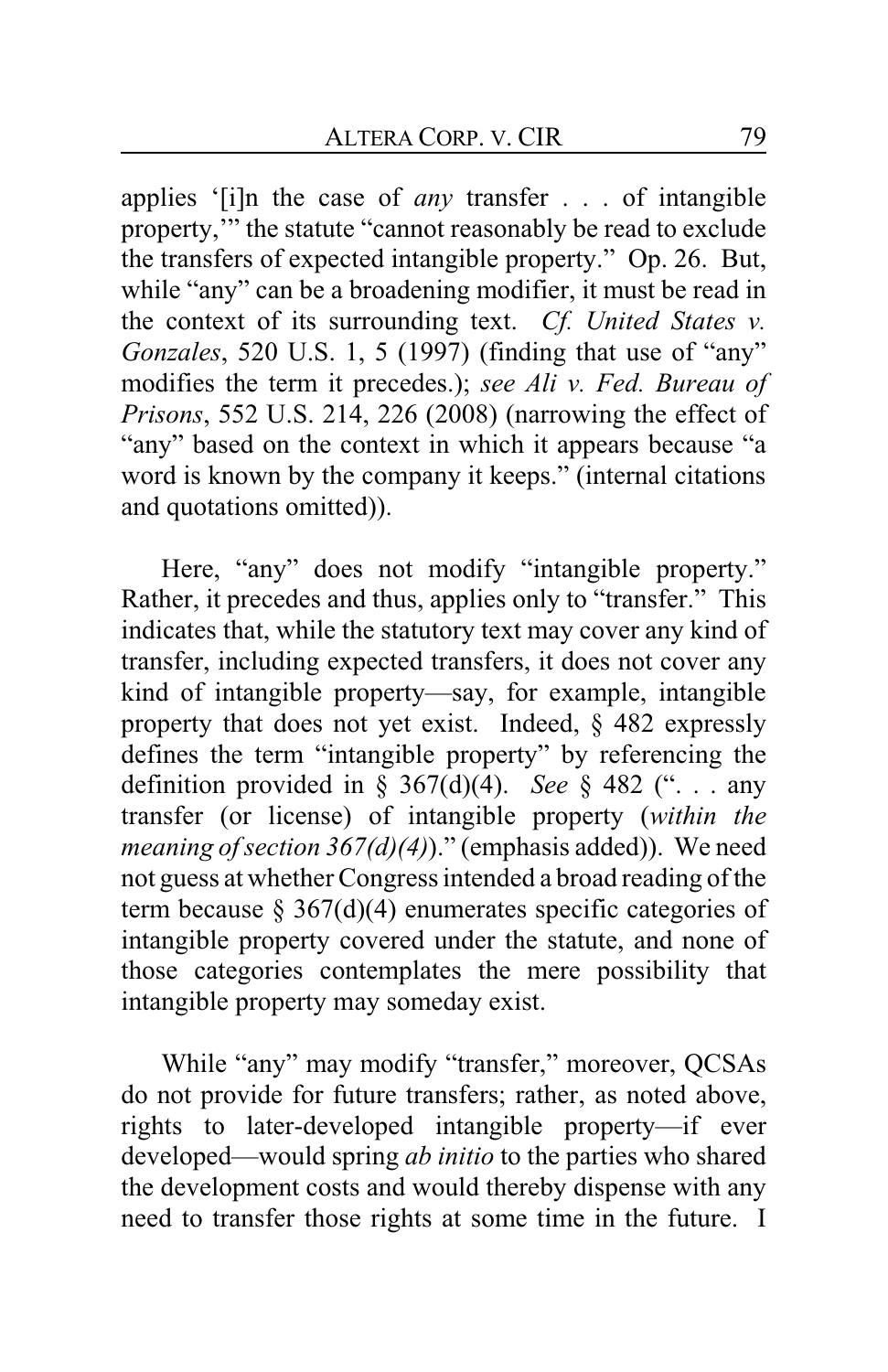would conclude, absent additional evidence to conclude otherwise, that QCSAs are not transfers subject to the commensurate with income standard under § 482.

Rather, I would find that QCSAs are governed under the first sentence of § 482 and that Treasury may only allocate the cost of stock-based compensation among related companies if unrelated companies dealing at arm's length would do so under comparable circumstances. The evidence of comparable transactions submitted by commentators demonstrates that unrelated companies do not and would not share such costs. Thus, I would hold that an arm's length result is one in which related parties in QCSAs do not share costs associated with stock-based compensation.

The Commissioner contends that the backdrop against which Congress enacted the 1986 amendment demonstrates that Congress intended § 482 to require related companies to share stock-based compensation. But, as the majority admits, "[n]either the Tax Reform Act nor the implementing regulations specifically addressed allocation of employee stock compensation." Op. 17. This is because the practice of providing stock-based compensation did not develop on a major scale until the 1990s—after Congress passed the 1986 amendment. Therefore, Congress could not have been legislating against the backdrop of this particular type of tax avoidance. While it may choose to address this practice now, it cannot be deemed to have done so then.

Not all forms of tax avoidance amount to illegal tax evasion. The very definition of a loophole is a gap in the law or a set of rules. While Treasury may promulgate regulations to close such gaps, it must do so in a manner consistent with its statutory authority under the Tax Reform Act and with the